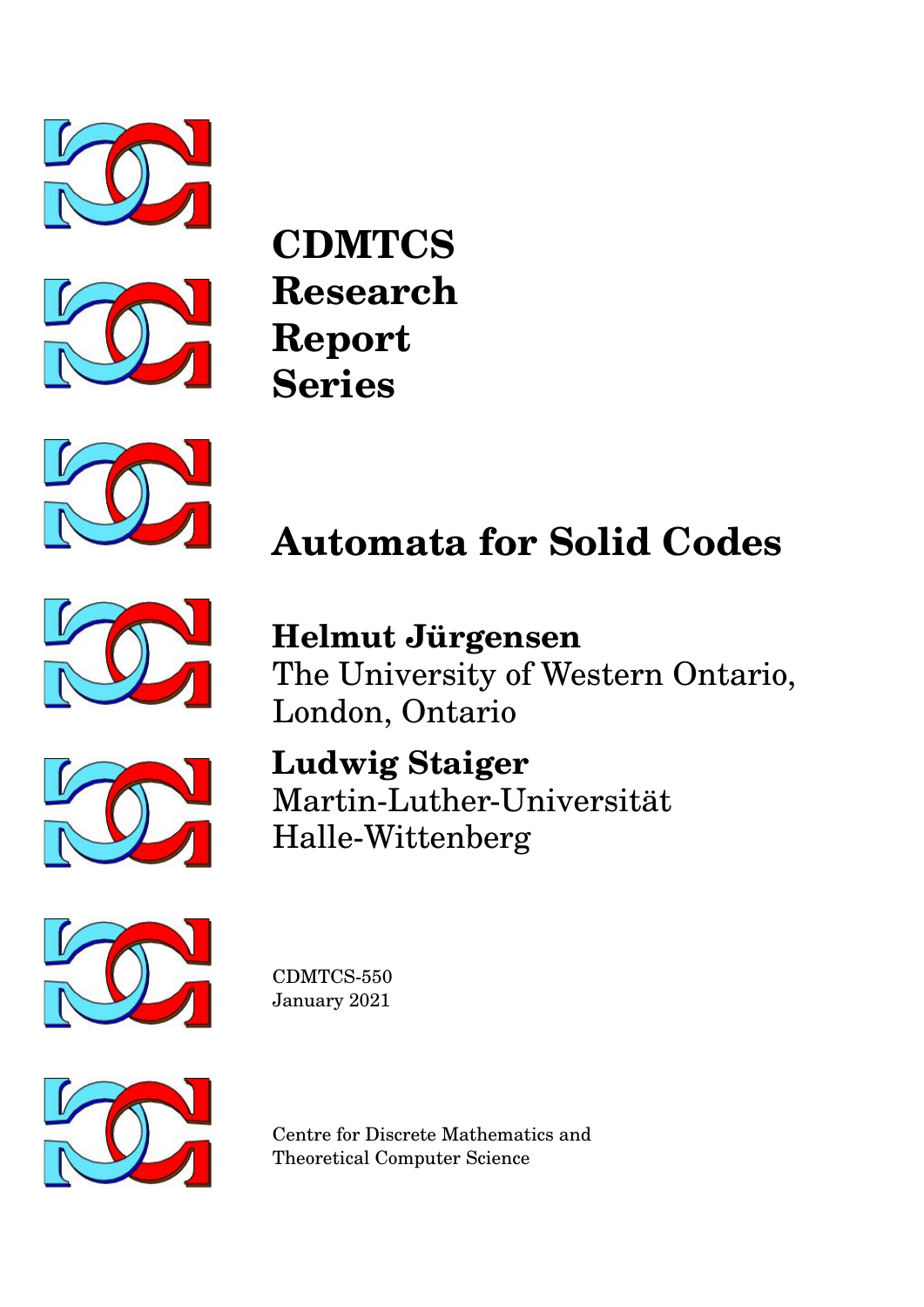# **Automata for Solid Codes**

*Helmut Jurgensen ¨* ∗

and

*Ludwig Staiger*† Martin-Luther-Universitat Halle-Wittenberg ¨ Institut fur Informatik ¨ von-Seckendorff-Platz 1, D–06099 Halle (Saale), Germany

#### **Abstract**

Solid codes provide outstanding fault-tolerance when used for information transmission through a noisy channel involving not only symbol substitutions, but also synchronisation errors and black-outs. In this paper we provide an automaton theoretic characterisation of solid codes which takes this fault-tolerance into account.

The fault-tolerance afforded by a solid code *L* can be summarised as follows: Consider messages, encoded using *L*, being sent through a noisy channel. Any code words in *L*, which are present in the received message, will be decoded correctly, unless they themselves happen to be the results of errors. Thus, errors in the received message will not lead to incorrect decodings of those parts which are error-free.

In this paper we consider acceptors which are fault-tolerant in this sense when analysing such received messages. These acceptors characterise the class of solid codes. For finite solid codes an automaton characterisation was published in the sixties by Levenshtein and Romanov. The characterisation uses state-invariant finite-state transducers which act as decoders in such a way that an output is generated exactly when a code word has been read

<sup>∗</sup>Helmut Jurgensen was with the Department of Computer Science, The Univer- ¨ sity of Western Ontario, London, Ontario, Canada

<sup>†</sup>email: **ludwig.staiger@informatik.uni-halle.de**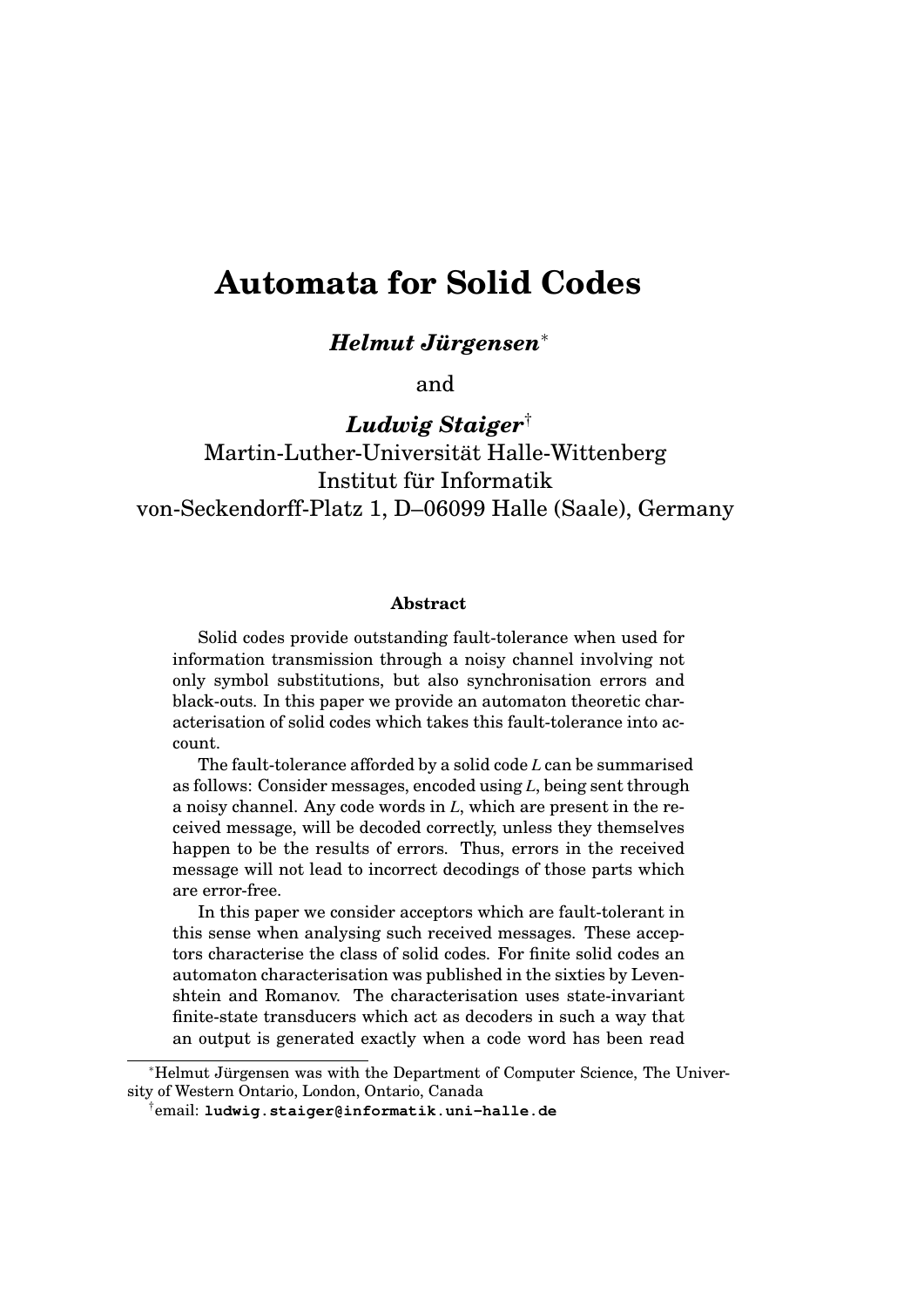completely. State-invariance means that acceptance does not depend on the initial state - every state can be used as the initial state.

The results of Levenshtein and Romanov depend strongly on the fact that the code is finite. In this paper we provide a general automaton theoretic characterisation of arbitrary solid codes without any such restriction. Moreover, the solid code is regular as a language if and only if the automaton used in the characterisation can be reduced to an equivalent finite automaton with equivalent properties.

The main results of this paper are as follows: Every acceptor defines a solid code. For every solid code there is a fault-tolerant acceptor defining the code. Such acceptors expose the decomposition of potentially faulty received messages according to the code. For solid codes which are regular as languages these acceptors can be chosen to be finite while preserving all important combinatorial properties.

# **Contents**

| 1 Automata for Codes                                               | 3  |
|--------------------------------------------------------------------|----|
| 2 Notation and Basic Notions                                       | 6  |
| <b>3</b> Restricted Infix Codes                                    | 15 |
| 4 Solid Codes                                                      | 15 |
| <b>5</b> State-Invariant Decoders for Finite Solid Codes           | 17 |
| <b>6</b> Levenshtein-Romanov Mapping                               | 19 |
| <b>7</b> The Condition $\text{Pref}(L) \cap X^*L = L$ and Its Dual | 21 |
| 8 Fault-Tolerant Acceptors for Solid Codes                         | 24 |
| 9 Reduced Fault-Tolerant Acceptors for Solid Codes                 | 35 |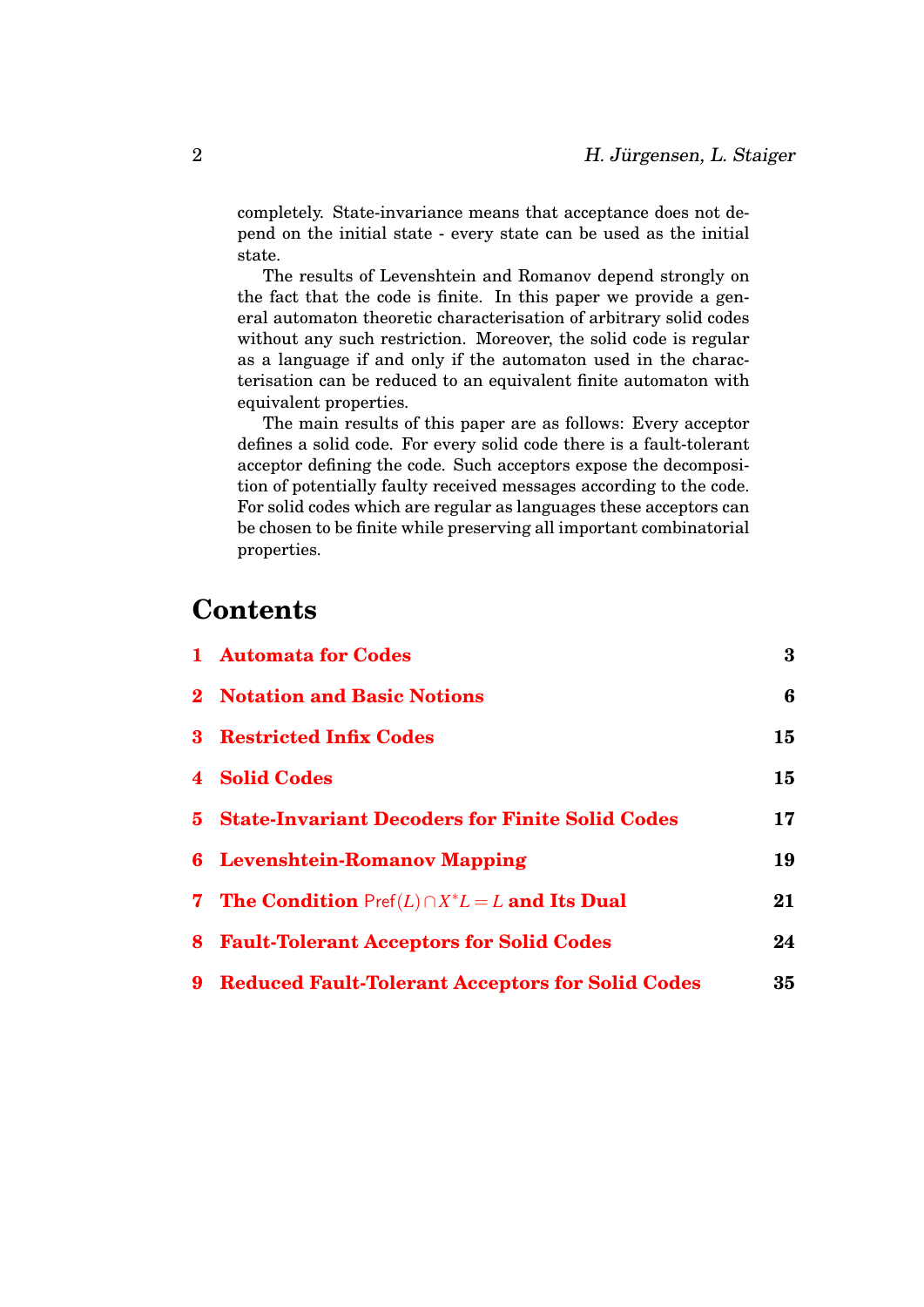### <span id="page-3-0"></span>**1 Automata for Codes**

Automaton theory has many rôles in coding theory: automata are used to characterise classes of codes; they are employed to decide code properties; transducers serve as abstract models for encoding and decoding; they express error resistance properties; they can be used as filters for pattern matching; etc. Many details about automaton theoretic aspects of coding theory, but not all, can be found in the book "Codes and Automata" by Berstel, Perrin and Reutenauer [\[BPR10\]](#page-40-0). The critical surveys  $[J\ddot{u}r13, J\ddot{u}r14]$  may add further perspectives.

When considering the theory of codes, one has to distinguish two nearly disjoint fields, both called "coding theory": the theory of errorcorrecting codes, mainly block codes (see [\[HB98\]](#page-41-0), for example); the theory of codes with words of possibly different lengths, sometimes referred to as variable-length codes (see  $[BPS5, Shy01]$  $[BPS5, Shy01]$ , for example). A systematic proposal to unify these different aspects was made in [\[JK97\]](#page-42-0).

Automaton theoretic models are of particular interest for codes which are finite or regular languages, because the corresponding algorithms rely on a finite-state transition processes. In many cases the restriction to finitely many states is not essential, but provides a deeper understanding of the computations involved and makes several properties decidable [\[JK97,](#page-42-0) [FRS07\]](#page-41-1).

Automaton theoretic studies of codes take into account at least the fol- lowing different points of view, when considering a given class *L* of languages  $L ⊆ X^*$  satisfying certain properties.

- Acceptors for exactly the languages  $L \in \mathcal{L}$ .
- Acceptors or decoders for exactly the messages encoded by languages  $L \in \mathcal{L}$ , that is for  $L^*$  with  $L \in \mathcal{L}$ .
- Fault-tolerant acceptors or decoders for the messages encoded by languages  $L \in \mathcal{L}$ .
- Error-correcting acceptors or decoders for the messages encoded by languages  $L \in \mathcal{L}$ .

Obviously, these settings are quite different. In this paper we describe fault-tolerant acceptors for messages encoded by solid codes.

For finite solid codes such automata were characterised in 1964 as state-invariant decoders without look-ahead (see Section [5\)](#page-17-0). This characterisation is due to Levenshtein [\[Lev64a\]](#page-44-0) and Romanov [\[Rom66\]](#page-45-1). We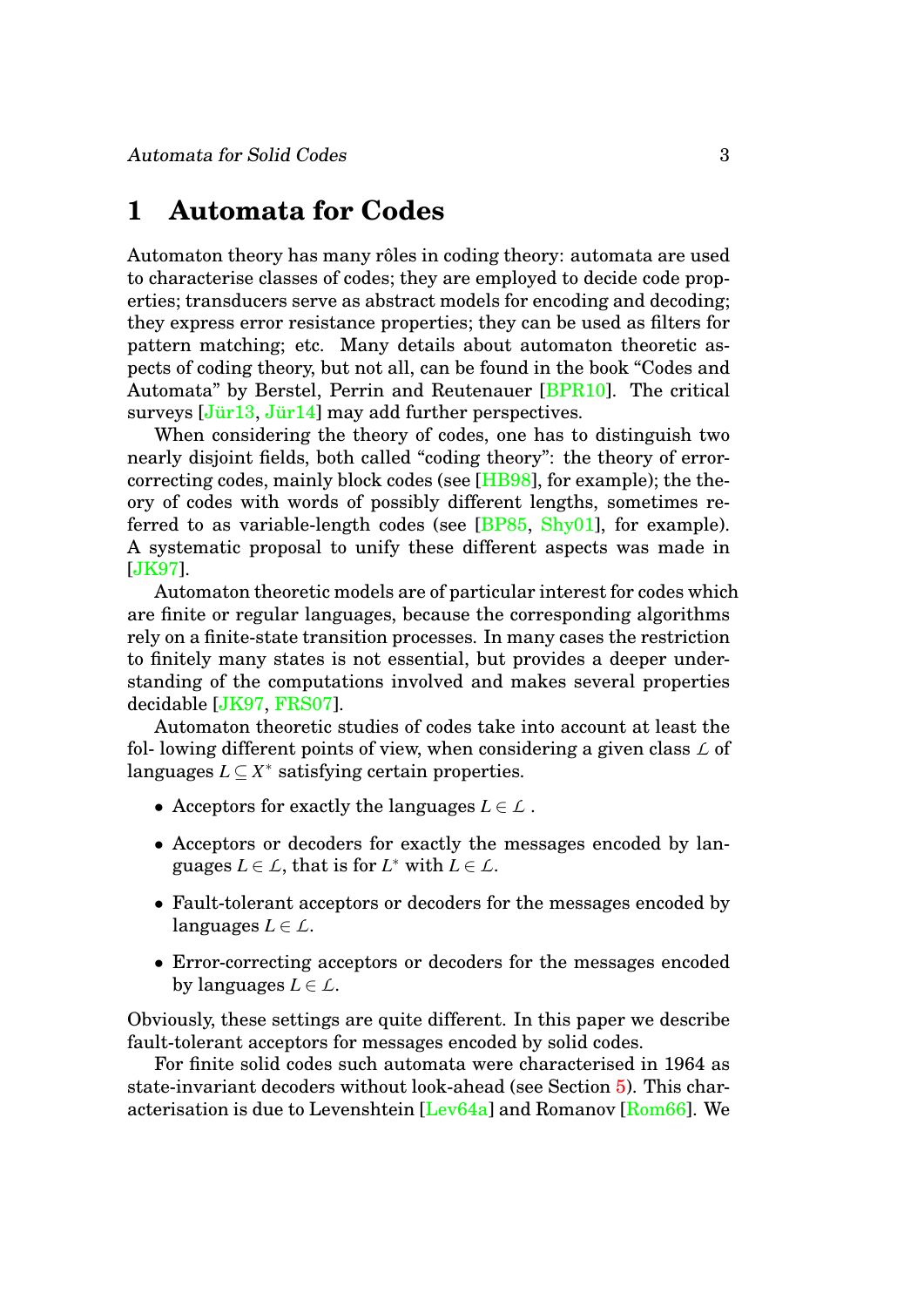generalise these considerations to infinite solid codes and show how a finite description of such codes translates into a finite description of a finite fault-tolerant acceptor for such codes. Intuitively, these acceptors are also state-invariant and do not resort to look-ahead. In general, to handle such situations, one needs to refer to a channel model as outlined in [\[JK97\]](#page-42-0).

We show that every acceptor defines a solid code and that every solid code can be represented in this way. The acceptors considered in this context may be infinite; they are fault tolerant in the following sense: in an encoded message received after transmission through a noisy channel they correctly identify those code words which have been transmitted correctly. Thus, we do not look at acceptors of solid codes themselves, but at fault-tolerant acceptors of messages encoded by solid codes.

Consider a message encoded using a solid code. The encoded message is a sequence of code words. The message received after transmission through a noisy channel is a sequence of symbols the combination of some of which may result in the recovery of a code word. The usage of a solid code guarantees, that code words in the received message are detected unequivocally. A fault-tolerant acceptor, when reading a received message, will indicate the appearance of code words and possibly enable a decoding.

One of the best known characterisations of a class of codes by automata concerns prefix codes: Prefix codes are precisely the languages accepted by tree-shaped automata with the initial state as the root and the leaves as accepting states. Alternatively, if *A* is an acceptor with input alphabet *X* and  $L(A)$  is the language accepted by A, then the language  $L(A) \setminus L(A)X^+$  is a prefix code or consists only of the empty word. Moreover, every prefix code is obtained in this fashion. When *A* is finite then the prefix code is regular.

Similar, but less explicit characterisations exist also for hypercodes [\[Val77,](#page-45-2) [Thi73,](#page-45-3) [Thi81\]](#page-45-4) and code classes related to infix or outfix codes [\[IJST91,](#page-42-1) Jür99, [PT90\]](#page-45-5), typically in terms of the syntactic monoid of such codes. In addition, many studies concern the automaton theoretic characterisation of the set of messages encoded using a given code. To get a fairly comprehensive understanding of the situation we refer to [\[BPR10,](#page-40-0) [JK97,](#page-42-0) [Shy01,](#page-45-0) [Yu05\]](#page-46-0). Further important early studies concerning the connection between automata and codes include [\[Gle61,](#page-41-2) [Lev61,](#page-44-1) [Lev62,](#page-44-2) [Lev64b,](#page-44-3) [Mar62\]](#page-45-6).

In this paper we consider the class of solid codes. A solid code is a language *L* such that every word has a unique decomposition into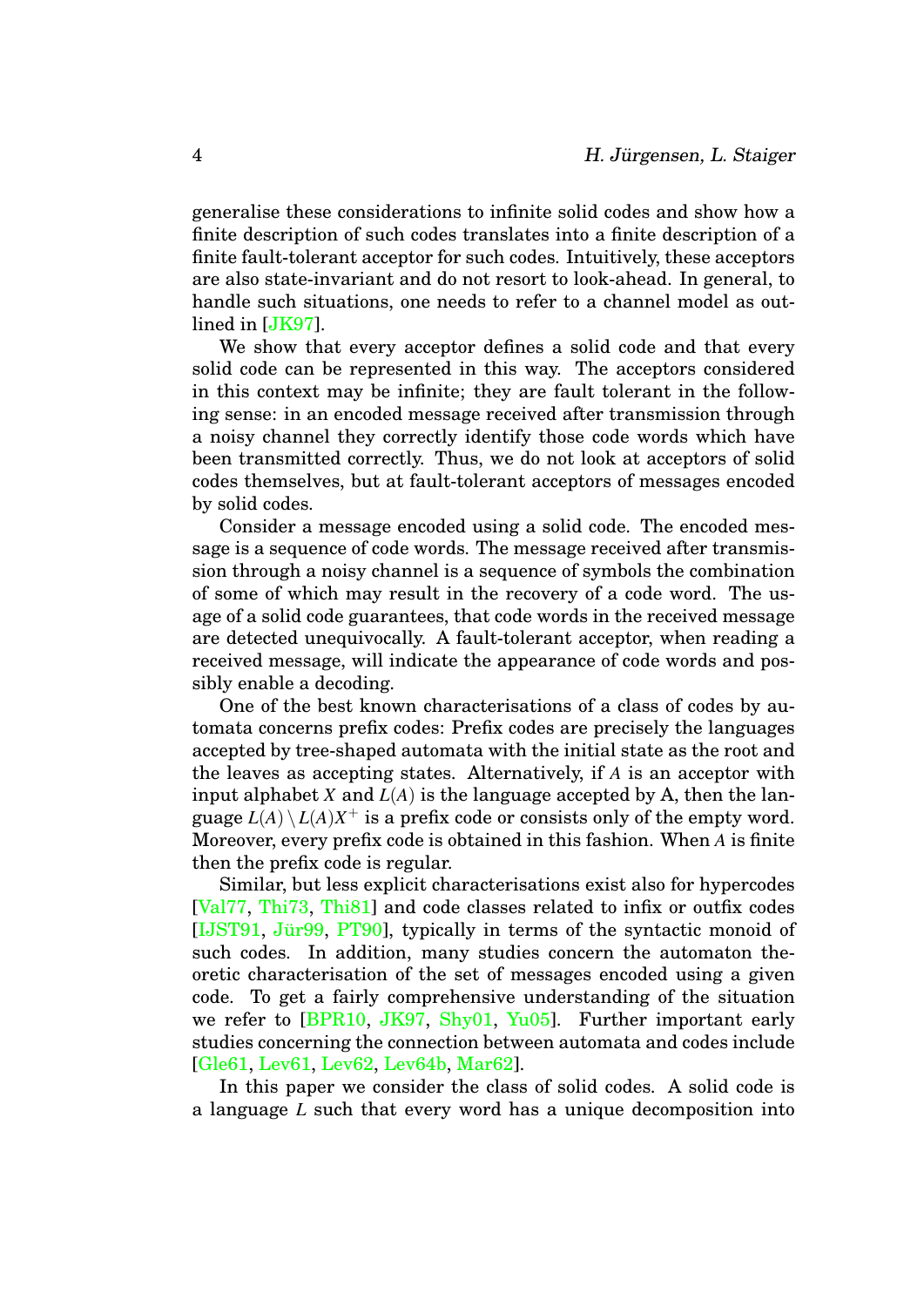words belonging to *L* and words which do not contain a word in *L*. Thus, solid codes are strongly resistant to transmission errors: those parts of a message which were transmitted correctly are also decoded correctly. We provide further details about solid codes in Section [4](#page-15-1) below.

For finite solid codes an automaton characterisation was given by Levenshtein [\[Lev64a\]](#page-44-0) and Romanov [\[Rom66\]](#page-45-1). The characterisation uses state-invariant finite-state transducers which act as decoders in such a way that an output is generated exactly when a code word has been read completely. State-invariance means that the acceptance does not depend on the initial state – every state can be used as the initial state. Intuitively, state-invariance expresses the fact that, when an encoded message is read after transmission through a noisy channel, the decoder will find the code words regardless of intermediate incorrect parts.

The results of Levenshtein and Romanov depend strongly on the fact that the code is finite. In this paper we provide a general automaton theoretic characterisation of arbitrary solid codes. Moreover, the solid code is regular as a language if and only if the automaton used in the characterisation can be reduced to an equivalent finite automaton. Our characterisation does not involve decoders, but only acceptors. To define decoders one would need to know how the encoding is done: for a finite code *L* one can make the simple assumption that *L* encodes the symbols in an alphabet of size |*L*|; for an infinite code *L* the encoding would be specified by significantly more complicated transducer, the choice of which depends very much on the technical circumstances.

We use ideas from the constructions of Levenshtein and Romanov. Intuitively, though not quite truly, the acceptors involved are stateinvariant. The concept of a decoded output being issued exactly at the end of reading a code word is modelled by accepting a word only if no accepting state was entered before the end of the word.

The main results of this paper are as follows: Every acceptor defines a solid code. For every solid code there is a fault-tolerant acceptor defining the code. Such acceptors expose the decomposition of potentially faulty received messages according to the code. For solid codes which are regular as languages these acceptors can be chosen to be finite while preserving all important combinatorial properties.

Our paper is structured as follows: In Section [2](#page-6-0) we introduce the notation and some basic notions. Properties of solid codes are reviewed in Section [4.](#page-15-1) In Section [5](#page-17-0) we define state-invariant decoders without lookahead for finite solid codes and summarise the corresponding results of Levenshtein and Romanov. We introduce the main tool for our con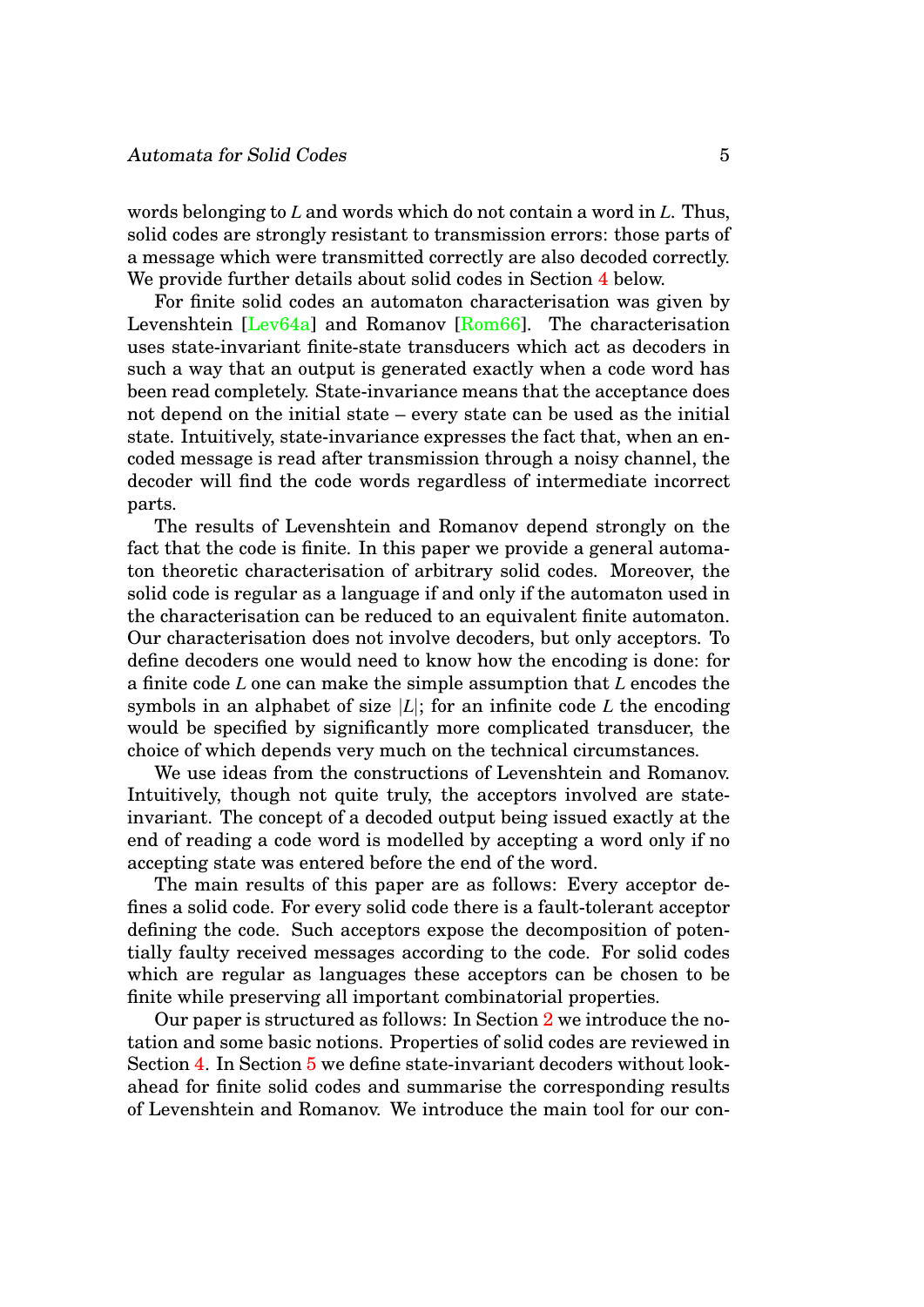struction, the Levenshtein-Romanov mapping, in Section [6.](#page-19-0) We prove several of its properties under various assumptions. This leads to new characterisations of several classes of codes in s Section [7.](#page-21-0) In Section [8](#page-24-0) we show that every acceptor defines a solid code and that every solid code defines a fault-tolerant acceptor. However, the fault-tolerant acceptors defined by solid codes are usually infinite, even when the solid code is a regular language. In Section [9](#page-35-0) we show how to construct a reduced fault-tolerant acceptor for a solid code.

# <span id="page-6-0"></span>**2 Notation and Basic Notions**

We introduce some notation and review several notions and facts needed in this paper. As general references we use: the "Handbook of Formal Languages" [\[RS97a,](#page-45-7) [RS97b\]](#page-45-8) for the theories of formal languages and automata; the monographs "Abstrakte Automaten" (Abstract Automata) [\[Sta69\]](#page-45-9) and "Algebraic Theory of Automata" [\[GP72\]](#page-41-3) for foundations of automaton theory; the monographs "Theory of Codes" [\[BP85\]](#page-40-1), "Codes and Automata" [\[BPR10\]](#page-40-0), "Free Monoids and Languages" [\[Shy01\]](#page-45-0), "Languages and Codes"  $[Yu05]$  and the article "Codes"  $[JK97]$  for the theory of codes.

By  $\mathbb N$  and  $\mathbb N_0$  we denote the sets of positive and non-negative integers, respectively. We use the common notation for operations on sets; when there is no risk of confusion, we omit set brackets for singleton sets.

Let *X* be a set, and let  $\cong$  be an equivalence relation on *X*. For  $x \in X$ ,  $[x]$ <sub>≅</sub> is the equivalence class of *x*, and  $X/$  ≃ is the factor set, that is the set of equivalence classes of the elements of *X*. We write [*x*] instead of [*x*]∼<sup>=</sup> when which equivalence relation is used is obvious from the context.

An alphabet is a non-empty set. The elements of an alphabet are called symbols. Finite sequences of symbols are called words.

Let *X* be an alphabet. The set of all words over *X*, including the empty word  $\varepsilon$ , is denoted by  $X^*$ . To exclude the empty word we write  $X^+$ , that is,  $X^+ = X^* \setminus \{\varepsilon\}$ . With concatenation of words as multiplication, the set  $X^*$  is a monoid. A language over *X* is a subset of  $X^*$ . For a language  $L \subseteq X^*$  and a word  $u \in X^*$ , the set

$$
u^{co[-1]}L = \{w|w \in X^*, uw \in L\}
$$

is the left quotient of *L* by *u*. Given a language *L*, two words  $u, v \in X^*$ are said to be Nerode equivalent with respect to  $L, u \equiv_L v$ , if and only if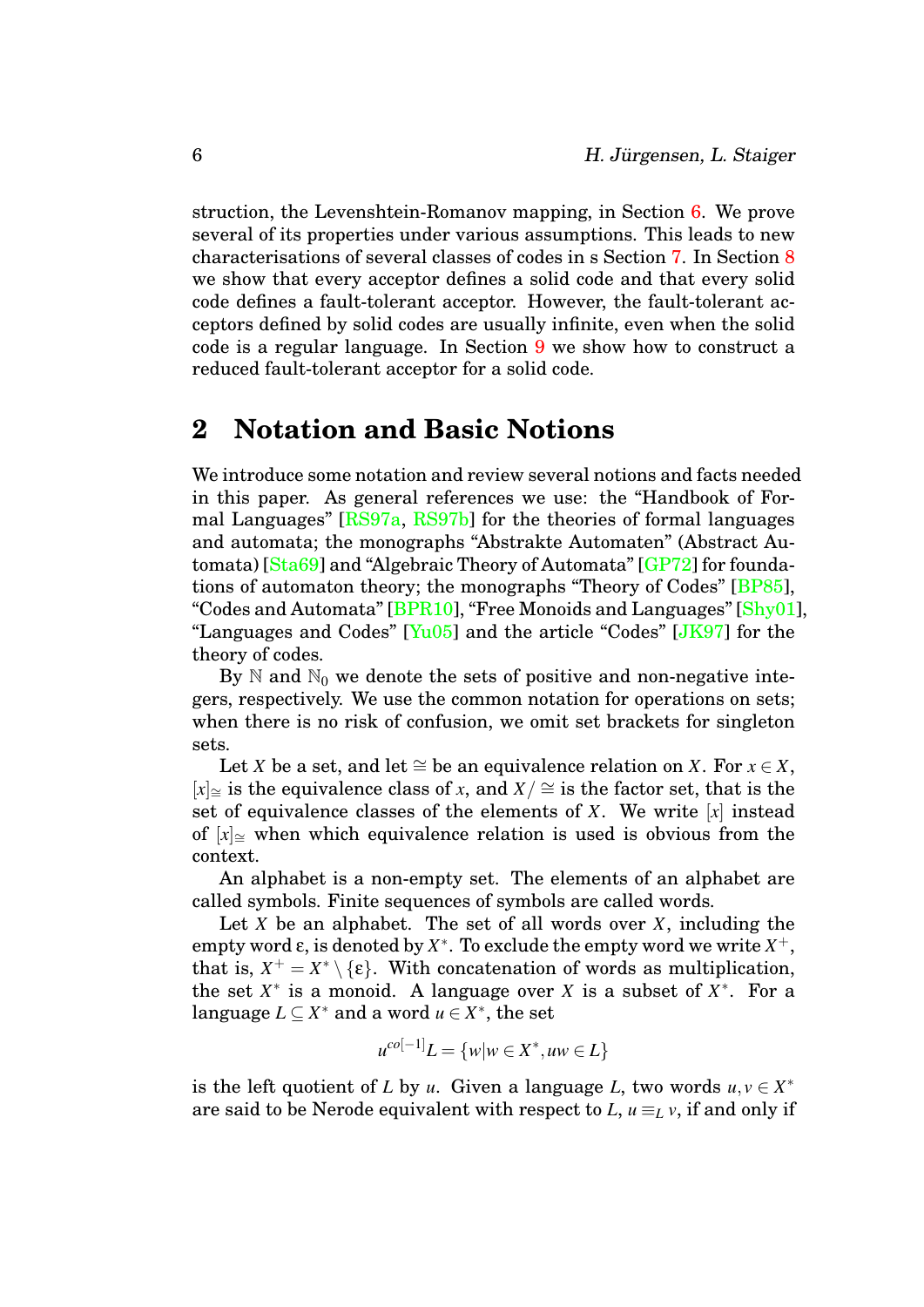$\mu^{[-1]} L = \nu^{[-1]} L$ . Then  $[u]_L$  denotes the Nerode equivalence class of  $u$ .

In our context, the case when the alphabet  $X$  is a singleton set usually leads to trivial and clumsy exceptions. In the sequel we assume, unless stated otherwise, that an alphabet contains at least two distinct symbols and these will include *a* and *b* or other ones as needed without special mention.

For a word  $w \in X^*$ ,

$$
Pref(w) = \{u | u \in X^*, w \in uX^*\}
$$

is the set of prefixes of *w*. The set of proper prefixes of *w* is

$$
\mathsf{Pref}_+(w) = \mathsf{Pref}(w) \setminus \{\varepsilon, w\}.
$$

For  $L \subseteq X^*$ , let

$$
\mathsf{Pref}(L) = \bigcup_{w \in L} \mathsf{Pref}(w) \text{ and } \mathsf{Pref}_+(L) = \bigcup_{w \in L} \mathsf{Pref}_+(w).
$$

Note that  $\varepsilon \notin \text{Pref}_{+}(L)$ , but that  $L \cap \text{Pref}_{+}(L) = \emptyset$  is possible. One defines suffixes and infixes of words analogously. Thus

$$
\mathsf{Suff}(w) = \{u | u \in X^*, w \in X^*u\}
$$

is the set of suffixes of *w*, and

$$
Inf(w) = \{u | u \in X^*, w \in X^* u X^*\}
$$

is the set of infixes of *w*. The sets of proper suffixes and proper infixes of *w* are

$$
\mathsf{Suff}_{+}(w) = \mathsf{Suff}(w) \setminus \{\varepsilon, w\}
$$

and

$$
Inf_{+}(w) = Inf(w) \setminus \{\varepsilon, w\},
$$

respectively. For  $r \in \{Pref, Suff\}$  and  $L \subseteq X^+$ , the *r-root* of *L* is the set

$$
\sqrt[r]{L} = \{w \mid w \in L, r(w) \cap L = \emptyset\}.
$$

 $\mathrm{As}\ \epsilon\notin L,$  one has  $\epsilon\notin \sqrt[r]{L}.$ 

Let  $u, v \in X^*$ . The *shuffle product* of *u* and *v* is the set

$$
u \mathbf{L} \mathbf{L} v = \left\{ w \mid \begin{matrix} w \in X^*, \exists n \in \mathbb{N} \exists u_0, \dots, u_n \in X^* \\ \exists v_1, \dots, v_n \in X^* : u = u_0 u_1 \cdots u_n, \\ v = v_1 v_2 \cdots v_n, w = u_0 v_1 u_1 v_2 u_2 \cdots v_n u_n \end{matrix} \right\}
$$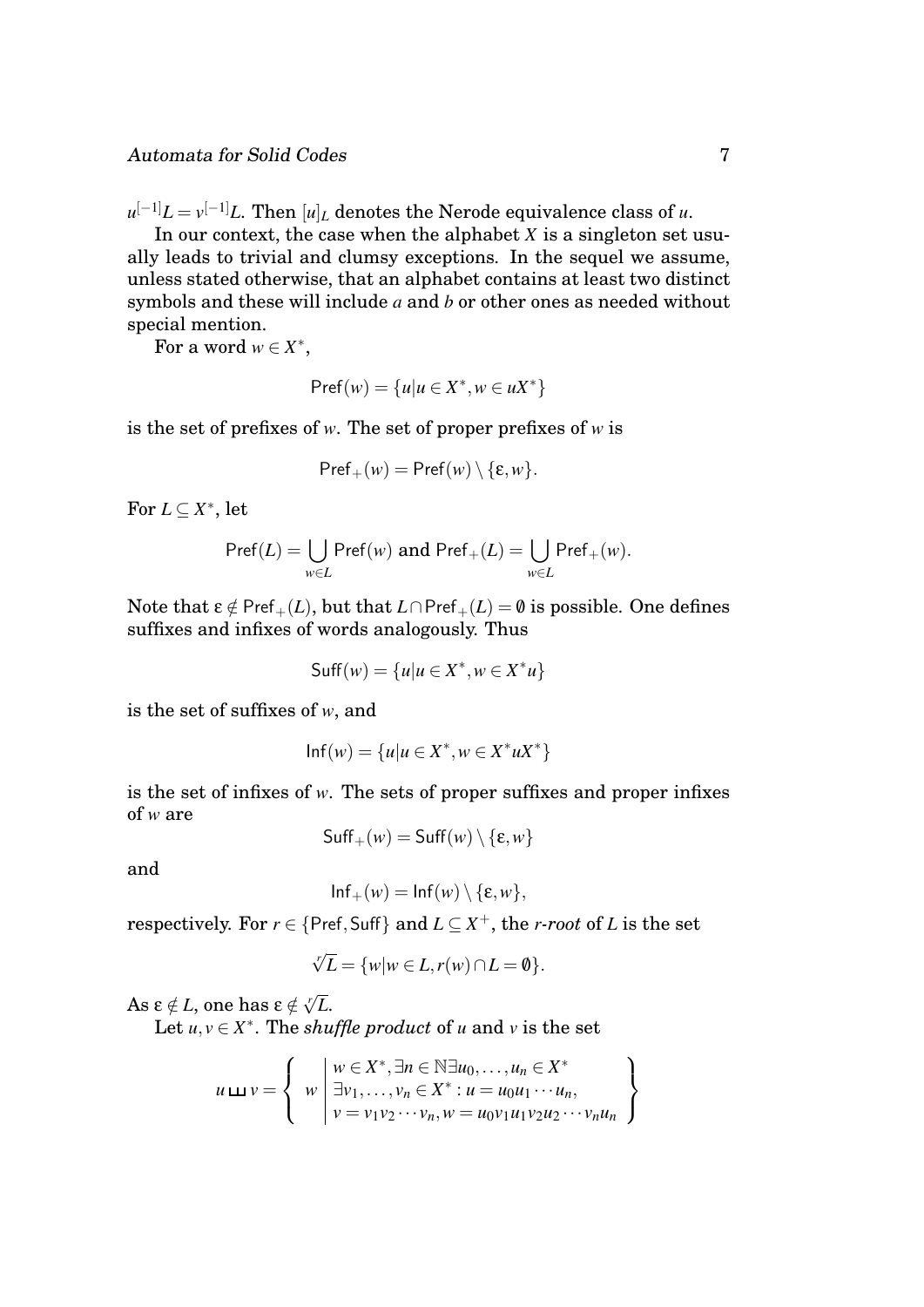For languages  $L, L' \subseteq X^*$ , the shuffle product of *L* and  $L'$  is the set

$$
L \mathbf{u} L' = \bigcup_{u \in L, v \in L'} u \mathbf{u} v.
$$

We consider the following classes of codes or languages  $L \subseteq X^+$  related to codes:

| <b>NAME</b>               | <b>DEFINITION</b>                                        | <b>CLASS</b>                      |
|---------------------------|----------------------------------------------------------|-----------------------------------|
| prefix code               | $LX^+\cap L=\emptyset$                                   | $L_{\rm p}$                       |
| suffix code               | $X^+L \cap L = \emptyset$                                | $\mathcal{L}_{\rm s}$             |
| infix code                | $\ln f_+(L) \cap L = \emptyset$                          | $\mathcal{L}_{i}$                 |
| bifix code                | $L \in \mathcal{L}_p \cap \mathcal{L}_s$                 | $\mathcal{L}_{h}$                 |
| overlap-free <sup>1</sup> | $\mathsf{Pref}_+(L) \cap \mathsf{Suff}_+(L) = \emptyset$ | $\mathcal{L}_{\text{ol}}$         |
| solid code                | $L \in \mathcal{L}_{i} \cap \mathcal{L}_{ol}$            | $\mathcal{L}_{\text{solid}}$      |
| $p$ -infix code           | $X^*LX^+\cap L=\emptyset$                                | $\mathcal{L}_{\text{pi}}$         |
| s-infix code              | $X^+L X^* \cap L = \emptyset$                            | $\mathcal{L}_{\rm{si}}$           |
| comma-free code           | $X^+LX^+\cap L^2=\emptyset$                              | $\mathcal{L}_{\text{comma-free}}$ |
| hypercode                 | $(L \sqcup X^+) \cap L = \emptyset$                      | ٦h                                |
|                           |                                                          |                                   |

To keep statements simple, we allow for L to be empty in all these cases. A language  $L \subseteq X^+$  is a prefix code or a suffix code, if and only if cases. A language  $L \subseteq X^+$  is a prenx code or a sumx code, if and only if  $\sqrt[n+1]{L} = L$  or  $\sqrt[5n]{L} = L$ , respectively. For details about the classes of languages, see [\[JK97\]](#page-42-0). We summarise the relations between these classes:

- $\bullet$  *L*<sub>solid</sub> = *L*<sub>i</sub> ∩ *L*<sub>ol</sub> ⊂ *L*<sub>comma−free ⊂ *L*<sub>i</sub> = *L*<sub>pi</sub> ∩ *L*<sub>si</sub>;</sub>
- *L*<sup>i</sup> ⊂ *L*pi ⊂ *L*p;
- *L*<sup>i</sup> ⊂ *L*si ⊂ *L*<sup>s</sup> ;
- *L*<sup>i</sup> ⊂ *L*<sup>b</sup> = *L*<sup>p</sup> ∩*L*<sup>s</sup> ;
- *L*<sup>h</sup> ∩*L*solid ⊂ *L*<sup>h</sup> ⊂ *L*<sup>i</sup> .

The containments are shown in Fig. [1.](#page-9-0)

Most of the usual classes of codes can be described conveniently as independent sets for various types of dependence systems on  $X^*$  or as sets of incomparable words with respect to certain *n*-ary relations on X<sup>\*</sup>. For details we refer to [\[JK97\]](#page-42-0) and the literature cited there. In this paper we refer to only a small number of such relations, all binary, and all being partial orders on  $X^*$ . Their list is as follows for  $u, v \in X^*$ :

<span id="page-8-0"></span><sup>1</sup>Observe that overlap-free languages are not necessarily codes, e.g. {*a*,*ab*,*aab*}.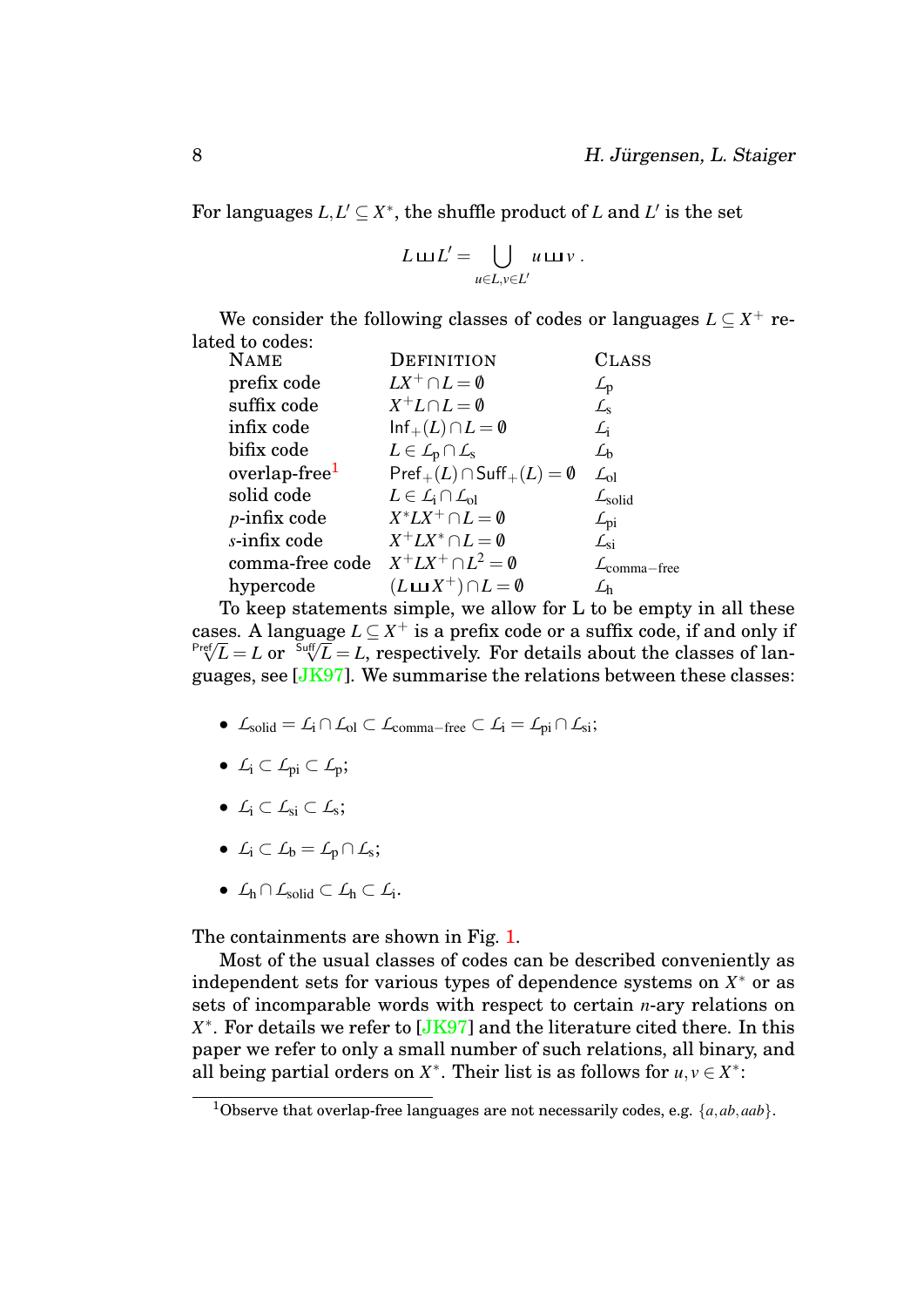

Figure 1: Relations between the language or code classes considered.

<span id="page-9-0"></span>

|                |                   | <b>RELATION DEFINITION INDEPENDENT LANGUAGES</b> |
|----------------|-------------------|--------------------------------------------------|
| $u \leq_{p} v$ | $v \in uX^*$      | prefix codes                                     |
| $u \leq_{s} v$ | $v \in X^*u$      | suffix codes                                     |
| $u \leq_i v$   | $v \in X^* u X^*$ | infix codes                                      |
|                |                   |                                                  |

The strict versions of these partial orders require that  $u \neq v$ . Thus, for example, one has  $u <_{p} v$  if and only if  $v \in uX^{+}$ . We also use the lengthlexicographical order  $\leq_{\mathrm{ll}}$  on  $X^*$ . To define this order one assumes an arbitrary, but fixed total order  $\leq_{\text{alpha}}$  on *X*, which, in turn, defines the lexicographical order  $\leq_{\rm lex}$  on  $X^*$ . Then the length-lexicographical order is defined by the following conditions:  $u \leq_{\mathrm{ll}} v$  if and only if

- 1. either  $|u| < |v|$
- 2. or  $|u| = |v|$  and  $u \leq_{\text{lex}} v$ .

The length-lexicographical order is not interesting from the point of view of codes. Its sets of incomparable words are singleton sets. It is, however, useful for the enumeration of words in *X* ∗ .

We now turn to basic definitions in automaton theory. We do not make any assumptions about finiteness or computability. Such assumptions are introduced only when needed.

**Definition 1** A *deterministic semi-automaton* is a construct  $A = (Q, X, \delta)$ such that

1. *Q* is a non-empty set, the set of states;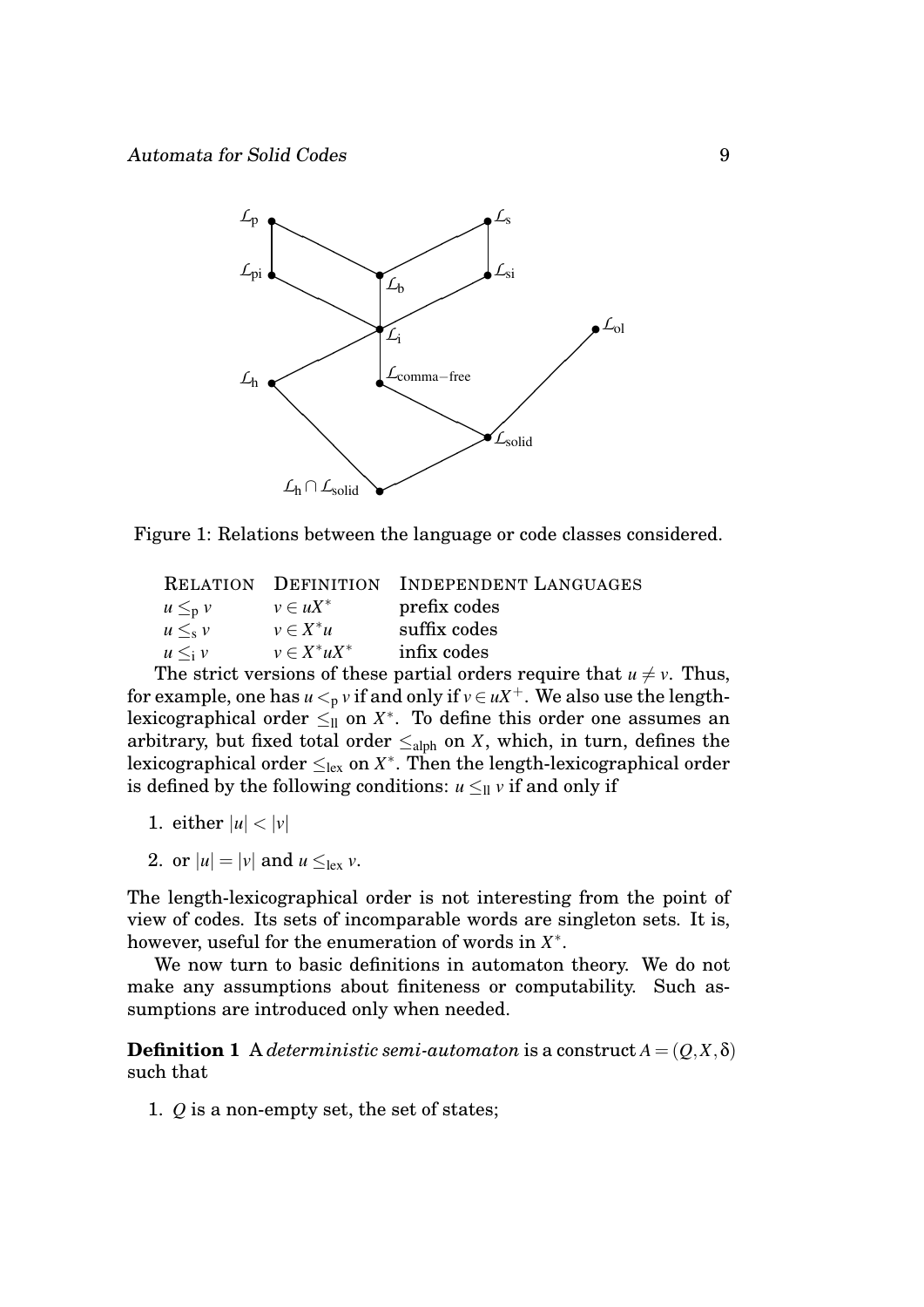- 2. *X* is a finite alphabet, the input alphabet;
- 3.  $\delta$  :  $Q \times X \rightarrow Q$  is the transition function.

We permit the set of states to be infinite; we also permit the transition function to be non-computable. The input alphabet is always assumed to be finite. As we do not consider non-deterministic semi-automata in this paper, we omit the word 'deterministic' in the sequel. A semiautomaton is said to be finite if its set of states is finite. The definition of  $\delta$  is extended to  $Q \times X^* \to Q$  by sequentiality as usual.

**Definition 2** A *deterministic acceptor* is a construct  $A = (Q, X, \delta, q_0, F)$ such that

- 1.  $(0, X, \delta)$  is a deterministic semi-automaton;
- 2.  $q_0 \in Q$  is the initial state;
- 3.  $F \subseteq O$  is the set of accepting states.

The *language accepted by* an acceptor A as above is the set

$$
L(A) = \{w \mid w \in X^*, \delta(q_0, w) \in F\}.
$$

A language is *regular* (or *rational*) if and only if it is accepted by a finite acceptor. Occasionally we also need to consider further classes in the language hierarchy; for those we refer to the general references listed above.

An acceptor is *(initially)* connected if, for every state  $q \in Q$ , there is an input word  $w \in X^*$  such that  $\delta(q_0, w) = q$ . It is *strongly connected* if, for any two states  $q, q' \in Q$ , there is an input word  $w \in X^*$  such that  $\delta(q, w) = q$ . A state  $q \in Q$  is said to be useless if, for every word  $w \in X^*$ ,  $\delta(q, w) \notin F$ .

There are several instances when we need to change the initial state of an acceptor. To indicate the fact that  $q_0$  has been replaced by state *q* as the initial state we write  $A_q$ . If *q* is a useless state, then  $L(A_q)$  = 0. An acceptor, which is initially connected and has no useless states, need not be strongly connected. On the other hand, if *A* is strongly connected and  $F \neq 0$ , then *A* has no useless states and is, a fortiori, initially connected.

Occasionally we need to consider an acceptor, the transition function of which is only a partial function. Such an acceptor is said to be partial; we sometimes emphasise the fact that the acceptor is not partial by saying that it is a total acceptor.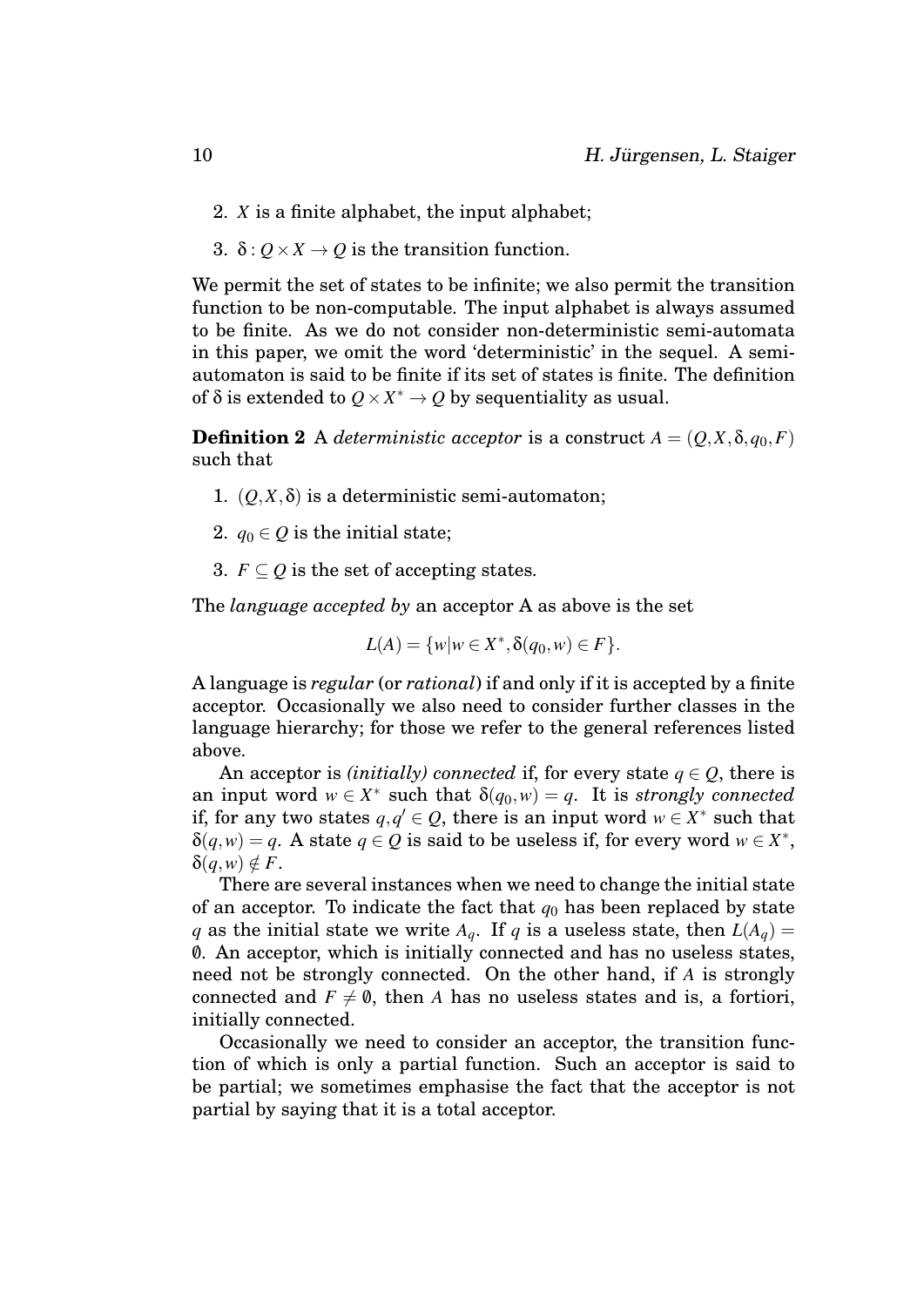Let  $A = (Q, X, \delta, q_0, F)$  and  $A' = (Q', X, \delta', q_0')$  $\mathcal{C}_0, F'$  be two partial or total acceptors. *A* is said to be a *(partial) subacceptor* of *A* if the following four conditions are satisfied:

- 1.  $Q' \subseteq Q$ ;
- 2.  $q'_0 = q_0;$
- 3.  $F' = Q' \cap F;$
- 4. for all  $q \in Q'$  and all  $x \in X$ , if  $\delta'(q,x)$  is defined, then also  $\delta(q,x)$  is defined and  $\delta'(q,x) = \delta(q,x)$ .

In such a case we write  $A' \preceq A$ .

**Definition 3** Let  $A = (Q, X, \delta, q_0, F)$  be an acceptor, and let  $i \in \mathbb{N}$ . A word  $w \in X^+$  is *accepted by A at stage i* if the following conditions are met:

- 1.  $\delta(q_0, w) \in F$ ;
- 2. there are exactly  $i-1$  distinct prefixes  $w_1, w_2, ..., w_{i-1} \in \text{Pref}_+(w)$ such that  $\delta(q_0, w_i) \in F$  for  $j = 1, 2, ..., i - 1$ .
- We denote by  $L_i(A)$  the set of words which are accepted by  $A$  at stage  $i$ . We list a few immediate consequences of this definition:
	- 1. *L*<sub>1</sub>(*A*) is the set of all non-empty words *w* such that  $\delta(q_0, w) \in F$ with  $\delta(q_0, u) \notin F$  for every proper prefix *u* of *w*. In particular, when  $q_0 \in F$ , this excludes the empty word. See Fig. [2.](#page-12-0)
	- 2.  $L_i(A) \cap L_i(A) = \emptyset$  for  $i \neq j$ .
	- 3. The set  $\bigcup_{i=1}^{\infty} L_i(A)$  is the set of all non-empty words accepted by *A*, that is,  $\bigcup_{i=1}^{\infty} L_i(A) = L(A) \setminus \{\varepsilon\}.$

<span id="page-11-1"></span>**Remark 1** *The definition of*  $L_i(A)$  *does not depend on the acceptor A. Consider a non-empty language*  $L \subseteq X^+$ *. For*  $i \in \mathbb{N}$ *, let*  $L_i$  *be the set of words in L which have exactly i* − 1 *proper prefixes in L. Let A be any*  $d$ *eterministic acceptor* $^2$  $^2$  *for L, that is,*  $L$  *=*  $L(A)$ *<i>. Then*  $L_i(A)$  *=*  $L_i$ *.* 

Recall that an equivalence relation  $\cong$  on the set  $Q$  of states of an acceptor  $A = (Q, X, \delta, q_0, F)$  is a *congruence* if and only if the following conditions are satisfied for all  $q, q' \in Q$  and all  $x \in X$ :

<span id="page-11-0"></span><sup>2</sup>Such an acceptor always exists. It can, for instance, be obtained by the Nerode construction defined further below.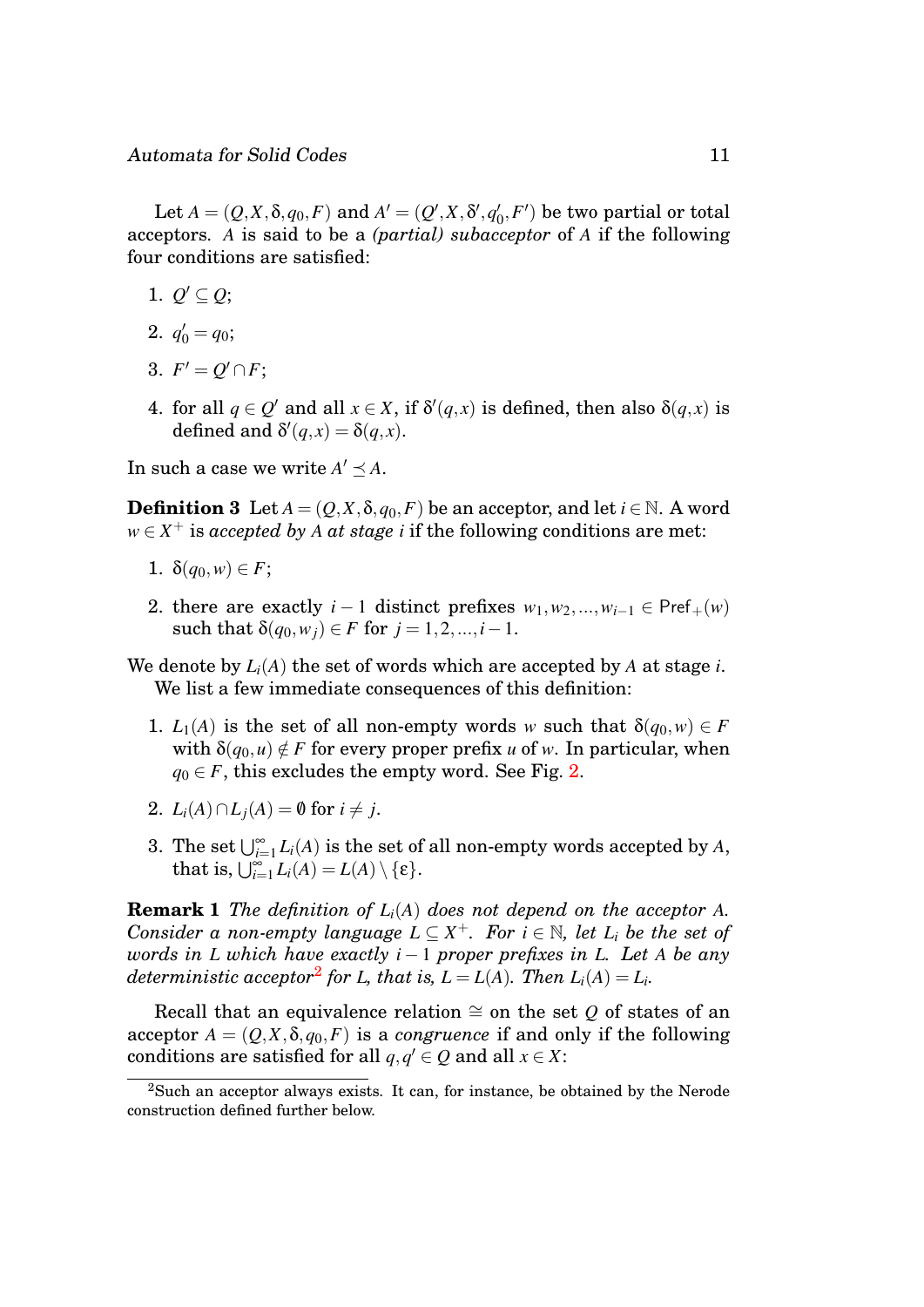

<span id="page-12-0"></span>Figure 2: An automaton illustrating the acceptance at stages. There is only one accepting state, *f*. One has  $L_1(A_e) = a^*b$  and  $L_1(A_f) = \{b\} \cup$  $a^+b = a^*b$ . In general, for  $i > 0$ ,  $L_i(A_e) = L_i(A_f) = (a^*b)^i$ .

- 1. If  $q' \cong q$  then  $q'$  and  $q$  are either both in  $F$  or both in  $Q \backslash F$ .
- 2. If  $q' \cong q$  then  $\delta(q',x) \cong \delta(q,x)$ .

Given a congruence  $\cong$ , the factor acceptor is defined as

$$
A/\cong=(Q/\cong,X,\delta_{\cong},[q_0]_{\cong},F/\cong)
$$

where

<span id="page-12-1"></span>
$$
\delta_{\cong}([q]_{\cong},x)=[\delta(q,x)]_{\cong}.
$$

The following remark is used several times in the sequel.

**Remark 2** *Let A be an acceptor and let*  $\cong$  *be a congruence on A. One has*  $L(A) = L(A)$  ≃ $)$ *. Moreover, using Remark [1,](#page-11-1) one has*  $L_i(A) = L_i(A)$  ≃ $)$ *for all*  $i \in \mathbb{N}$ *.* 

Each acceptor has a unique maximal congruence  $\cong_{\text{max}}$ , often referred to as *state equivalence*:  $q', q \in Q$  are equivalent,  $q' \cong_{\text{max}}^{\text{max}} q$ , if and only if  $L(A_{q'}) = L(A_q)$ . The acceptor  $\widetilde{A}/\cong_{\text{max}}$  is the reduced acceptor for *A*. If *A*/≅<sub>max</sub> is finite, then it has the smallest number of states among all acceptors for the language *L*(*A*). See [\[Sta69,](#page-45-9) [GP72\]](#page-41-3) or other advanced textbooks on automata for details.

Given a language  $L \subseteq X^*$ , the reduced acceptor (unique up to isomorphisms) can be built using the equivalence classes of words in  $X^*$  with respect to the Nerode equivalence. The set of states is the set of equivalence classes  $[w]_L$  with  $w \in X^*$ . This set is finite if and only if *L* is a regular language. The initial state is the class  $[\epsilon]_L$ . The set *F* of accepting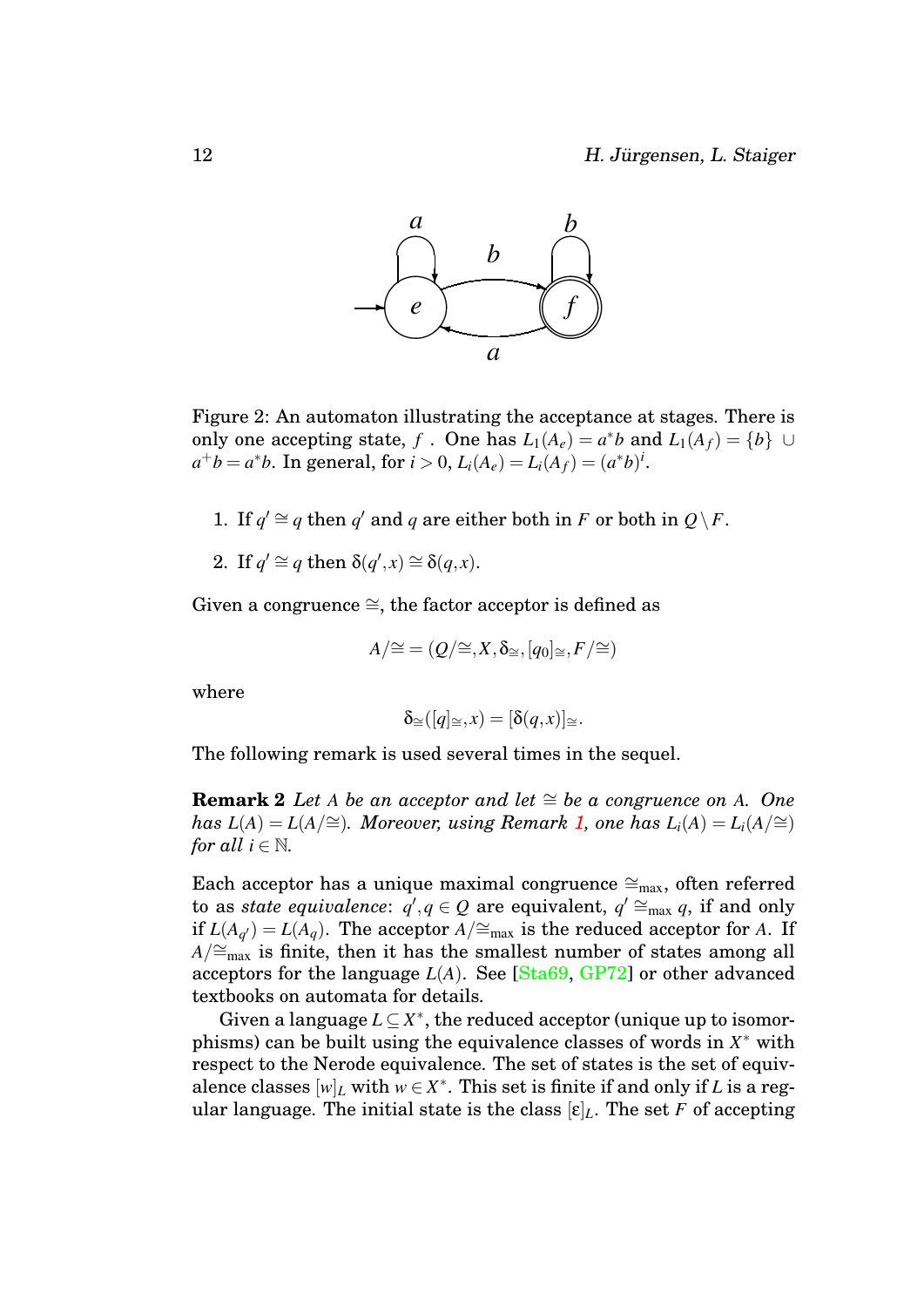states consists of exactly those classes  $[w]_L$  for which  $w \in L$ . The transition function under input  $x \in X$  leads from  $[w]_L$  to  $[wx]_L$ . These definitions do not depend on the representatives of the equivalence classes. We refer to this construction as the *Nerode construction*[3](#page-13-0)

We also need to consider equivalence of states of different acceptors and equivalence of different acceptors. This is most conveniently expressed for automata with outputs [\[Sta69\]](#page-45-9), but can be re-phrased for acceptors as follows: Consider two acceptors  $A = (Q, X, \delta, q_0, F)$  and  $A' = (Q, X, \delta, q_0, F)$ . States  $q \in Q$  and  $q' \in Q'$  are *equivalent*,  $q \cong q'$ , if and only if  $L(A_q) = L(A_q)$  $q'$ ). The acceptor *A* is said to *simulate A*<sup> $\prime$ </sup> if and only if, for every state  $q^{\not\prime}\in Q'$  there is a state  $q\in Q$  with  $q'\cong q.$  The acceptors *A* and *A'* are said to be *universally equivalent*<sup>[4](#page-13-1)</sup>,  $A \cong A'$ , if and only if *A* and A' simulate each other.

<span id="page-13-3"></span>**Remark 3** *Let A and A* <sup>0</sup> *be universally equivalent acceptors, and let q and q* <sup>0</sup> *be equivalent states of A and A* 0 *, respectively. Then, for all*  $i \in \mathbb{N}, L_i(A_q) = L_i(A_q)$  $'_{q'}$ ).

<span id="page-13-2"></span>We state an automaton theoretic characterisation of prefix codes, wellknown in coding theory (see, for example, [\[BP85,](#page-40-1) [JK97\]](#page-42-0)), adapted to the present terminology. To make the presentation self-contained, we include a proof.

**Proposition 1** *Let*  $A = (Q, X, \delta, q_0, F)$  *be an acceptor with*  $q_0 \notin F$ *. Then*  $L_1(A) = \sqrt[\mathrm{Pref}]{L(A)}$  is a prefix code. Conversely, if  $L \subseteq X^+$  is a non-empty *prefix code then there is an acceptor A such that*  $L = L_1(A)$ *.* 

**Proof.** If  $|L_1(A)| \leq 1$ , nothing needs to be proved. Assume, therefore, that  $L_1(A)$  contains at least two distinct words *u* and *w*. If  $L_1(A)$  is not a prefix code such words exist with *u* a proper prefix of *w*, that is,  $w = uv$  for some  $v \in X^+$ . But then  $w \in L_i(A)$  with  $i \geq 2$ , hence  $w \notin L_1(A)$ , a contradiction!

For the converse, consider the acceptor  $A = (Q, X, \delta, q_0, F)$  defined as follows: Let  $Q = (\text{Pref}(L) \setminus L) \cup \{s\}$  with  $q_0 = \varepsilon$ , and *s* is a new symbol; let

<span id="page-13-0"></span><sup>3</sup>The Nerode construction works for any type of language, but need not be computable. It is computable if the Nerode equivalence is decidable

<span id="page-13-1"></span><sup>&</sup>lt;sup>4</sup> Acceptors *A* and *A'* are equivalent in the usual sense if  $L(A) = L(A')$ . Universal equivalence is a far stronger requirement.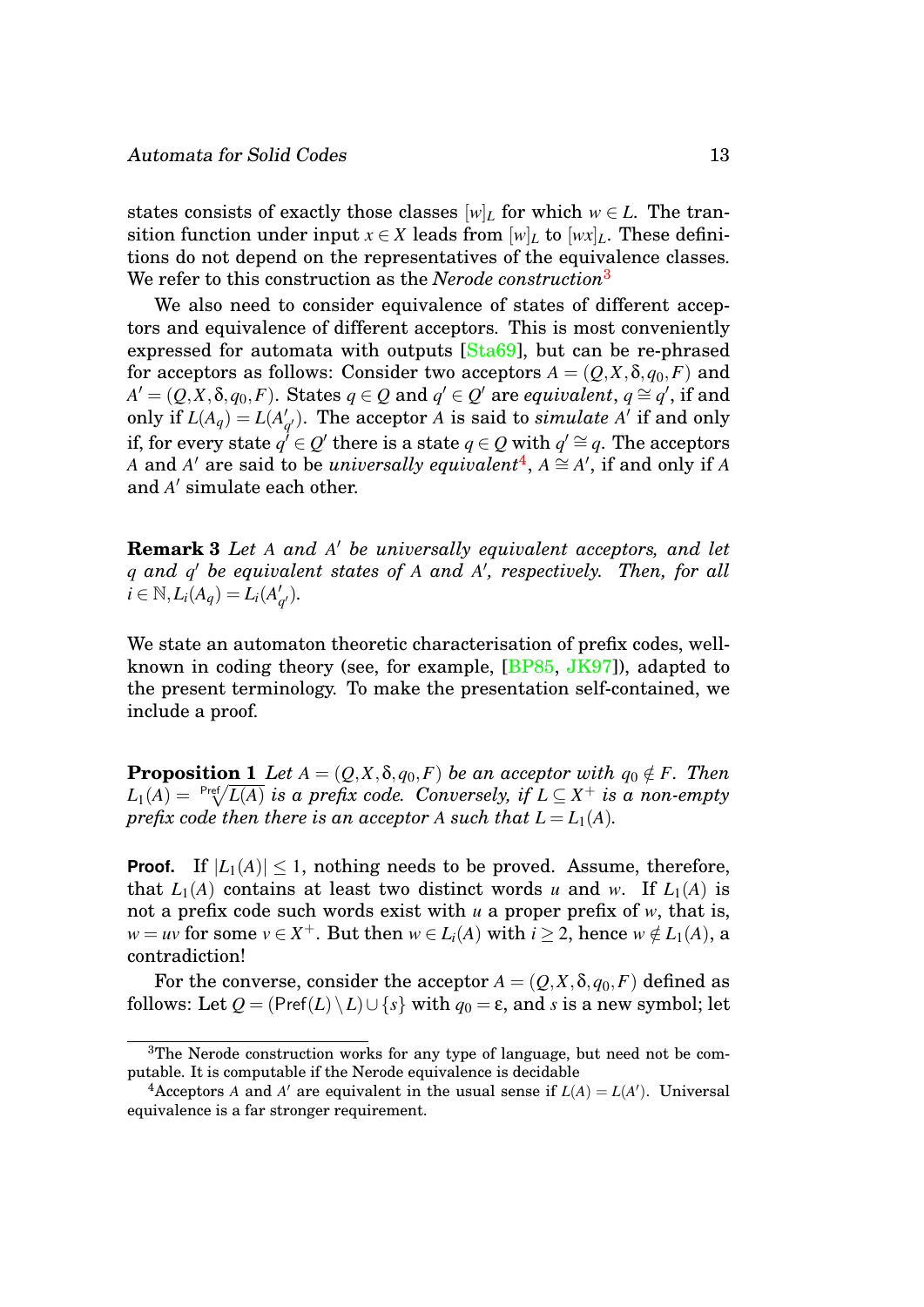$F = \{\varepsilon\}$  and, for  $q \in Q$  and  $x \in X$ , let

$$
\delta(q,x) = \begin{cases}\nqx, & \text{if } qx \in \text{Pref}(L) \setminus L, \\
\epsilon, & \text{if } qx \in L, \\
s, & \text{if } q = s \text{ or } qx \notin \text{Pref}(L), \text{ and} \\
\delta(\epsilon, x), & \text{if } q \in L.\n\end{cases}
$$

In essence, the transition function defines the tree of code words; however, the leaves are combined into the initial state ε which is also the only final state; the state *s* serves as a sink state. A word *w* is accepted if and only if  $\delta(\varepsilon, w) = \varepsilon$ . Thus  $L(A) = L^*$ .

As *L* is a prefix code, we have  $L = L_1(A)$ . Consider a property *P* of words in  $X^+$  according to which words in  $X^*$ can be decomposed into factors. For example, if *L* is a prefix code, then every word in *L* <sup>+</sup> can be decomposed uniquely into a product of words in *L*, and every word in *X* ∗ can be decomposed into a product of words which are in *L* or which have no infix, which is in *L*. In this case, *P* would be defined as follows: A word  $w \in X^+$  satisfies *P* if and only if  $w \in L$ . In general, a word may have any finite number of decompositions according to *P*. This idea is captured in the following definition.

**Definition 4** Let *P* be a property of words in *X* <sup>+</sup>. A *P*-decomposition of a word  $w \in X^*$  is a construct  $w = (n, \vec{u}, \vec{v})$  with the following properties:

- <span id="page-14-1"></span>1.  $n \in \mathbb{N}_0$ .
- 2.  $\vec{u} = (u_1, u_2, ..., u_n)$  with  $u_1, u_2, ..., u_n \in X +$ , each satisfying *P*.
- 3.  $\vec{v} = (v_0, v_1, ..., v_n)$  with  $v_0, v_1, ..., v_n \in X^*$  such that no  $v_i$  has an infix satisfying *P*.
- 4.  $w = v_0 u_1 v_1 u_2 v_2 \cdots u_n v_n$ .

Such *P*-decompositions are required, for instance, for the decoding of encoded messages received over a noisy channel. The decoder will attempt to determine a decomposition of the received messages into words possibly related to code words, and then attempt to invert the encoding, possibly correcting errors. The first part of this process is modelled by an acceptor as follows.

**Definition 5** Let *A* be an acceptor, let *P* be a property of words in  $X^+$ , let  $w \in X^+$ , and let  $\vec{w} = (n, \vec{u}, \vec{v})$  be a *P*-decomposition of *w*. Let

<span id="page-14-0"></span>
$$
\text{Pref}_P(\vec{w}) = \{v_0u_1v_1u_2v_2\cdots u_i | i = 1, 2, \ldots, n\}.
$$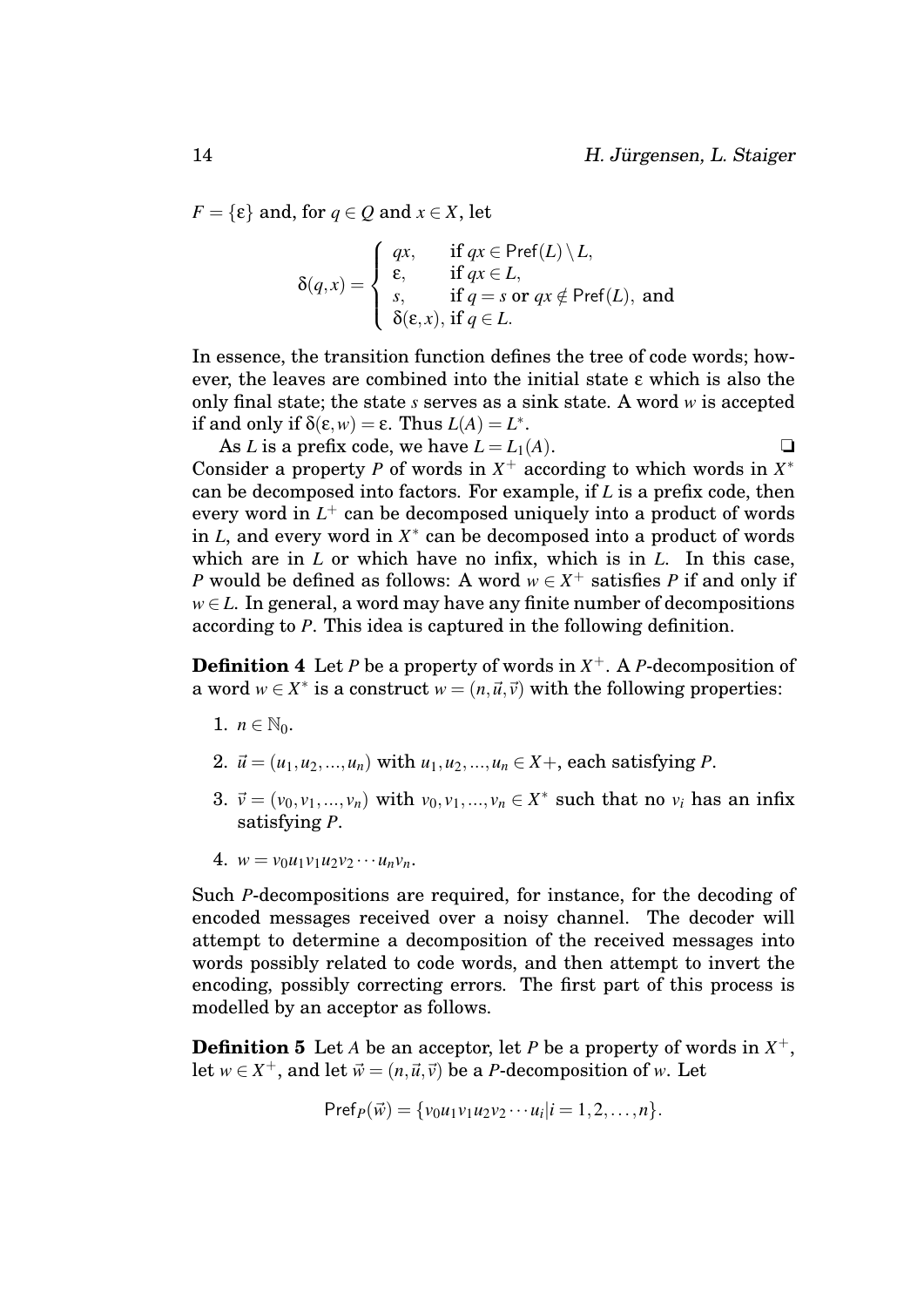The acceptor *A exposes* the *P*-decomposition  $\vec{w}$  if and only of the following conditions are satisfied

1. 
$$
t \in L(A)
$$
 for all  $t \in \text{Pref}_P(\vec{w})$ .

2.  $t \notin L(A)$  for all  $t \in \text{Pref}(w) \setminus \text{Pref}_P(\vec{w})$ .

Let *A*, *P*, *w* and  $\vec{w}$  be as in Definition [5.](#page-14-0) If  $n = 0$ , then  $\vec{u}$  is the empty sequence and Pref<sub>*P*</sub>( $\vec{w}$ ) = 0. If *n* > 0, then the word  $v_0u_1v_1u_2v_2\cdots u_i$  is accepted at stage *i*. The ends, but not the beginnings, of the infixes listed in  $\vec{u}$  are recognised in the given order.

# <span id="page-15-0"></span>**3 Restricted Infix Codes**

In this section we provide new characterisations of *p*-infix and *p*-suffix codes. These characterisations may turn out to be interesting beyond the scope of the present paper. They resemble the fact that  $L, \varepsilon \notin L$ , is a the scope of the present paper. They resemble the fact that prefix (suffix) code if and only if  $L = \sqrt{\frac{\text{Perf}}{L} / L^*}$  ( $L = \sqrt{\frac{\text{Surf}}{V} / X^*} L$ ).

**Theorem 1** *Let*  $L \subseteq X^+$  *and*  $\epsilon \notin L$ *.* 

- 1. *L* is a *p*-infix code if and only if  $L \subseteq \sqrt[Pref]{X^*L}$ .
- 2. *L* is a *s*-infix code if and only if  $L \subseteq \sqrt[S]{L X^*}.$

**Proof.** We only prove the first statement. The second one follows by duality.

Suppose that *L* is a *p*-infix code, that is,  $L \cap X^* L X^+ = \emptyset$ . Then  $L \subseteq$  $X^*L \setminus X^*LX^+ = \sqrt[\mathsf{Pref}/X^*L.$ 

For the converse, assume that *L* is not a *p*-infix code. Let  $u \in L \cap$  $X^* L X^+$ . Then there are words  $w \in L$  and  $v \in X^*$  such that  $vw <sub>p</sub> u$ . Then *u* is in *L*, but not in  $\sqrt{\frac{Prf}{X^*L}}$ . *X*∗*L*. ❏

# <span id="page-15-1"></span>**4 Solid Codes**

Solid codes were introduced in [\[Lev64a\]](#page-44-0) as *strongly regular codes*; they are called *codes without overlap* in [\[Lev70\]](#page-44-4). The term *solid codes* seems to appear in [\[SY90\]](#page-45-10) for the first time. A combinatorial characterisation of solid codes is provided in  $[JY90]$ . Many properties of solid codes are summarised in [\[JK97\]](#page-42-0).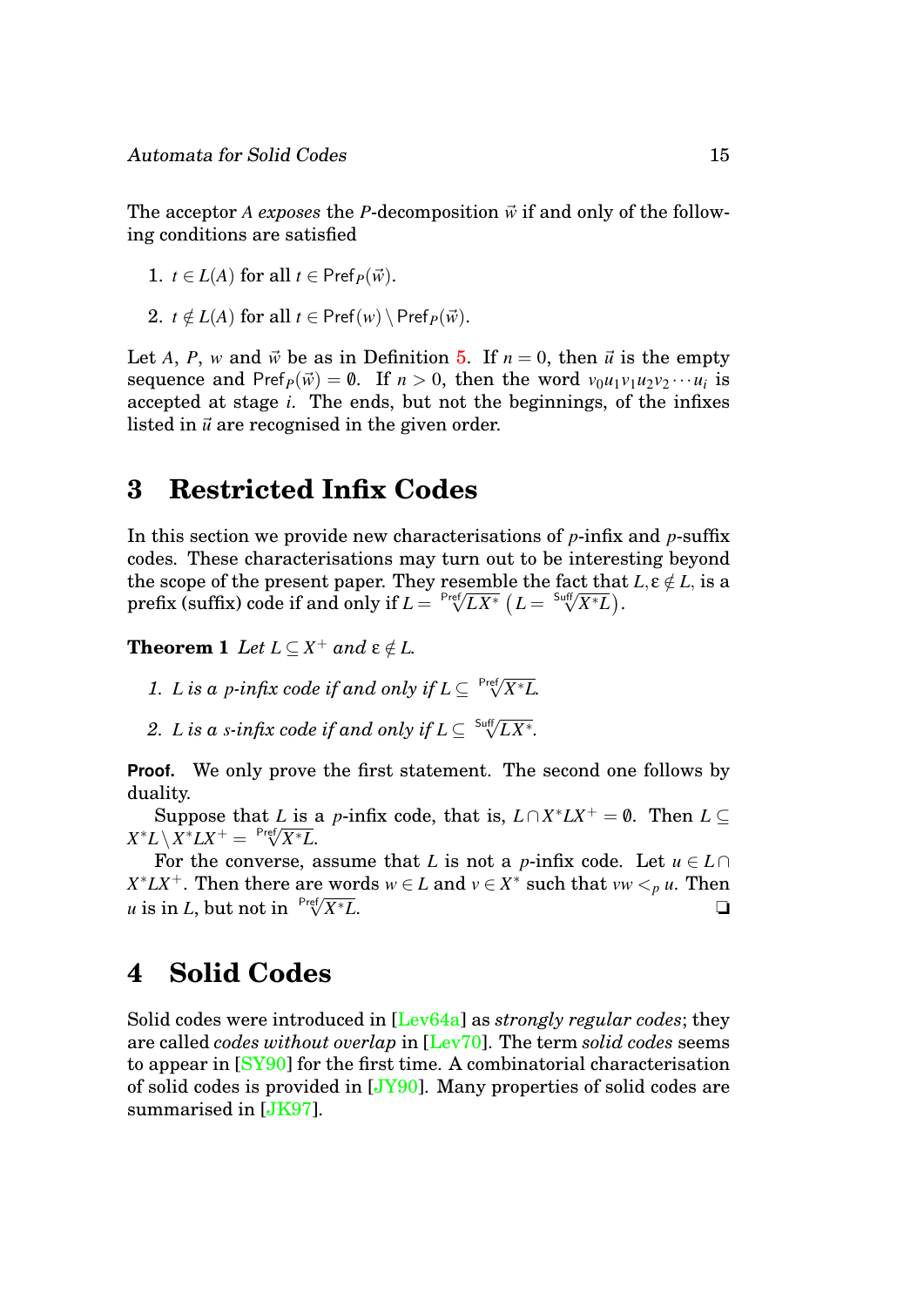There are two definitions of solid codes, reflecting two different ways of interpreting the same situation: one purely combinatorial; a second one implying error-resistance properties.

The first and earlier definition is purely combinatorial; it defines "strongly regular codes" in the sense of [\[Lev64a\]](#page-44-0) or "codes without overlap" in the sense of [\[Lev70\]](#page-44-4).

**Definition 6** A *solid code* over *X* is a language  $L \subseteq X^+$  which is an overlap-free infix code.

For the second definition we need the following auxiliary notion. For a language  $L \subseteq X^+$  and a word  $w \in X^*$ , an *L*-decomposition of *w* is a construct  $\vec{w} = (n, \vec{u}, \vec{v})$  with  $n \in \mathbb{N}_0, \vec{u} = (u_1, u_2, ..., u_n)$  and  $v = (v_0, v_1, ..., v_n)$ of words in *X* ∗ , such that

<span id="page-16-1"></span><span id="page-16-0"></span>
$$
v_0u_1v_1u_2v_2\cdots u_nv_n=w,
$$

*u*<sub>1</sub>,*u*<sub>2</sub>,...,*u*<sub>*n*</sub> ∈ *L* and, for *i* = 0,1,...,*n*,  $\text{Inf}(v_i) \cap L = \emptyset$ . An *L*-decomposition is a special kind of *P*-decomposition according to Definition [4.](#page-14-1) For every  $L \subseteq X^+$ , every word in  $X^*$  has at least one *L*-decomposition.

**Definition 7** A *solid code* over *X* is a language  $L \subseteq X^+$  such that every word in *X* <sup>∗</sup> has a unique *L*-decomposition.

**Theorem 2 ([\[JY90\]](#page-43-3))** *Solid codes as defined in Definitions [6](#page-16-0) and [7](#page-16-1) are the same.*

There is a subtle difference between the two definitions of solid codes which becomes apparent when one attempts to relatives the concept in the following sense: The properties are no longer required to hold for all words in  $X^*$ , but only for words in a given language  $M \subseteq X^*$ . Intuitively, for Definition [6,](#page-16-0) *L* would behave as an overlap-free infix code only for words in *M*; similarly, for Definition [7,](#page-16-1) only the words in *M* would need to have unique *L*-decompositions. These ideas are explored in  $[DJKM12, Head00, Jür09, Jür11]$  $[DJKM12, Head00, Jür09, Jür11]$ .

By the standard relativisation technique proposed in [\[DJKM12\]](#page-41-4), the relativised versions of the two definitions are not equivalent in general.

Within the hierarchy of classes of codes, the solid codes form a proper subclass of the comma-free codes. They are incomparable to the hypercodes. Solid hypercodes have superb error-detection and synchronisation capabilities.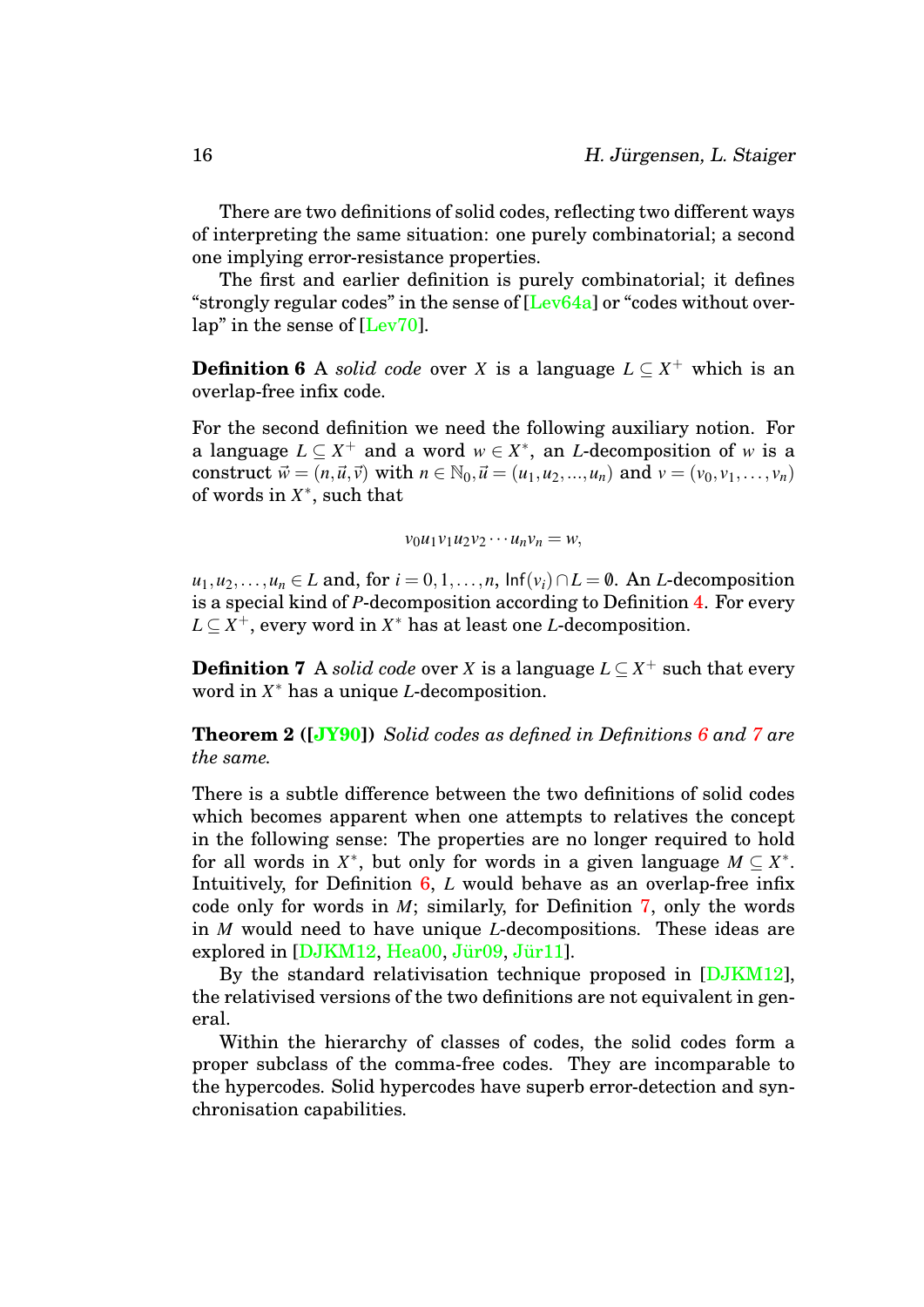For a constructively given linear language *L*, it is undecidable whether it is a solid code (see  $[JK97]$ , Table 9.1 and Theorem 9.5). On the other hand, if *L* is regular (constructively given), then it is decidable whether *L* is a solid code (see  $[JY90]$  and  $[JK97]$ , Table 9.1).

These results are extended and refined in [\[HS11\]](#page-42-2): For regular languages given by finite non-deterministic acceptors, polynomial time bounds, in terms of the number of states and the number of transitions, are derived for deciding the properties of being overlap-free or solid. For linear languages the property of being overlap-free is undecidable in general. From [\[JK97\]](#page-42-0), Theorem 9.5, it is known that the property of being an infix code is undecidable for linear languages.

For further general information regarding various aspects of solid codes see [\[JY90,](#page-43-3) [JK97,](#page-42-0) [SY90,](#page-45-10) [Yu05\]](#page-46-0). Specific properties of solid codes are discussed in the following publications: information rate of solid codes [\[JKL04,](#page-42-3) [JK05,](#page-42-4) [Lev70,](#page-44-4) [Lev04\]](#page-44-5); maximality of solid codes [\[JKK01,](#page-42-5) Lâm01, Lâm03, [KY10,](#page-43-7) [JK06\]](#page-42-6); relativised solid codes [\[Hea00,](#page-41-5) [DJKM12,](#page-41-4)  $J\ddot{u}r09$ ,  $J\ddot{u}r11$ ; involution solid codes in the context of DNA computing [\[JKM06,](#page-42-7) [KM06,](#page-43-8) [JKM08\]](#page-43-9); information transmission [\[Bal02\]](#page-40-2); applica-tion to pattern matching [\[HW06\]](#page-42-8)<sup>[5](#page-17-1)</sup>.

# <span id="page-17-0"></span>**5 State-Invariant Decoders for Finite Solid Codes**

For finite solid codes a characterisation in terms of transducers is given in [\[Rom66\]](#page-45-1). This work is presented in more general terms in Chapter 11 of [\[JK97\]](#page-42-0). Here we provide a brief summary of these results.

**Definition 8** A *finite deterministic transducer* is a construct  $A = (Q, X, Y, d, m)$ with the following properties and interpretation:

- 1. *Q* is a finite non-empty set of states;
- 2. *X* is the input alphabet and *Y* is the output alphabet; *X* and *Y* are finite and non-empty;

<span id="page-17-1"></span> ${}^{5}$ In the paper [\[HW06\]](#page-42-8) it seems to be assumed that the languages under consideration are infix codes. Otherwise some of the statements about overlap-free languages would be incorrect. Moreover, in that paper a language is defined to be overlap-free if and only no two distinct words overlap (Definition 1), thus allowing for the presence of words which overlap themselves. The presence of such words is probably not intended as it would invalidate several results of that paper. This is readily corrected if one uses the standard definition of overlap-free languages, hence solid codes.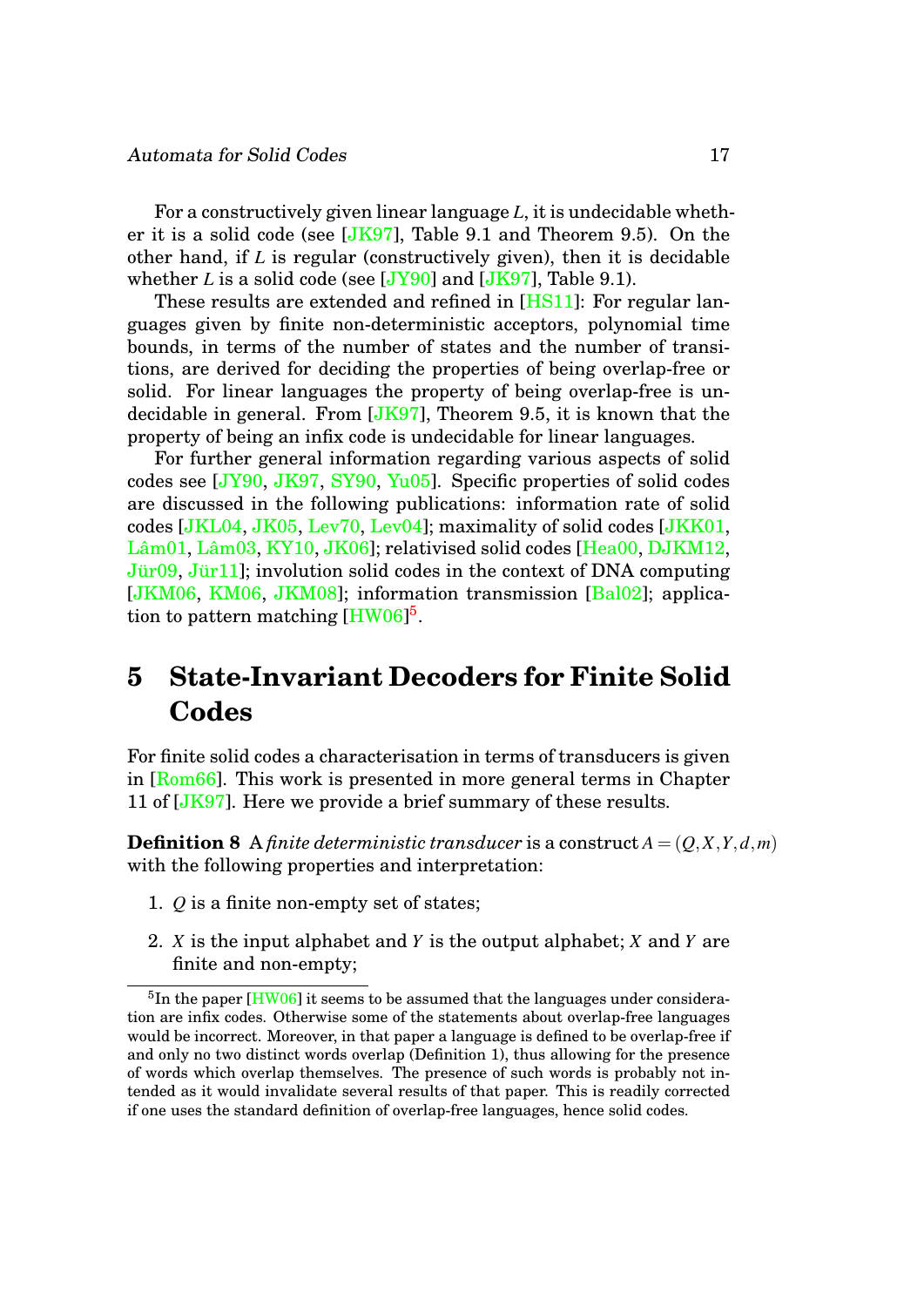- 3.  $d: Q \times X \rightarrow Q$  is the transition function;
- 4.  $m: Q \times X \rightarrow Y^*$  is the output function.

The behaviour of a transducer on input words is defined by sequentiality as usual:

$$
d(q, w) = \begin{cases} q, & \text{if } w = \varepsilon, \\ d(d(q, x), w_0), & \text{if } w = xw_0 \text{ with } x \in X \end{cases}
$$

and

$$
m(q, w) = \begin{cases} \varepsilon, & \text{if } w = \varepsilon, \\ m(q, x)m(d(q, x), w_0), & \text{if } w = xw_0 \text{ with } x \in X. \end{cases}
$$

<span id="page-18-0"></span>**Definition 9** Let *X* and *Y* be alphabets and  $L \subseteq Y^+$  with  $|L| = |X|$ . Let *f* be a bijection of *X* onto *L*. A *state-invariant decoder for f without look-ahead* is a finite deterministic transducer  $A = (Q, X, Y, d, m)$  with the following properties:

- 1. For all  $q \in Q$  and all  $v \in L$ ,  $m(q, v) = f^{-1}(v)$ .
- 2. For all  $q \in Q$ , all  $v \in L$  and all  $u \in \text{Pref}_{+}(v)$ ,  $m(q, u) = \varepsilon$ .

A state-invariant transducer without look-ahead for *f* produces exactly the decodings of the words in *L*; these are produced regardless of the initial state of the transducer and precisely at the time when the last symbol of a word in *L* has been read. If such a transducer reads an arbitrary word  $w \in Y^+$ , the output is the concatenation of the decodings of those words in *L*, which it encounters as disjoint infixes of *w*. This establishes an intuitive connection with Definition [7.](#page-16-1)

<span id="page-18-1"></span>**Theorem 3 ([\[Rom66\]](#page-45-1))** Let *X* and *Y* be alphabets and  $L \subseteq Y^+$  with  $|L| =$ |*X*|*. Let f be a bijection of X onto L. Then L is solid code if and only if there is a state-invariant decoder without look-ahead for f .*

A detailed proof of this theorem is given in [\[JK97\]](#page-42-0). The main construction, due to Levenshtein [\[Lev64a\]](#page-44-0) and Romanov [\[Rom66\]](#page-45-1) is described in the next sections of this paper. There we also point out connections to related ideas in combinatorics on words or stringology.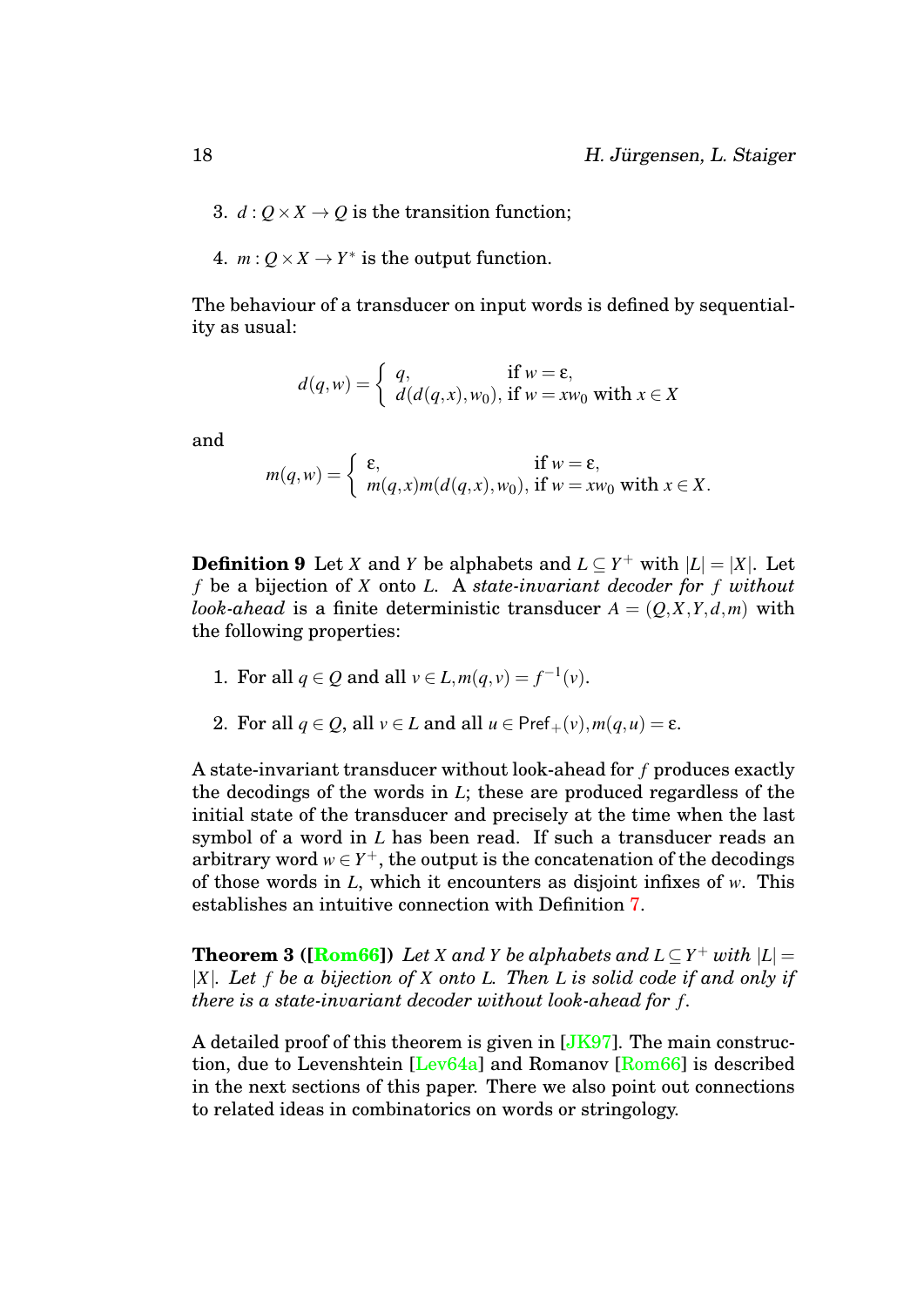### <span id="page-19-0"></span>**6 Levenshtein-Romanov Mapping**

In our construction of acceptors for solid codes, the following mapping, due to Levenshtein [\[Lev64a\]](#page-44-0) and Romanov [\[Rom66\]](#page-45-1), is essential.

**Definition 10** Let *X* be an alphabet and let  $L \subseteq X^+$  with  $L \neq \emptyset$ . The mapping  $\sigma_L: X^* \to X^*$  defined by

<span id="page-19-1"></span>
$$
\sigma_L(w) = \max_{\leq_s}(\mathsf{Suff}(w) \cap \mathsf{Pref}(L))
$$

is called the *Levenshtein-Romanov mapping* for *L*.

When  $\sigma$ <sub>L</sub> is used in the sequel we assume, without special mention, that *L* is non-empty and that *L* does not contain the empty word.

**Proposition 2** Let  $L \subseteq X^+$  with  $L \neq \emptyset$  and let  $w, w' \in X^*$ . The Levenshtein-*Romanov mapping* σ*<sup>L</sup> has the following properties:*

- *1.*  $\sigma_L(w) \leq_s w$ *, and if*  $w' \in \text{Pref}(L)$  *and*  $w' \leq_s w$  *then*  $w' \leq_s \sigma_L(w)$ *.*
- *2. If*  $w' \leq_s w$  *then*  $\sigma_L(w') \leq_s \sigma_L(w)$ *; in particular,*  $\sigma_L(\varepsilon) = \varepsilon$ *.*
- *3.*  $w \in \text{Pref}(L)$  *if and only if*  $\sigma_L(w) = w$ .
- *4.*  $σ<sub>L</sub>(w) = σ<sub>L</sub>(σ<sub>L</sub>(w)).$
- *5. If*  $\sigma_L(w) \leq_s w' \leq_s w$  *then*  $\sigma_L(w) = \sigma_L(w')$ *.*
- *6.*  $\sigma$ <sub>*L*</sub>(*ww'*) =  $\sigma$ <sub>*L*</sub>( $\sigma$ <sub>*L*</sub>(*w*)*w'*).
- *7.*  $\sigma_L(w) \in X^*L$  *if and only if*  $w \in X^*L$ .

#### **Proof.**

- 1. This follows from  $w'$ ,  $\sigma$ <sub>*L*</sub>(*w*)  $\in$  Suff(*w*)  $\cap$  Pref(*L*).
- 2. Also obvious by the definition of σ*L*.
- 3. If  $w \in \text{Pref}(L)$  then  $w \in \text{Suff}(w) \cap \text{Pref}(L)$ , hence  $\sigma_L(w) = w$ . Con- $\text{versely, as } w = \max_{\leq s}(\text{Suff}(w)), \sigma_L(w) = w \text{ implies } w \in \text{Pref}(L).$
- 4. As  $\sigma_L(w) \in \text{Pref}(L)$ ,  $\sigma_L(w) = \sigma_L(\sigma_L(w))$  by (3).
- 5. We have

$$
\sigma_L(\sigma_L(w)) \leq_s \sigma_L(w') \leq_s \sigma_L(w)
$$

by (2). By (4),  $\sigma_L(\sigma_L(w)) = \sigma_L(w)$ . Thus  $\sigma_L(w) = \sigma_L(w')$ .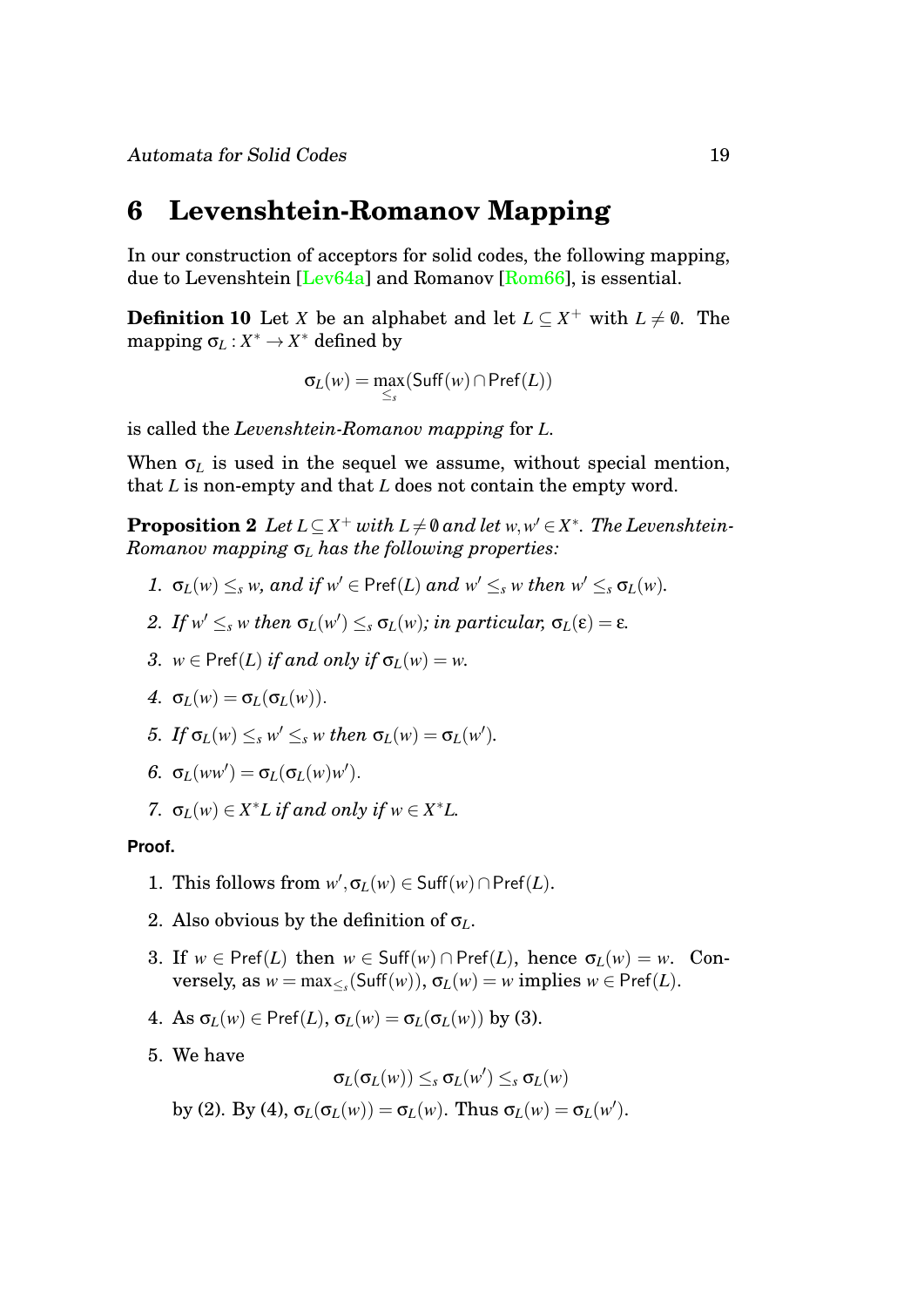$\Box$ 

❏

6. First we prove that  $\sigma_L(ww') \leq_s \sigma_L(w)w'$ . Assume the contrary. As  $\sigma_L(ww') \leq_s ww'$  and  $\sigma_L(w)w' \leq_s ww'$ , there is a word  $u \in X^+$  such that  $\sigma_L(ww') = u\sigma_L(w)w' \leq_s ww'$ . As  $\sigma_L(ww') \in \text{Pref}(L)$ , also  $u\sigma_L(w) \in$ Pref(*L*). Moreover,  $u\sigma$ <sub>*L*</sub>(*w*)  $\leq$ <sub>*s*</sub> *w*. As  $\sigma$ <sub>*L*</sub>(*w*) is the longest suffix of *w* which is a prefix of *L*, one has  $\sigma_L(w) \leq_s u \sigma_L(w)$ , but  $u \neq \varepsilon$ , a contradiction! As a consequence one has

$$
\sigma_L(ww') \leq_s \sigma_L(w)w' \leq_s ww'.
$$

Using (5) this proves that  $\sigma_L(ww') = \sigma_L(\sigma_L(w)w')$ .

7. Let  $w = uv$  where  $v \in L$ . Then  $v = \sigma_L(v) \leq_s \sigma_L(w)$ , that is  $\sigma_L(w) \in X^*L$ . The other direction follows from  $\sigma_L(w) \leq_s w$ .

The statements of Proposition [2](#page-19-1) can be interpreted as follows: The Levenshtein-Romanov mapping  $\sigma_L$  maps  $X^*$  onto  $\text{Pref}(L)$ ; it is the identity exactly on  $\text{Pref}(L)$ . With respect to  $\leq_s$ , the mapping is monotone. By the sixth statement, it is sequential. The fifth property can be understood to express some kind of continuity.

<span id="page-20-0"></span>The following statement is a direct consequence of the definition of σ*L*.

**Lemma 1** *Let*  $L \subseteq X^+, L \neq \emptyset$ . *Then*  $\sigma_L(w) \in \text{Pref}(L) \cap X^*L$  for all  $w \in X^*L$ .

In connection with Proposition [2](#page-19-1) the question arises whether  $\sigma_L(w) \in L$ for all  $w \in X^*L$ . We answer this in the following.

<span id="page-20-1"></span>**Proposition 3** *Let*  $L \subseteq X^+$  *with*  $L \neq \emptyset$ *. The following conditions are equivalent.*

- *1.* Pref(*L*) ∩  $X^*L = L$ .
- 2.  $\sigma_L(w) \in L$  *for all*  $w \in X^*L$ .

**Proof.** Let  $v \in (\text{Pref}(L) \cap X^*L) \setminus L$ . Since  $v \in \text{Pref}(L)$ , we have  $\sigma_L(v) = v \notin L$ . Assume  $\sigma_L(w) \notin L$  for some  $w \in X^*L$ . Then  $\sigma_L(w) \in X^*L$  by Lemma [1.](#page-20-0)  $\mathsf{By}$  definition  $\sigma_L(w) \in \mathsf{Pref}(L)$ . Thus  $\sigma_L(w) \in (\mathsf{Pref}(L) \cap X^*L) \setminus L$ .

The condition of  $\text{Pref}(L) \cap X^*L = L$  in Proposition [3](#page-20-1) leads to new insights into the structure of certain kinds of prefix or suffix codes as discussed in the sequel.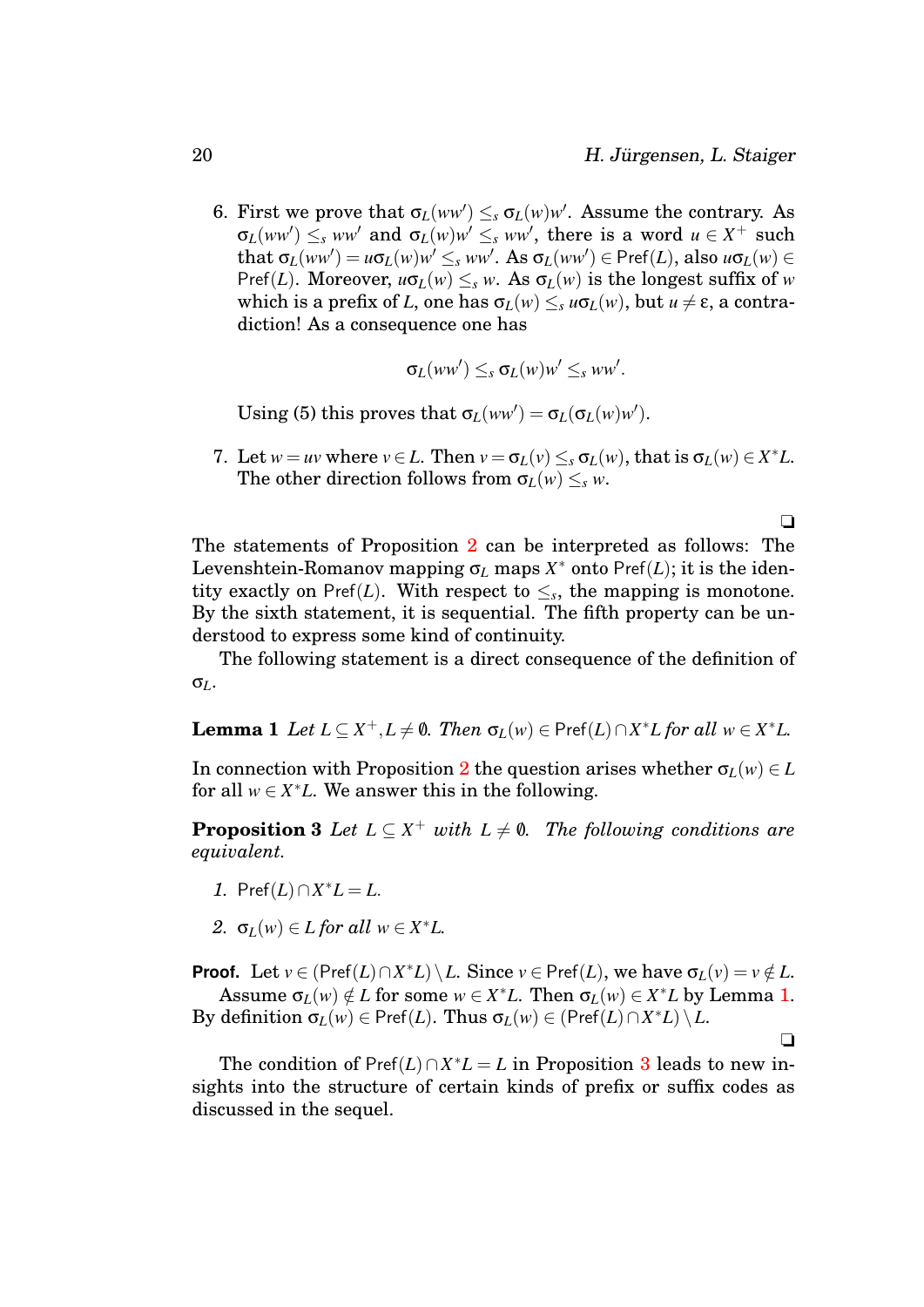The Levenshtein-Romanov mapping was introduced in 1964; it is essential for the construction of state-invariant decoders without lookahead for finite solid codes. It was re-introduced 10 years later by Aho and Corasick as the failure function in their algorithm for string matching [\[AC75\]](#page-40-3). Various versions of this algorithm are presented and analysed in [\[BPR10,](#page-40-0) [CH97\]](#page-41-6). In this part of the literature the resulting automaton for a finite set of "patterns" is known as the Aho-Corasick automaton, the string-matching automaton, the dictionary-matching automaton, the dictionary automaton or the pattern-matching machine. Related constructs are used in [\[CH85,](#page-40-4) [Hof84\]](#page-41-7) to formulate algorithms for deciding the unique decipherability of a given finite language used as a code. Aho-Corasick automata have the same underlying transition structure as the state-invariant transducers without look-ahead for finite solid codes. The underlying ideas of Aho-Corasick automata are also found in Levenshtein's 1964 paper on properties of coding and self-adjusting automata [\[Lev64b\]](#page-44-3). Some parts of Proposition [2](#page-19-1) are proved implicitly in [\[Lev64a,](#page-44-0) [Rom66,](#page-45-1) [JK97\]](#page-42-0) or explicitly as Lemma 5.1 of [\[CH97\]](#page-41-6).

# <span id="page-21-0"></span>**7 The Condition** Pref(*L*)∩*X* <sup>∗</sup>*L* = *L* **and Its Dual**

<span id="page-21-1"></span>The conditions that  $\text{Pref}(L) \cap X^*L = L$  or its dual  $\text{Suff}(L) \cap LX^* = L$  have unexpected consequences, some of which are explored in the present section.

**Lemma 2** *Let*  $L \subseteq X^+, L \neq \emptyset$ . The following statements hold true:

- *1. If*  $X^+LX^+ ∩ L = 0$  *then* Pref(*L*)∩ $X^*L = L$ .
- *2. If L* is a prefix code then  $\text{Pref}(L) \cap X^*L = L$  implies  $X^*LX^+ \cap L = \emptyset$ *.*
- *3. If L* is a suffix code then  $\text{Pref}(L) \cap X^*L = L$  implies  $X^+LX^* \cap L = \emptyset$ .

**Proof.** (1) Clearly  $L \subseteq \text{Pref}(L) \cap X^*L$ . Consider  $u \in \text{Pref}(L) \cap X^*L$  with  $u \notin L$ . Then there is  $w \in X^+$  such that  $uw \in L$ . As  $u \in X^*L \setminus L$ , one has  $u = v'v$ with  $v \in L$  and  $v' \in X^+$ . Thus  $uw = v'vw \in X^+LX^+ \cap L$ , a contradiction.

(2) Let *L* be a prefix code and consider  $u \in X^* L X^+ \cap L$ . Then  $u = v'vw$ with  $v' \in X^*$ ,  $v \in L$  and  $w \in X^+$ . If  $v' = \varepsilon$ , then  $u = vw$  with  $u, v \in L$ , and  $w \in X^+$ , contradicting the fact that *L* is a prefix code. Hence  $v' \neq \epsilon$  and  $v'v \notin L$  as  $u \in L$ . Therefore,  $v'v \in (\text{Pref}(L) \cap X^*L) \setminus L$ , a contradiction.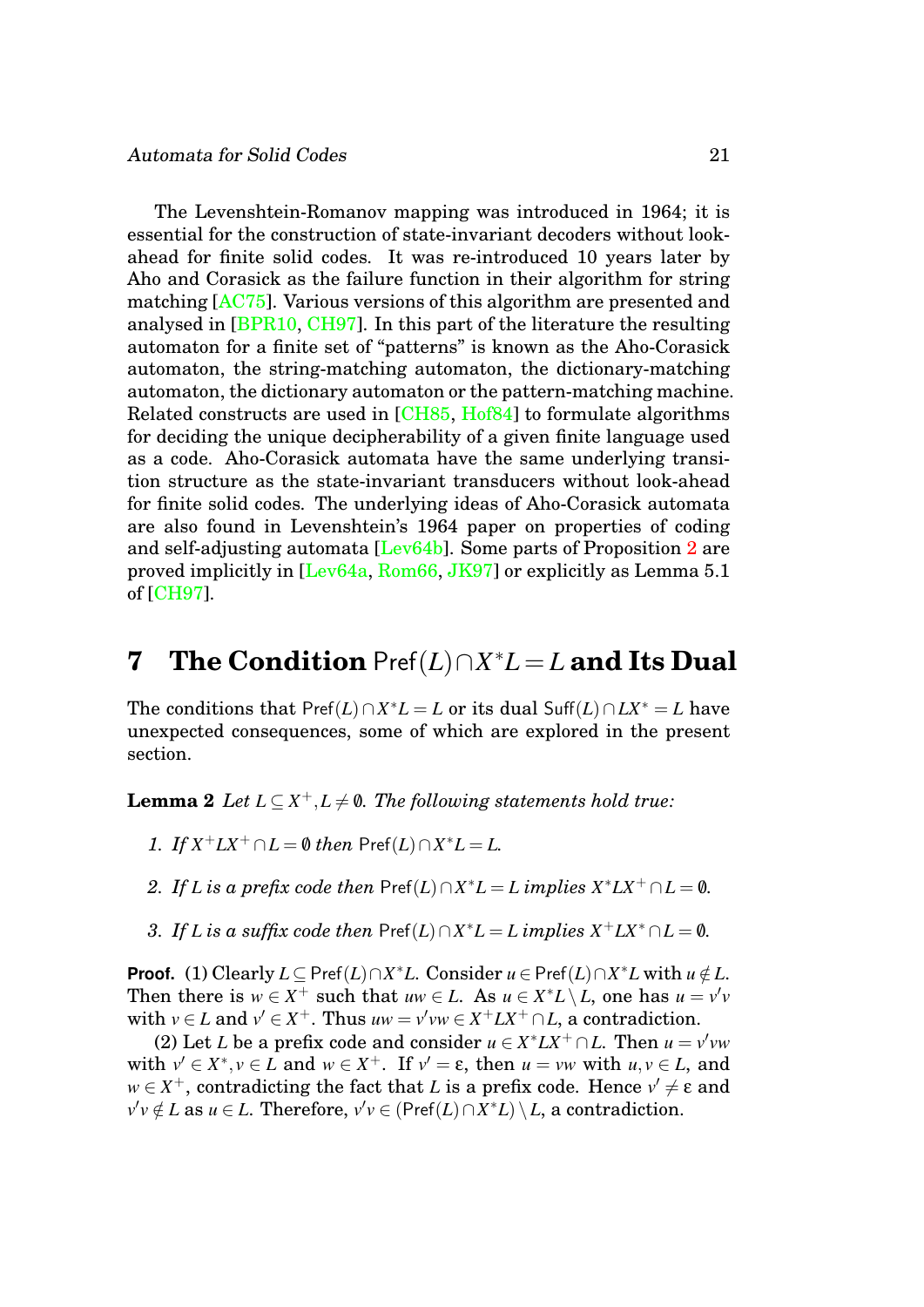(3) Let L be a suffix code and consider  $u \in X^+ L X^* \cap L$ . Then  $u = v'vw$ with  $v' \in X^+, v \in L$ , and  $w \in X^*$ . As *L* is a suffix code  $v'v \notin L$ . Therefore,  $v'v$  ∈ (Pref(*L*)∩*X*  $\langle L \rangle \setminus L.$ 

Each of the conditions  $X^* L X^+ \cap L = \emptyset$  and  $X^+ L X^* \cap L = \emptyset$  implies that *L* is uniquely decodable, that is, a code. In contrast, the condition *X* <sup>+</sup>*LX*<sup>+</sup> ∩  $L = \emptyset$  does not imply this: The language  $L = \{ab, abab\}$  over  $X = \{a, b\}$ satisfies the condition, but is not a code.

The converse of Lemma  $2(1)$  $2(1)$  is not true in general, not even for codes. Consider  $L = \{ab, abc, b\}$  with  $X = \{a, b, c\}$ . The language *L* is a code. One has  $\text{Pref}(L) = \{a, ab, abc, b, \varepsilon\}$ . Hence  $\text{Pref}(L) \cap X^*L = \{ab, abc, b\}$ *L*. But  $abc \in X^+ L X^+ \cap L$ . This same example shows also that Statements (2) and (3) of the same lemma do not hold true for arbitrary codes. Corollary 1 below shows, that the implications are actually equivalences.

By left-right duality one obtains the following results.

**Lemma 3** *Let*  $L \in X^*$ *. The following statements hold true:* 

- *1. If*  $X^+ L X^+ ∩ L = 0$  *then* Suff(*L*) ∩  $L X^* = L$ *.*
- *2. If L* is a suffix code then  $\text{Suff}(L) \cap LX^* = L$  *implies*  $X^+ L X^* \cap L = \emptyset$ *.*
- *3. If L is a prefix code then*  $\text{Suff}(L) \cap LX^* = L$  *implies*  $X^* L X^+ \cap L = \emptyset$ *.*

<span id="page-22-0"></span>**Corollary 1** *Let*  $L \subseteq X^+$  *with*  $L \neq \emptyset$ *.* 

- *1. L* is a *p*-infix code if and only if *L* is a prefix code and  $\text{Pref}(L) \cap X^*L =$ *L.*
- *2. L* is a *p*-infix code if and only if *L* is a prefix code and Suff(*L*)∩*LX*<sup>\*</sup> = *L.*
- *3. L* is an *s*-infix code if and only if *L* is a suffix code and  $\text{Pref}(L) \cap$  $X^*L = L$ .
- *4. L* is an *s*-infix code if and only if *L* is a suffix code and Suff(*L*) ∩  $LX^* = L$ .

**Proof.** We prove only the first statement. The remaining ones follow by duality.

Let *L* be a *p*-infix code, that is,  $L \cap X^* L X^+ = \emptyset$ . Then  $L \cap X^+ L X^+ = \emptyset$ , hence  $\text{Pref}(L) \cap X^*L = L$  by Lemma [2](#page-21-1) (1).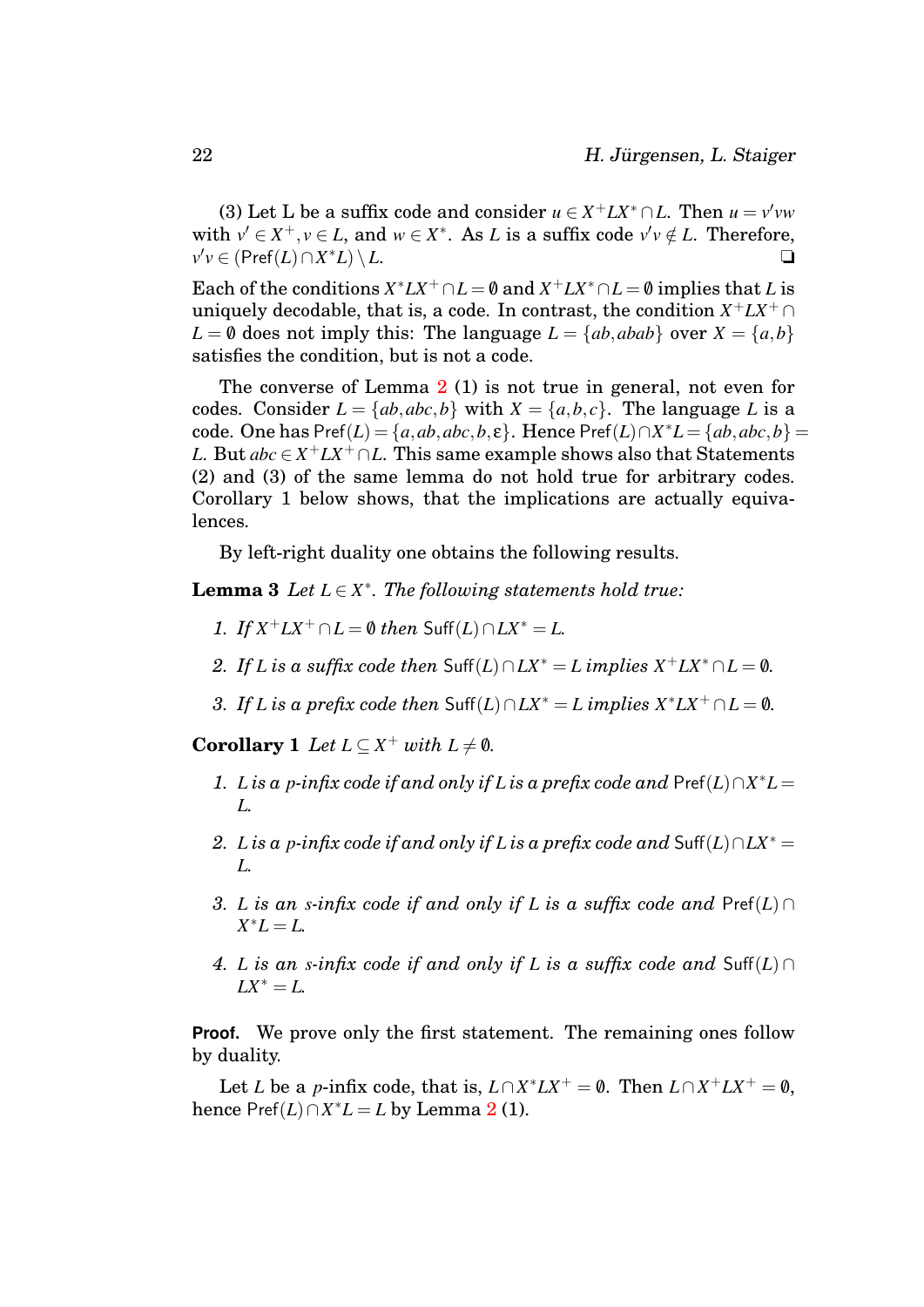Conversely, let *L* be a prefix code and  $\text{Pref}(L) \cap X^*L = L$ . Then  $X^* L X^+ \cap$  $L = \emptyset$ , that is, *L* is a *p*-infix code.

<span id="page-23-0"></span>These results lead to new characterisations of *s*-infix codes and overlapfree prefix codes as follows.

**Theorem 4** *Let*  $L \subseteq X^+$  *with*  $L \neq \emptyset$ *. L is an s-infix code if and only if*  $\sigma_L(uv) = v$  *for all*  $u \in X^*$  *and*  $v \in L$ *.* 

**Proof.** Let *L* be an *s*-infix code. Then *L* is a suffix code and Pref $(L) \cap$  $X^*L = L$  by Corollary [1](#page-22-0) (3). Let  $u \in X^*$  and  $v \in L$ . Then  $uv \in X^*L$ , hence  $\sigma_L(uv) \in L$  by Proposition [3.](#page-20-1) As  $v \in L$  one has  $v \leq_s \sigma_L(uv)$ . Thus  $v = \sigma_L(uv)$ as *L* is a suffix code.

For the converse, assume that  $\sigma_L(uv) = v$  for all  $u \in X^*$  and  $v \in L$ . Suppose that  $uv \in L$ . Then  $\sigma_L(uv) = uv$  by Proposition [2.](#page-19-1) Hence  $u = \varepsilon$ , that is, *L* is a suffix code. To prove that *L* is an *s*-infix code, we need to show that  $\text{Pref}(L) \cap X^*L = L$ . The inclusion  $L \subseteq \text{Pref}(L) \cap X^*L$  is true by definition. For the converse inclusion consider  $w \in \text{Pref}(L) \cap X^*L$ . Then *w* = *uv* for some  $u \in X^*$  and  $v \in L$ . Hence  $\sigma_L(w) = \sigma_L(uv) = v$ . On the other hand, by the definition of  $\sigma$ *L*,  $uv = w \in \text{Pref}(L)$  implies  $\sigma$ *L*(*w*) =  $w = uv$ . Thus  $w = uv = v \in L$ .

<span id="page-23-1"></span>**Theorem 5** *Let*  $L \subseteq X^+$  *with*  $L \neq \emptyset$ . *L is an overlap-free prefix code if and only if*  $\sigma_L(uv) = \sigma_L(v)$  *for all*  $u \in L$  *and*  $v \in X^+$ .

**Proof.** Let *L* be an overlap-free prefix code. Consider  $u \in L$  and  $v \in X^+$ . Thus  $\sigma_L(v) \leq_s v \leq_s uv$ . By Proposition [2](#page-19-1) one has  $\sigma_L(v) \leq_s \sigma_L(uv) \leq_s uv$ .

We now prove that  $\sigma_L(uv) \leq_s v$ . Assume the contrary, that is,  $v \leq_s v$ σ*L*(*uv*). As *L* is a prefix code, it follows from *u* ∈ *L*, *v* ∈ *X* <sup>+</sup> and σ*L*(*uv*) ∈ Pref(*L*) that  $\sigma_L(uv) \neq uv$ . Thus  $uv = u'\sigma_L(uv)$  for some  $u' \in X^+$  with  $u' <_p u$ . Hence there is a word  $w \in L$  with  $\sigma_L(uv) \leq_p w$  such that *u* and *w* overlap, contradicting the assumption that *L* is overlap-free.

Thus  $\sigma_L(v) \leq_s \sigma_L(uv) \leq_s v$ . By Proposition [2](#page-19-1) this implies  $\sigma_L(v) =$ σ*L*(*uv*).

Conversely, assume that  $\sigma_L(uv) = \sigma_L(v)$  for all  $u \in L$  and all  $v \in X^+$ . Suppose that *L* not a prefix code or not overlap-free.

If *L* is not a prefix code, then there are  $u \in L$  and  $v \in X^+$  such that  $uv \in L$ . Thus  $\sigma_L(v) = \sigma_L(uv) = uv$ , hence  $uv = u$ , a contradiction.

If *L* is not overlap-free, there are non-empty words  $u, v, w$  such that  $uv \in L$  and  $vw \in L$ . Thus  $w \leq s$   $vw \leq s$  *uvw*. Hence  $\sigma_L(uvw) = \sigma_L(w) \leq s$  *w* and  $vw \leq_s \sigma_L(vw) = vw$ , again a contradiction!

In the sequel we use a combination of the premises of Theorems [4](#page-23-0) and [5.](#page-23-1) We consider languages, which are both *s*-infix codes and overlap-free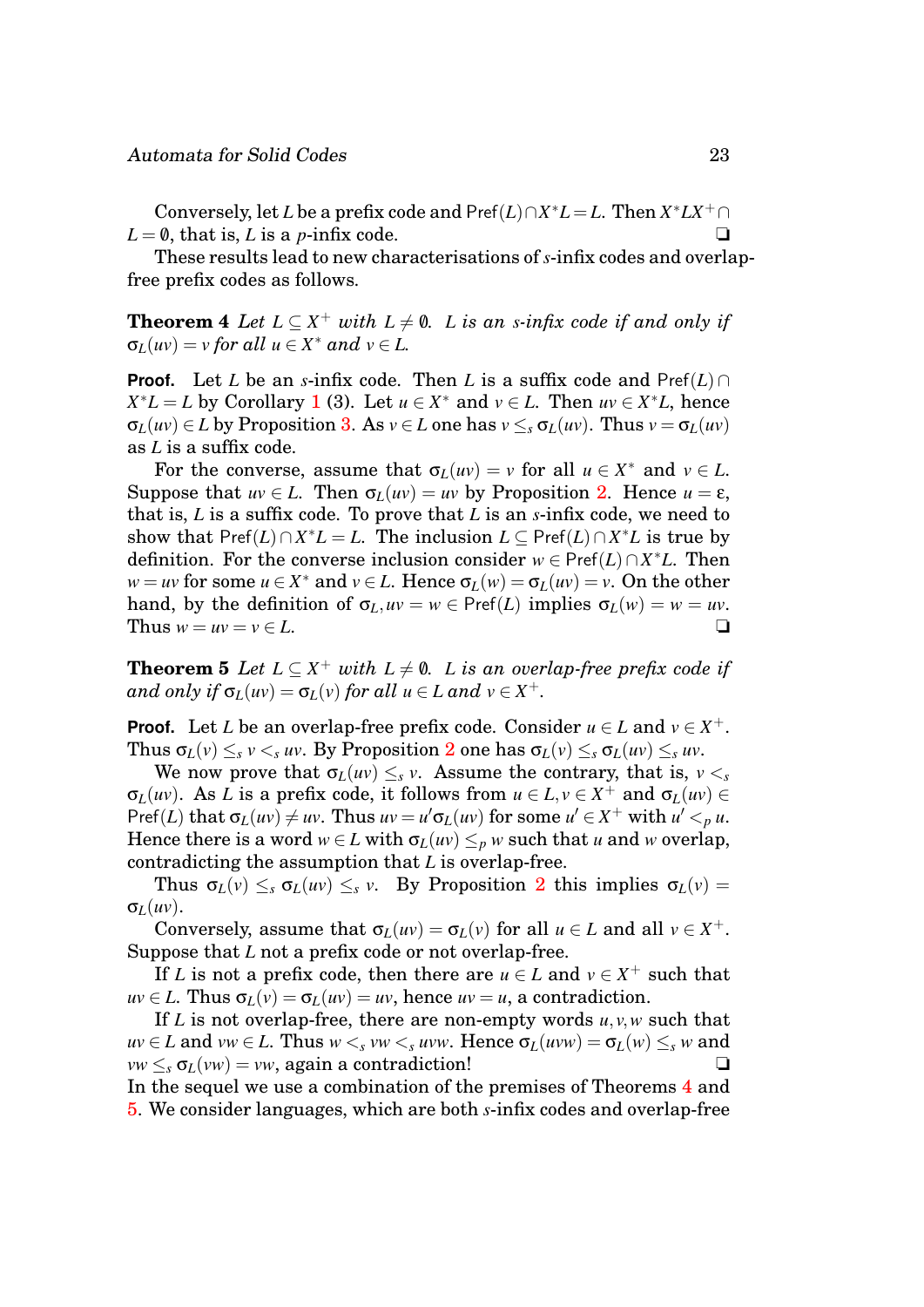prefix codes. Such languages are precisely the solid codes.

### <span id="page-24-0"></span>**8 Fault-Tolerant Acceptors for Solid Codes**

We now consider fault-tolerant acceptors for solid codes. The underlying idea is derived from Definition [9,](#page-18-0) Theorem [3](#page-18-1) and the proof of that theorem. Those constructions rely on the assumption that the solid codes under consideration are finite, allowing one to consider a specific natural encoding. We drop this assumption. Consequently, without any knowledge about the encoding, we cannot expect to obtain a decoder, but only an acceptor. In general, this acceptor can be infinite. For finite solid codes the acceptor is similar to a finite state-invariant transducer without look-ahead. For arbitrary solid codes we expect to obtain an acceptor with special properties which correspond to state-invariance and the lack of look-ahead. Moreover, we expect these properties to be preserved when the acceptor is reduced. This would guarantee that a solid code, which is regular (or rational) as a language, is accepted by a finite acceptor with these special properties.

We follow the structure of Proposition [1,](#page-13-2) the characterisation of prefix codes by acceptors: In Theorem [6](#page-24-1) we state that every acceptor *A* defines a solid code: this code is the suffix root of the language consisting of all those words which are accepted by *A* regardless of the initial state. In Theorem [8](#page-32-0) we state that every solid code *L* defines an acceptor *A* such that the solid code *L* <sup>0</sup> defined by *A* coincides with *L*.

**Theorem 6** *Let*  $A = (Q, X, \delta, q_0, F)$  *be a deterministic acceptor. The following statements hold true:*

*1. The language*

<span id="page-24-1"></span>
$$
{\bigcap}_{q\in {\mathcal Q}} L_1(A_q)
$$

*is an overlap-free p-infix code.*

*2. The language*

$$
\sqrt{\epsilon_{\rm diff} \sqrt{\epsilon_{\rm q} L_1(A_q)}}
$$

*is a solid code.*

**Proof.** Let

$$
L' = \bigcap_{q \in Q} L_1(A_q) \text{ and } L = \sqrt[\text{Suff}]{L'}
$$

We need to prove that  $L'$  is a  $p$ -infix code and overlap-free.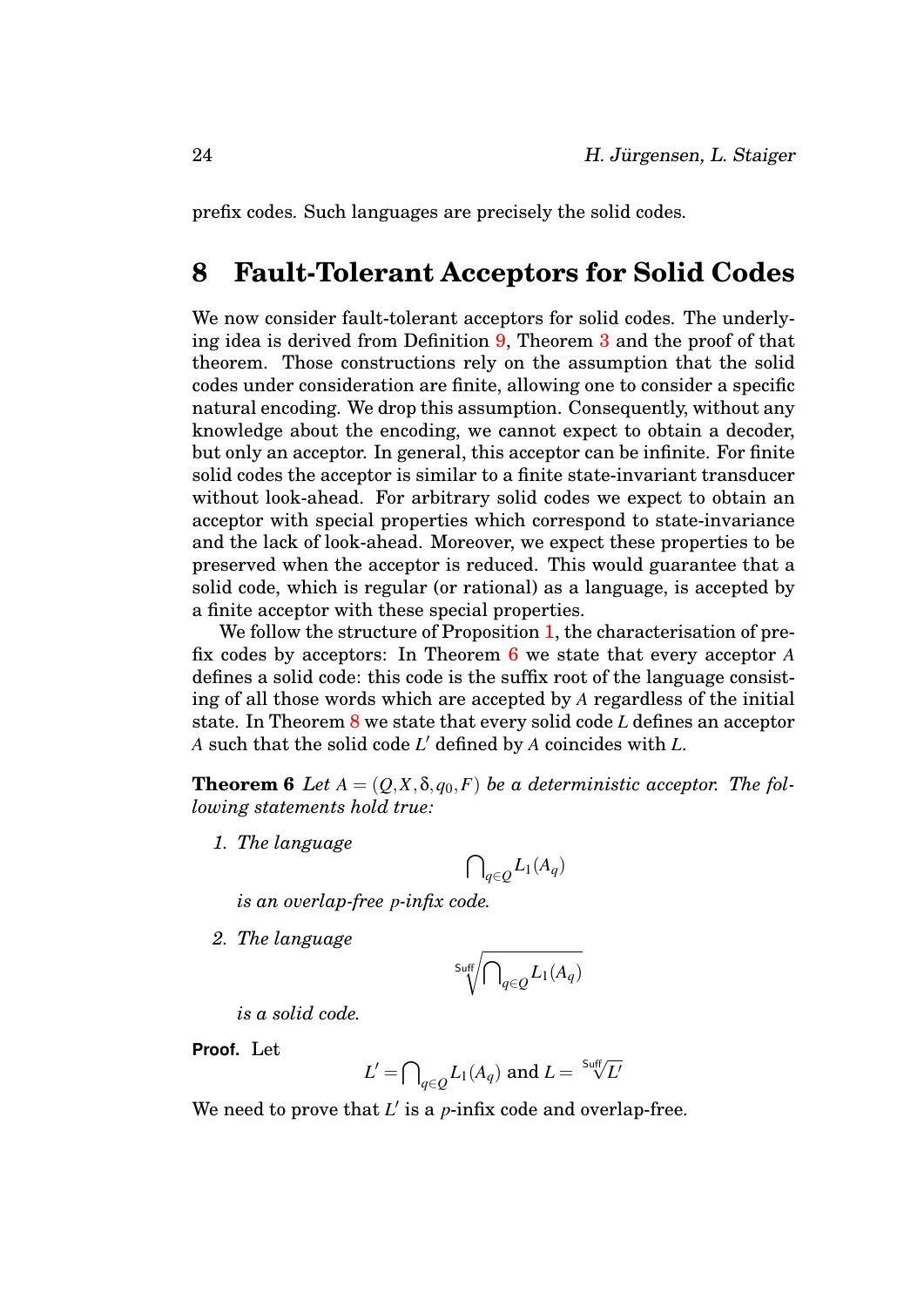By Proposition [1,](#page-13-2) the languages  $L_1(A_q)$  are prefix codes for all  $q \in Q$ . Hence, also their intersection L' is a prefix code.

Suppose that *L'* is not a *p*-infix code. Then there are words  $v, w \in L'$ and  $u_1, u_2 \in X^+$  such that  $w = u_1 v u_2$ . As  $v, w \in L'$ , one has  $\delta(q, v) \in F$  and  $\delta(q, w) \in F$  for all  $q \in Q$ . Therefore, also  $\delta(q, u_1v) = \delta(\delta(q, u_1), v) \in F$ . The fact that  $u_1v <_p w$  implies that  $w \notin L_1(A_q)$ , a contradiction!

Now suppose that  $L'$  is not overlap-free. Then there are words  $v,w \in$ L', not necessarily distinct, which overlap. Without loss of generality, we assume there are words  $u_1, u_2, u \in X^+$  such that  $w = u_1u$  and  $v = uu_2$ . As  $v, w \in L'$ , one has

$$
\delta(q, w) = \delta(\delta(q, u_1), u) \in F \text{ and } \delta(\delta(q, u_1), v) \in F
$$

 $\text{for all } q \in \mathcal{Q}. \text{ The fact that } u <_p v \text{ implies that } v \notin L_1(A_{\delta(q,u_1)}), \text{ a contra-}$ diction!

This proves, that *L'* is an overlap-free *p*-infix code. As  $L \subseteq L'$ , also *L* is an overlap-free *p*-infix code. By definition, *L* is also a suffix code. Hence, *L* is a solid code.

In Theorem [6](#page-24-1) we include the situation when  $L_1(A_q) = \emptyset = L(A_q)$ . This is not very useful, but also means that such states *q* should be discarded.

**Definition 11** Let  $A = (Q, X, \delta, q_0, F)$  be a deterministic acceptor. Define

$$
L^{ol-pi}(A) = \bigcap_{q \in Q} L_1(A_q)
$$

and

$$
L^{\rm solid}(A) = \sqrt[{\rm{Suff}}]{L^{\rm{ol-pi}}(A)}
$$

**Theorem 7** *Let A and A* <sup>0</sup> *be universally equivalent acceptors. Then*  $L^{\text{ol-pi}}(A) = L^{\text{ol-pi}}(A')$  and  $L^{\text{solid}}(A) = L^{\text{solid}}(A)$ .

**Proof.** The first statement follows from Remark [3.](#page-13-3) The second statement is an immediate consequence.

In the statements of Theorem [6](#page-24-1) the intersection expresses a kind of state invariance; taking the suffix root can be interpreted as avoiding look-ahead.

The following example shows that taking the suffix root is essential.

**Example 1** Let  $A = (\{e, f\}, \{a, b\}, \delta, e, \{f\})$  where  $\delta(q, a) = e$  and  $\delta(q, b) =$ *f* for  $q \in \{e, f\}$ . Then  $\bigcap_{q \in \{e, f\}} L_1(A_q) = a^*b$  which is an overlap-free *p*-infix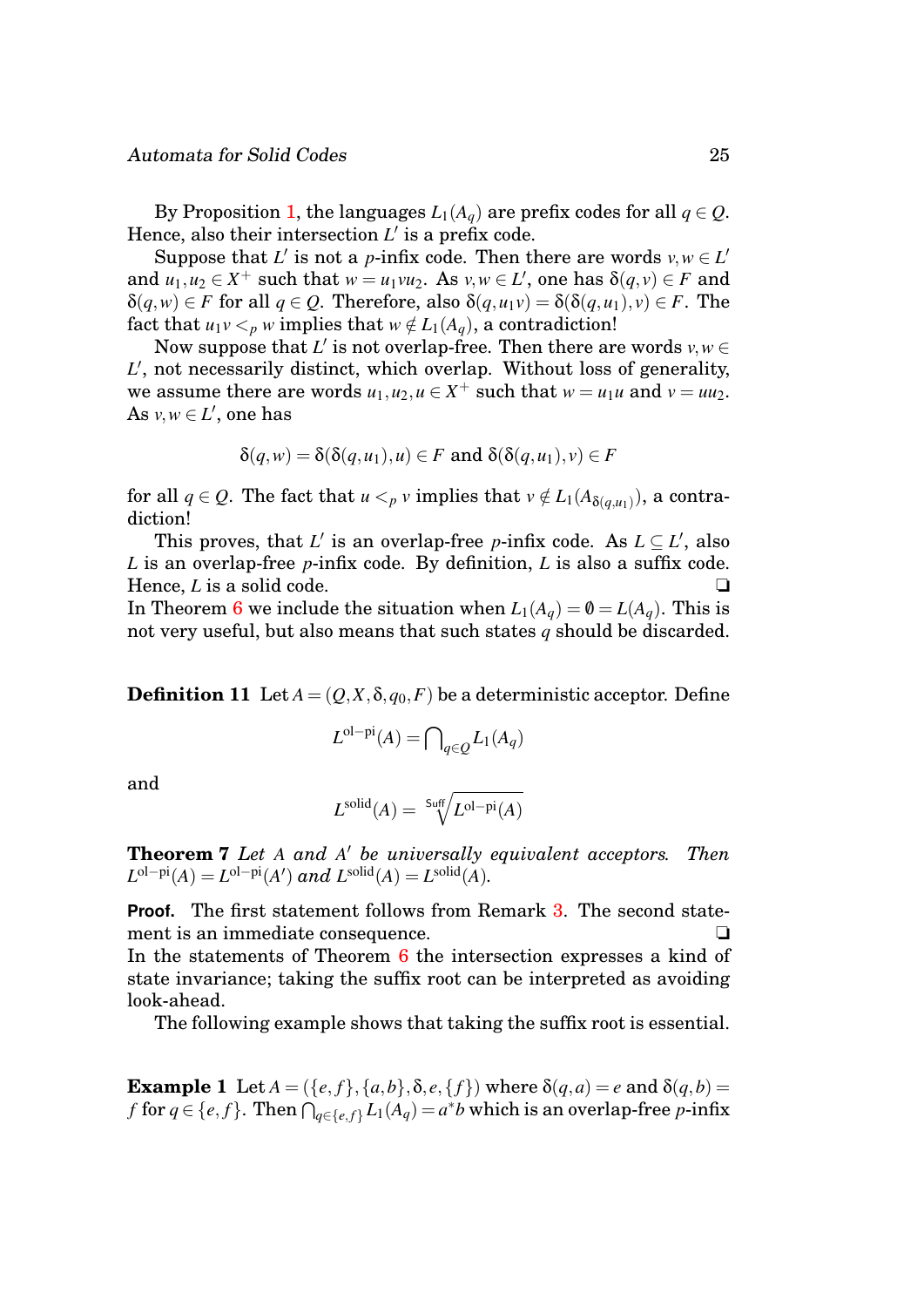code but not a suffix code, hence not a solid code. The suffix root of the intersection is the singleton language {*b*}, a trivial solid code over the alphabet  $\{a,b\}$ . The corresponding automaton is shown in Fig. [2.](#page-12-0)  $\Box$ 

By Theorem [6,](#page-24-1) every deterministic acceptor, finite or infinite, describes a solid code as the suffix root of the language accepted regardless of the initial state. We now show that every solid code, regardless of its cardinality, is defined by an acceptor in this fashion. To our knowledge, this construction was first proposed in [\[Lev64a,](#page-44-0) [Rom66\]](#page-45-1), but only for finite solid codes; for those the acceptor can be converted into a state-invariant decoder without look-ahead in the sense of Theorem [3.](#page-18-1) For arbitrary finite languages the resulting finite acceptor is essentially the Aho-Corasick automaton (or string-matching automaton, dictionary automaton or pattern matching machine, etc.). In the sequel, in considering a language *L* over *X*, we only assume that  $L \subseteq X^+$  and  $L \neq 0$ . We do not assume that *L* is finite or has any simple computational structure; not even that *L* is recursively enumerable. Certainly, to perform concrete constructions one would have to make additional assumptions about *L*.

<span id="page-26-1"></span>**Definition 12** Let  $L \subseteq X^+$  with  $L \neq \emptyset$ . The Levenshtein-Romanov acceptor for *L* is the acceptor  $A = (Q, X, \delta, q_0, F)$  defined as follows:

- 1.  $Q = \text{Pref}(L)$ ;
- 2.  $q_0 = \varepsilon$ ;
- 3.  $F = L$ ;
- <span id="page-26-0"></span>4.  $\delta(q, x) = \sigma_L(qx)$  for  $q \in Q$  and  $x \in X$ .

The language *L*(*A*) accepted by the Levenshtein-Romanov acceptor *A* for a language *L* is usually not equal to *L*. The difference will be explained further below. The reduced acceptor obtained from *A* is called the reduced Levenshtein-Romanov acceptor for *L*.

**Example 2** Let  $X = \{a,b\}$  and  $L = a^*b$ . The reduced acceptor for *L* has three states. The Levenshtein-Romanov acceptor for *L* has infinitely many states. These acceptors are shown in Fig. [3.](#page-27-0) The languages of these acceptors are *L* and *X* <sup>∗</sup>*L*, respectively. The discussion below clarifies, why these languages are different. The reduced Levenshtein-Romanov acceptor for *L* is shown in Fig. [4.](#page-28-0) ◯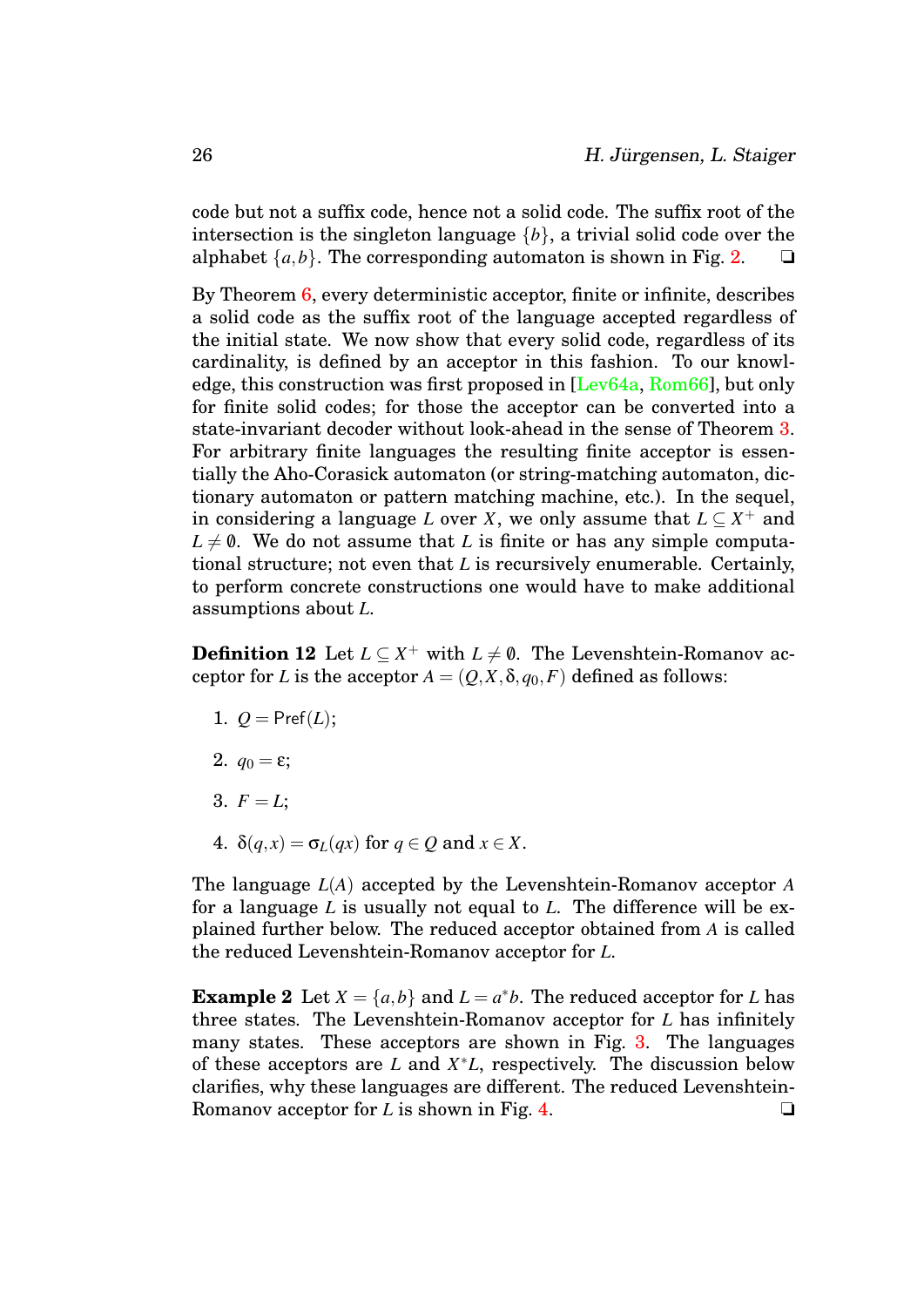

Reduced acceptor for *a* ∗*b*



<span id="page-27-0"></span>Levenshtein-Romanov acceptor for  $a^*b$ 

Figure 3: The reduced acceptor and the Levenshtein-Romanov acceptor for the language *a* <sup>∗</sup>*b* of Example [2;](#page-26-0) heavy circles indicate accepting states.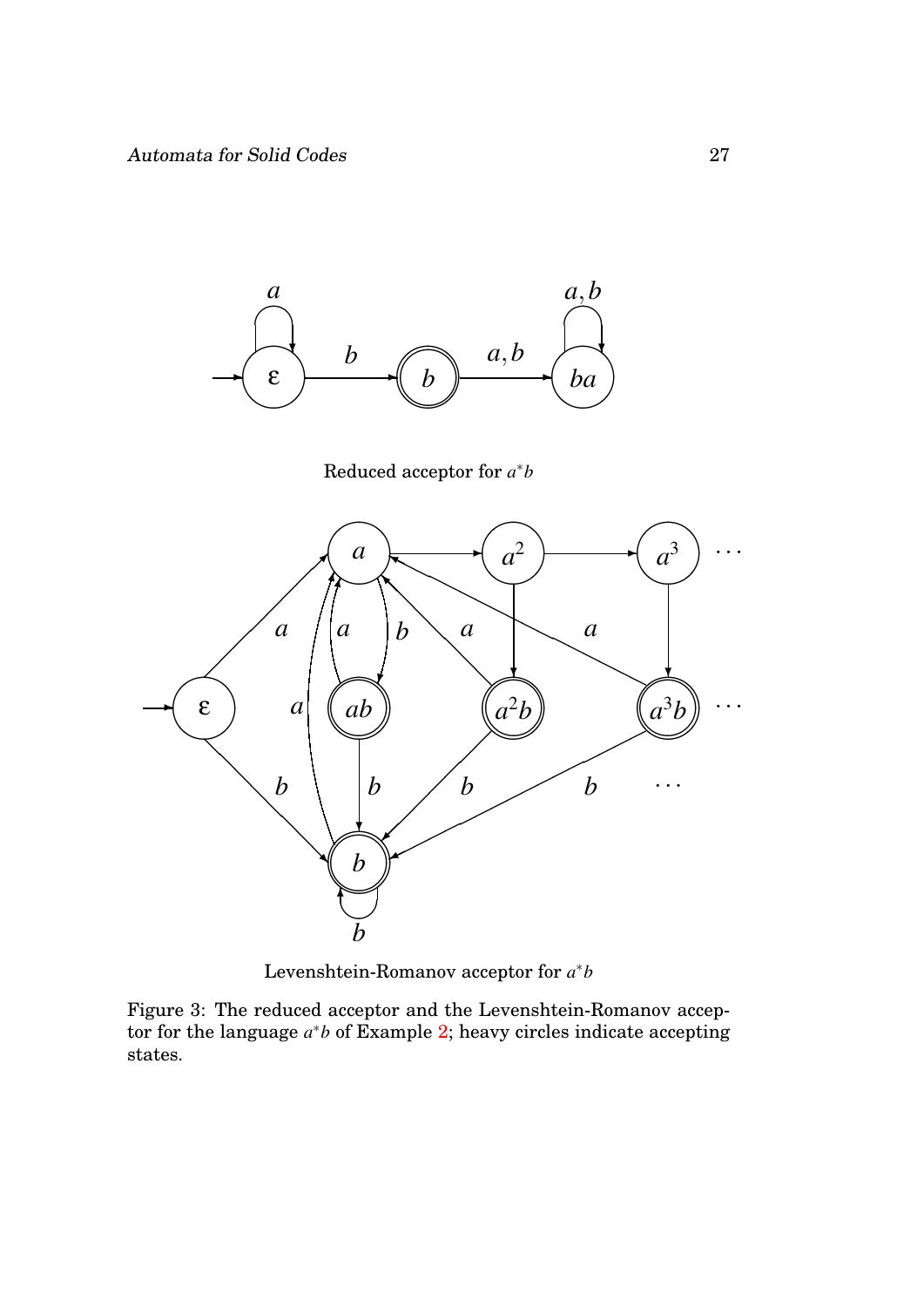

<span id="page-28-0"></span>Figure 4: Reduced Levenshtein-Romanov acceptor for the language *a* ∗*b* of Example [2.](#page-26-0)

The language accepted by the Levenshtein-Romanov acceptor for *L* with  $0 \neq L \subseteq X^+$  turns out to be a subset of  $X^*L$ . The details are as follows:

<span id="page-28-1"></span>**Proposition 4** *Let*  $L \subseteq X^+$  *with*  $L \neq \emptyset$ *. Let*  $A = (Q, X, \delta, q_0, F)$  *be the Levenshtein-Romanov acceptor for L.*

- *1. For all*  $q \in Q$  *and all*  $w \in X^*$ , *one has*  $\delta(q, w) = \sigma_L(qw)$ *.*
- *2.*  $L ⊆ L(A) ⊆ X^*L$ .
- *3.* Pref(*L*) ∩  $X^*L = L$  *if and only if*  $L(A) = X^*L$ .
- *4. If*  $X^+LX^+ \cap L = \emptyset$  *then*  $L(A) = X^*L$ .

#### **Proof.**

1. As  $q \in \text{Pref}(L)$ , one has  $\sigma_L(q) = q$  by Proposition [2.](#page-19-1) For  $w = \varepsilon$ , one has

$$
\delta(q, w) = q = \sigma_L(q) = \sigma_L(qw).
$$

Consider  $w = vx$  with  $v \in X^+$  and  $x \in X$  and assume that  $\delta(q, v) =$ σ*L*(*qv*). Then

$$
\delta(q, w) = \delta(q, vx) = \delta(\delta(q, v), x) = \sigma_L(\sigma_L(qv)x) = \sigma_L(qvx) = \sigma_L(qw)
$$

by Proposition [2.](#page-19-1)

2. For  $w \in L$  one has  $\sigma_L(w) = w$ , hence  $w \in L(A)$ . If  $w \in L(A)$  then  $\delta(\varepsilon, w) = \sigma_L(w) \in F = L$ , hence  $w \in X^*L$ , again by Proposition [2.](#page-19-1)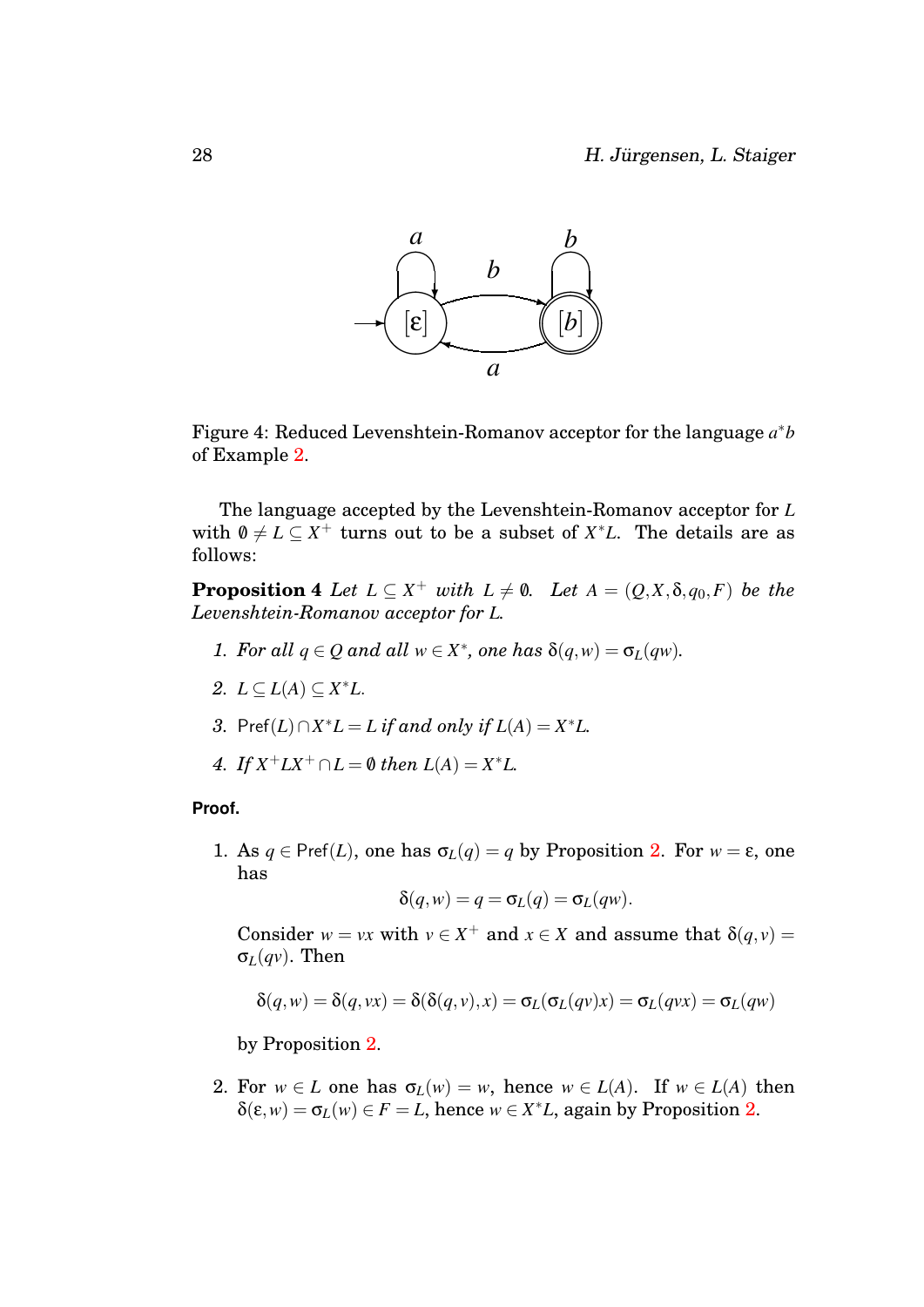

<span id="page-29-1"></span>Figure 5: The Levenshtein-Romanov acceptor for the language *L* of Example [3.](#page-29-0)

- 3. One has  $w \in L(A)$  if and only if  $\sigma_L(w) \in L$  by the definition of A. If  $L(A) = X^*L$  then  $w \in X^*L$  implies  $\sigma_L(w) \in L$ , hence Pref $(L) \cap X^*L = L$ by Proposition [3.](#page-20-1) Conversely, if  $\text{Pref}(L) \cap X^*L = L$ , then  $\sigma_L(w) \in L$ for all  $w \in X^*L$  by Proposition [3.](#page-20-1) This implies  $w \in L(A)$ .
- 4. This follows from Lemma [2.](#page-21-1)1 and 3.

<span id="page-29-0"></span>**Example 3** Consider the language  $L = \{a, bab\}$  over the alphabet  $X =$ {*a*,*b*}. The reduced Levenshtein-Romanov acceptor *A* for *L* is shown in Fig. [5.](#page-29-1) One has  $\text{Pref}(L) \cap X^*L = \{a, ba, bab\}$ . As this differs from *L*, one has  $L(A) \neq X^*L$ . For example,  $ba \in X^*L \setminus L(A)$ .

Consider  $L' = \{a, ba, bab\}$  instead. The Levenshtein-Romanov acceptor  $A'$  for  $L'$  is obtained from  $A$  by making also the state  $ba$  accepting. Now  $\text{Pref}(L') \cap X^*L' = L'$  and, hence  $L(A') = X^*L'$ . However,  $X^+L'X^+\cap L' = \{bab\}$ . This shows that the converse of Proposition [4](#page-28-1) (4) is not true in general. ❏

**Lemma 4** *Let*  $L \subseteq X^+$  *with*  $L \neq \emptyset$ *, and let*  $A = (\text{Pref}(L), \varepsilon, \delta, L)$  *be its Levenshtein-Romanov acceptor. Then the following statements hold true:*

- *1. A is initially connected and has no useless states.*
- *2. A is strongly connected, if and only if for every word*  $u \in L$  *there is a word*  $v \in X^+$  *such that* Suff $(uv) \cap \text{Pref}(L) = \{\epsilon\}.$

$$
\blacksquare
$$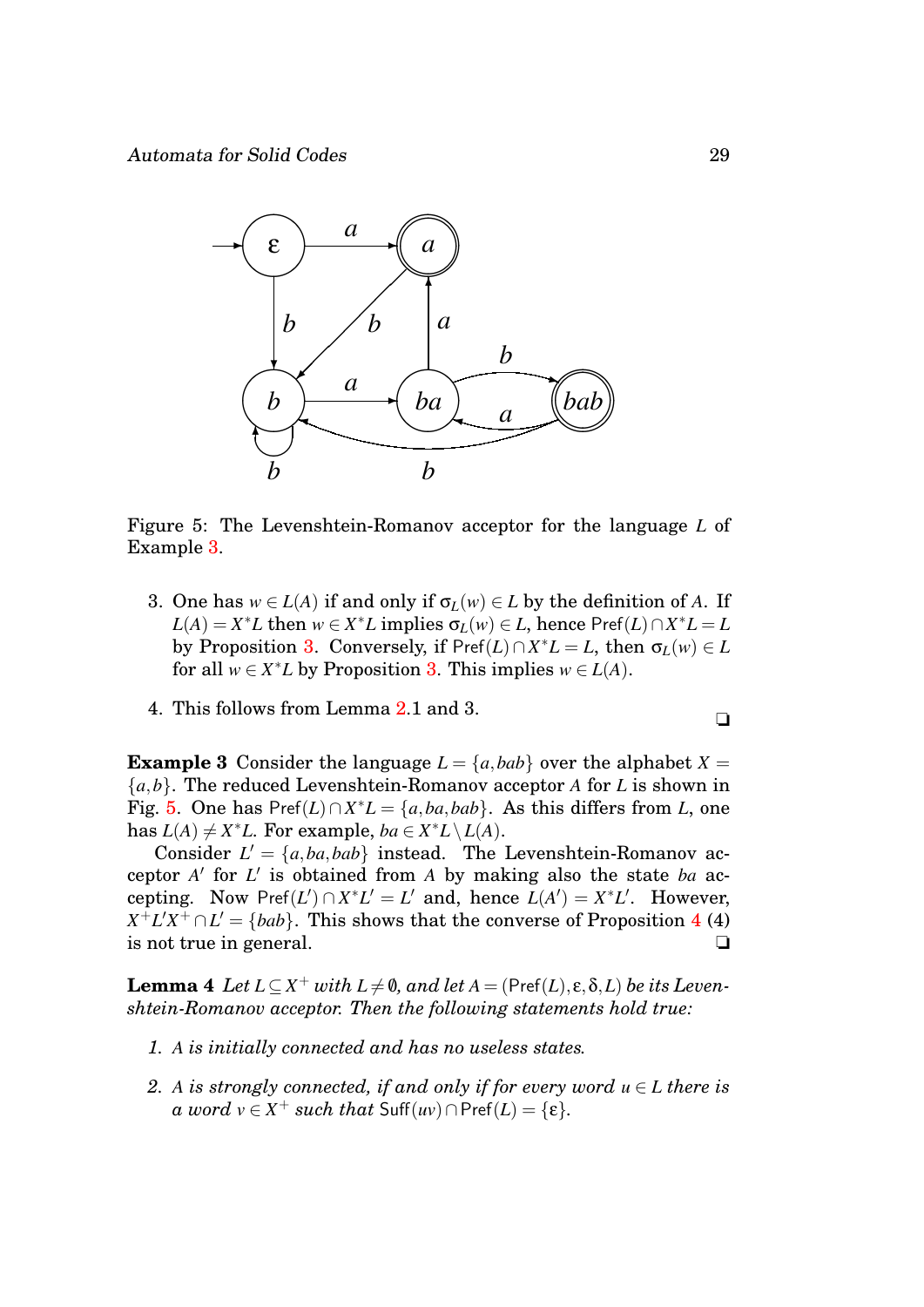- *3. If* Pref(*L*) ⊃ *X then A is not strongly connected.*
- *4. If L* is finite and  $\text{Pref}(L) \not\supseteq X$  then *A* is strongly connected.
- *5. If L* is an overlap-free prefix code with  $X \nsubseteq \text{Pref}(L)$ , then A is strongly *connected.*

#### **Proof.**

- 1. The statement is a direct consequence of Definition [12.](#page-26-1)
- 2. By Proposition [4](#page-28-1) (1), one has  $\delta(u, v) = \sigma_L(uv)$ . Hence,  $\sigma_L(uv) = \varepsilon$  if  $\text{Suff}(uv) \cap \text{Pref}(L) = \{\varepsilon\}.$  By (1) the acceptor *A* is initially connected. Therefore, it is strongly connected. Otherwise, one cannot return to the state ε.
- 3. Since Pref $(L) \supseteq X$ , we have Suff $(uv) \cap$ Pref $(L) \cap X \neq \emptyset$  for every  $v \in X^+$ .
- 4. Let  $y \in X \setminus \text{Pref}(L)$  and let  $m = \max\{|w| : w \in L\}$ . Then  $\text{Pref}(L) \cap$  $\text{Suff}(X^* \cdot y^{m+1}) = \emptyset$ . Thus  $\sigma_L(u \cdot y^{m+1}) = \varepsilon$  for every  $u \in X^*$ .
- 5. Let  $y \in X \setminus \text{Pref}(L)$  and consider  $u \in \text{Pref}(L)$ . Then there is a  $v \in X^*$ such that  $uv \in L$ . Now Theorem [5](#page-23-1) implies  $\sigma_L(uvy) = \sigma_L(y) = \varepsilon$ , that is,  $\delta(u, vy) = \varepsilon$ . ❏

From Lemma [3](#page-29-0) one concludes that the Levenshtein-Romanov acceptor for a non-empty language  $L \in L_x \cap L_{ol}$  with  $x \in \{p,pi,i\}$  is strongly connected if and only if  $\text{Pref}(L) \not\supseteq X$ . This holds, in particular, for a non-empty solid code *L*.

The language  $L = a^*b$  over  $X = \{a, b\}$  of Example [2](#page-26-0) is an overlap-free prefix code containing *b*. Note that the word *b* has no proper prefixes or suffixes, hence does not overlap any word in the language including itself. As  $\{a,b\} \subset \text{Pref}(L)$  its Levenshtein-Romanov acceptor, shown in Fig. [3,](#page-27-0) is not strongly connected. The reduced acceptor shown in Fig. [4,](#page-28-0) however, is strongly connected.

<span id="page-30-0"></span>**Corollary 2** *Let*  $L \subseteq X^+$  *with*  $L \neq \emptyset$ *, and let A be the Levenshtein-Romanov acceptor for L. For*  $x \in \{pi, \text{si}, \text{i}, \text{solid}\}$ *, if*  $L \in \mathcal{L}_x$  *then*  $L(A) = X^*L$ .

<span id="page-30-1"></span>**Proof.** In each case  $X^+ L X^+ \cap L = \emptyset$ .

**Corollary 3** Let  $L \subseteq X^+$  with  $L \neq \emptyset$ , and let *A* be the Levenshtein-Romanov  $\alpha$ *cceptor for L. If* Pref $(L) \cap X^*L = L$  *and L is regular then also L*(*A*) *is regular.*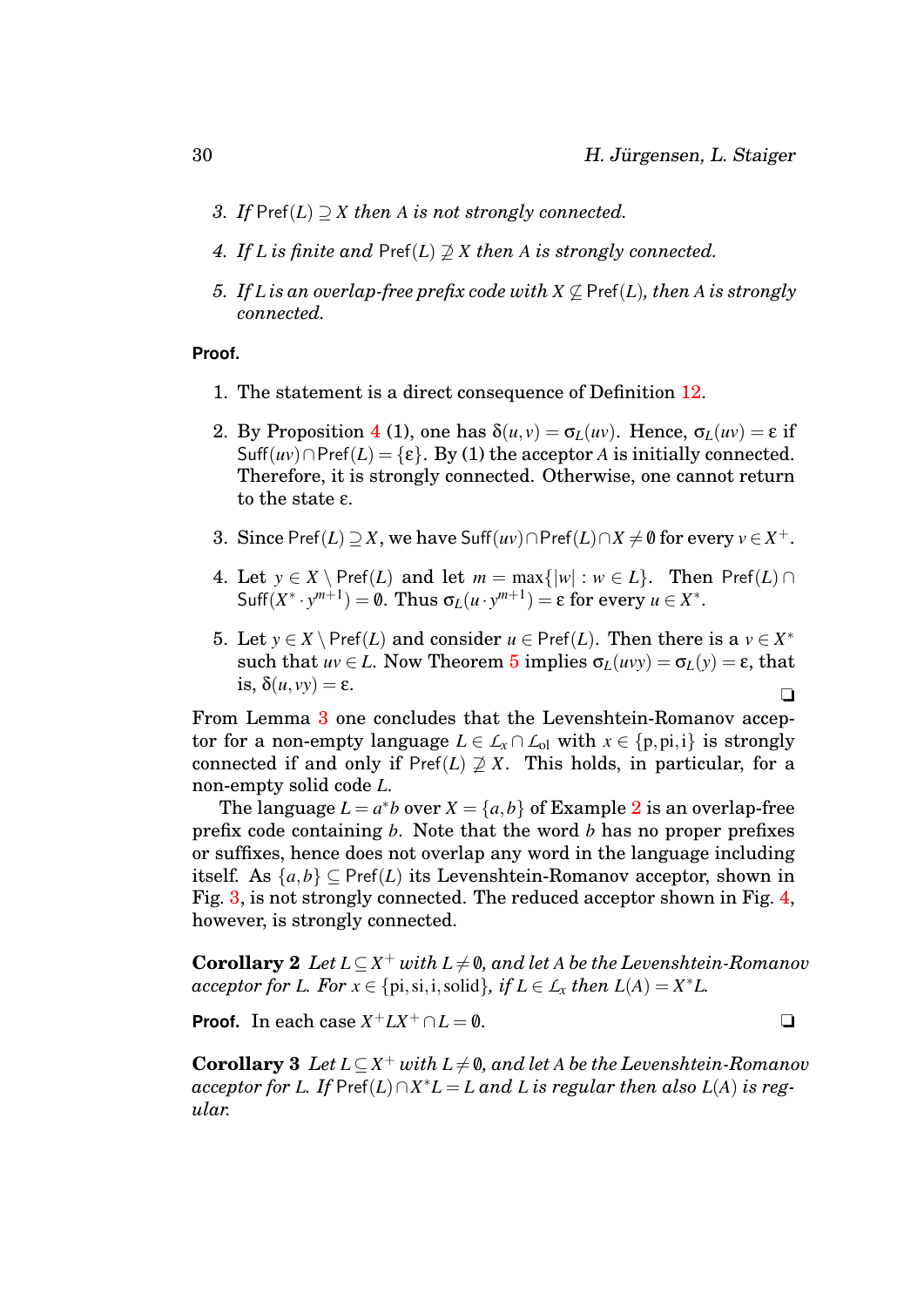**Proof.** The assumption implies that  $L(A) = X^*L$ . With *L* also  $X^*L$  is regular. ❏

The Levenshtein-Romanov acceptor *A* for a language *L* is finite if and only if  $\text{Pref}(L)$  is finite, hence, if and only if  $L$  is finite. Thus, when  $L$  is an infinite regular language satisfying the condition  $\text{Pref}(L) \cap X^*L = L$ , the acceptor *A* is infinite, but  $L(A) = X^*L$  is regular. As we want to characterise fault-tolerant acceptors for solid codes we have to investigate how the special properties of the Levenshtein-Romanov acceptor are translated into properties of the equivalent reduced acceptor.

**Remark 4** *The condition*  $\text{Pref}(L) \cap X^*L = L$  *does not imply that L is a code.*

*Consider the language*  $L = \{ab, abab\}$  *which is not a code. Then*  $\text{Pref}(L) = \{\varepsilon, a, ab, aba, abab\}, \text{ and, consequently, } \text{Pref}(L) \cap X^*L = L.$  The  $same\ language\ also\ satisfies\ X^{+}LX^{+}\cap L=\emptyset.$ 

<span id="page-31-0"></span>**Proposition 5** *Let*  $L \subseteq X^+$  *be a non-empty overlap-free prefix code. Let A be the Levenshtein-Romanov acceptor for L. Then,*

$$
L_i(A_w) = L_i(A) \text{ and } L(A_w) \setminus \{\epsilon\} = L(A)
$$

*for all*  $w \in L$  *and all*  $i \in \mathbb{N}$ *.* 

**Proof.** Consider  $w \in L$  and  $i \in \mathbb{N}$ . By Theorem [5,](#page-23-1) one has

$$
\delta(\epsilon,\nu)=\sigma_L(\nu)=\sigma_L(\nu\nu)=\delta(\nu,\nu)
$$

for all  $v \in X^+$ . Thus,

 $v \in L_i(A)$  if and only if  $v \in L_i(A_w)$ 

and

<span id="page-31-1"></span>
$$
v \in L(A)
$$
 if and only if  $v \in L(A_w)$ .

This proves the statements taking into account that  $\varepsilon \notin L(A)$ , but  $\varepsilon \in$  $L(A_w)$ .  $\square$ 

Thus the accepting states of the Levenshtein-Romanov acceptor *A* for an overlap-free prefix code essentially reset the acceptor to the initial state. When a long word is read, once an accepting state is reached a corresponding output can be generated, and the reading continues with the rest of the input starting again in the initial state  $\varepsilon$ .

**Proposition 6** *Let*  $L \subseteq X^+$  *with*  $L \neq \emptyset$ *, and let A be the Levenshtein-Romanov acceptor for L. The following statements hold true:*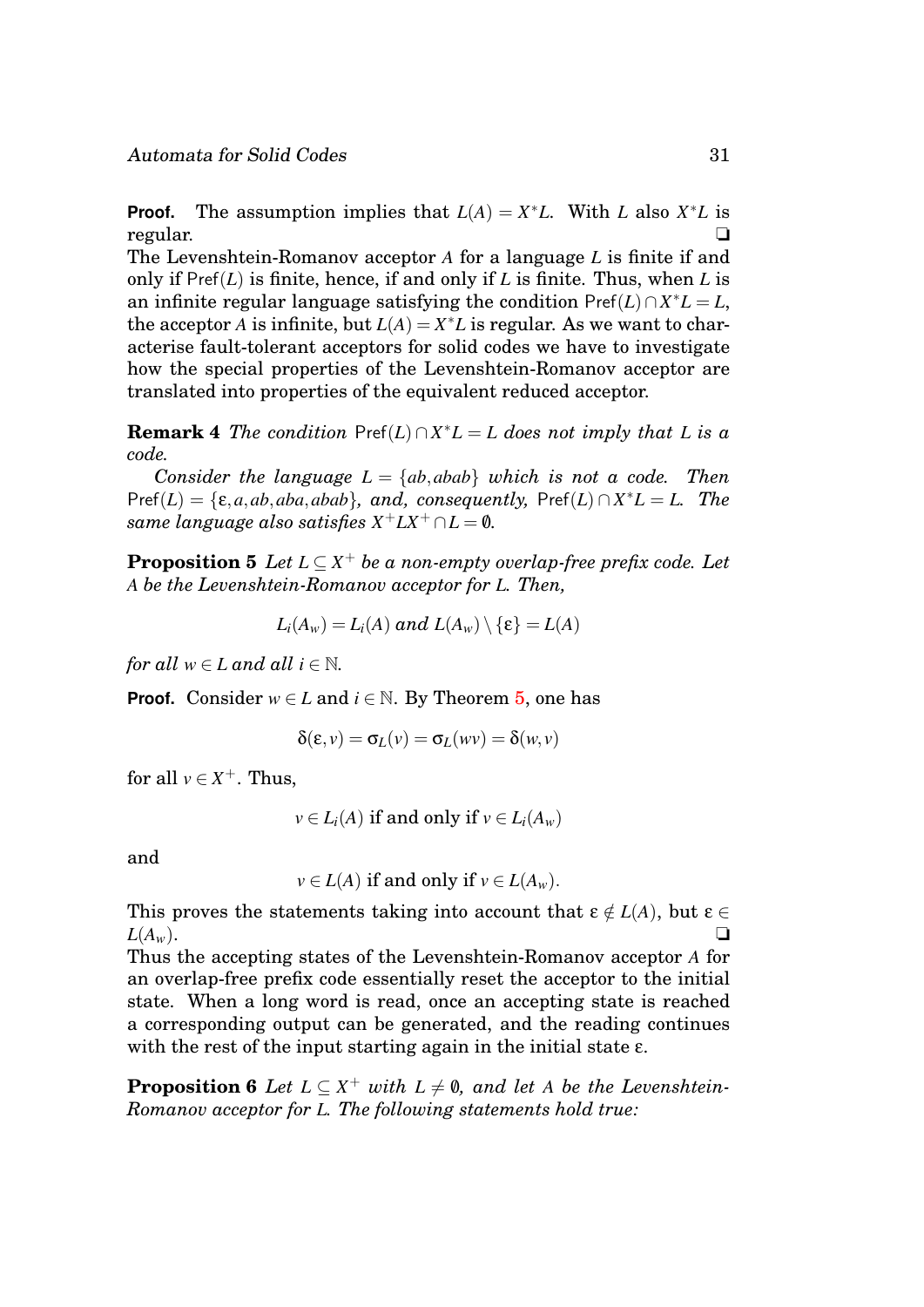- *1. If L* is an *s*-infix code, then  $L \subseteq L(A_q)$  for all  $q \in \text{Pref}(L) = Q$ .
- *2. If L is a solid code, then*  $L \subset L_1(A_q)$  *for all*  $q \in \text{Pref}(L) = Q$ *.*

**Proof.** Let  $w \in L$ .

1. For  $q = \varepsilon$ , one has  $L(A_q) = L$ , hence, trivially  $w \in L(A_q)$ . Let *L* be an *s*-infix code. Assume that  $q \neq \varepsilon$ . Then

$$
\delta(q, w) = \sigma_L(qw) = w
$$

by Theorem [4](#page-23-0) as L is an *s*-infix code. This proves that  $w \in L(A_q)$ .

2. Let *L* be a solid code. Then *L* is a prefix code. Thus,  $L \subseteq L_1(A)$ . We show that  $\sigma_L(qv) \notin L$  for all  $v \in \text{Pref}_+(w)$ . This would prove that *w* ∈  $L_1(A_a)$ .

Suppose otherwise. Then  $w = vu$  for some  $u, v \in X^+$ . Consider  $\delta(q, v) = \sigma_L(qv)$ . By assumption  $\sigma_L(qv) \in L$ . There are two cases:

- (a)  $\sigma_L(qv) \leq_s v$ : Then  $\sigma_L(qv)$  is an infix of  $vu = w$ , contradicting the fact that *L* is an infix code.
- (b)  $v < s \sigma_L(qv)$ : Then  $\sigma_L(qv)$  and  $vu = w$  overlap, contradicting the fact that *L* is a solid code.

By combining the statements of Propositions [5](#page-31-0) and [6](#page-31-1) one obtains the following property of the Levenshtein-Romanov construction.

**Theorem 8** *Let*  $L \subseteq X^+$  *be a non-empty solid code, and let A be the Levenshtein-Romanov acceptor for L. Then*

<span id="page-32-0"></span>
$$
L = \sqrt{\int\limits_{q \in \text{Pref}(L)} L_1(A_q)}.
$$

**Proof.** One has  $L(A) = X^*L$  by Corollary [2.](#page-30-0) By Proposition [5,](#page-31-0)  $L \subseteq L_1(A_q)$ for all  $q \in Q = \text{Pref}(L)$ . Hence

$$
L\subseteq\;\text{Suff}\overline{\bigcap_{q\in\mathsf{Pref}(L)}L_1(A_q)}.
$$

The intersection is a subset of  $L_1(A)$ , hence of  $L(A) = X^*L$ . As *L* is also a suffix code,  $\sqrt[5]{L(A)} = L$ . This proves the equality as claimed.  $\square$ From Propositions [6](#page-31-1) and 8 we obtain a characterisation of solid codes by their fault-tolerant decoders.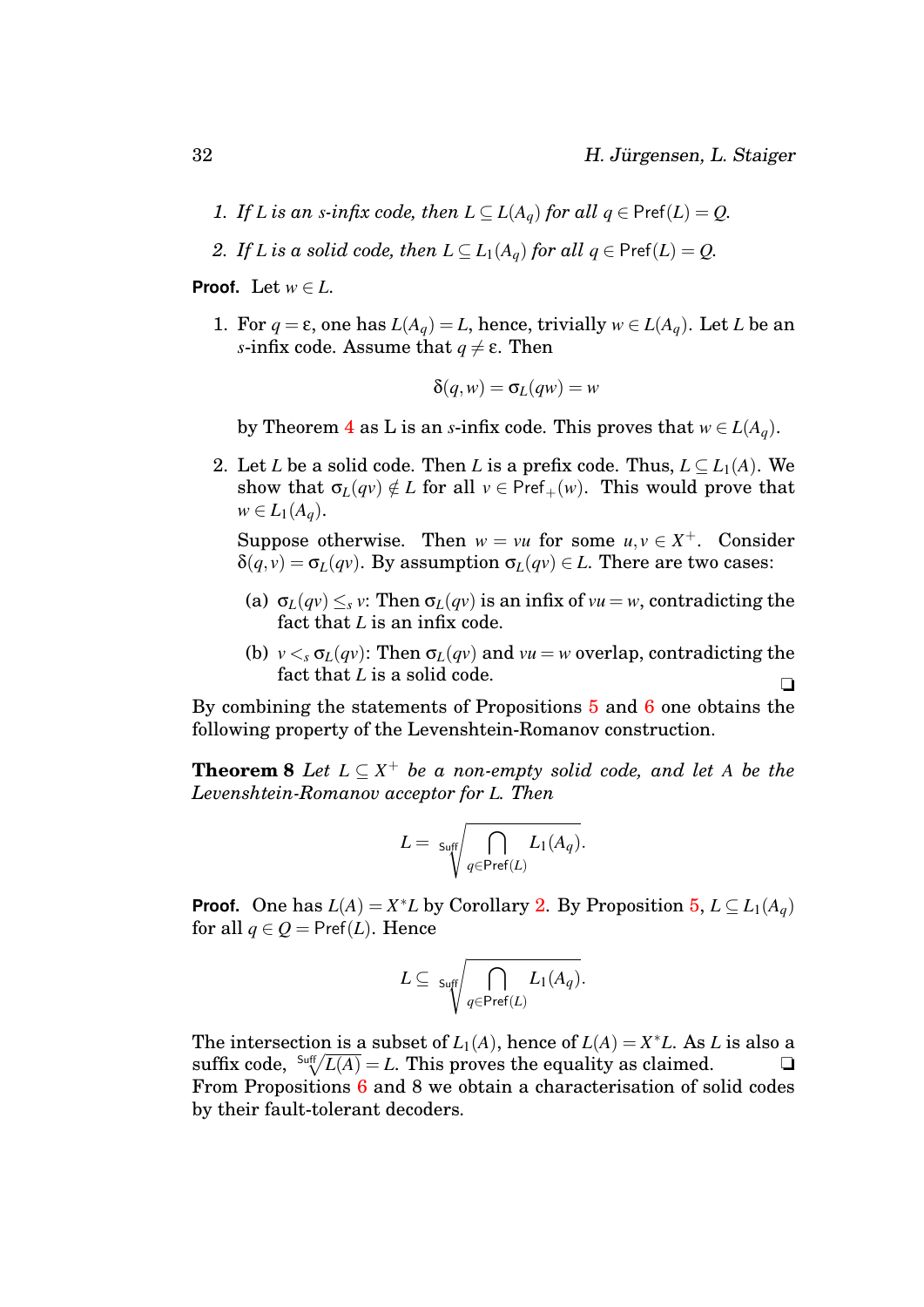**Corollary 4** *A language*  $L \subseteq X^+$  *is a non-empty solid code if and only if there is an acceptor*  $A = (Q, X, \delta, q_0, F)$  *such that* 

$$
L = \sqrt{\int_{q \in Q} L_1(A_q)}.
$$

*If, in addition, L is a regular language, then there is a finite acceptor with this property. Moreover, if*  $\text{Pref}(L) \not\supseteq X$ *, the acceptor can be chosen to be strongly connected.*

**Proof.** The statement follows from Propositions [6](#page-31-1) and 8, Corollary [3,](#page-30-1) Remark [2](#page-12-1) and Lemma [3.](#page-29-0) ◯

<span id="page-33-0"></span>**Example 4** Let  $X = \{a,b\}$  and  $L = \{aba^i b^2 | i \in \mathbb{N}\}\$ . The language *L* is regular and a maximal solid code (see  $[JY90, Yu05]$  $[JY90, Yu05]$  $[JY90, Yu05]$ ). The states and transitions of the Levenshtein-Romanov acceptor for *L* are summarised in the following table:

|                                        | Transition             |                                  |
|----------------------------------------|------------------------|----------------------------------|
| <b>State</b>                           | a                      | h                                |
| £.                                     | a                      | £.                               |
| a                                      | a                      | ab                               |
| ab                                     | aba                    | £.                               |
| $aba^i, i \in \mathbb{N}$              | $aba^{\overline{i+1}}$ | $aba^i$                          |
| $\overline{aba}^i b, i \in \mathbb{N}$ | aba                    | $ab\overline{a^i}\overline{b^2}$ |
| $aba^ib^2, i \in \mathbb{N}$           | a                      | ε.                               |

Accepting states are  ${[aba^i b^2 | i \in \mathbb{N}]}$ . Reduction results in the following six states:

$$
[\varepsilon], [a], [ab], [aba], [abab] \text{ and } [abab^2].
$$

The reduced acceptor is shown in Fig. [6.](#page-34-0)  $\Box$ 

**Theorem 9** *Let*  $L \subseteq X^+$  *be a non-empty solid code. For every word*  $w \in$ *X* <sup>+</sup>*, the Levenshtein-Romanov acceptor for L exposes the L-decomposition of w.*

**Proof.** Let  $\vec{w} = (n, \vec{u}, \vec{v})$  be the *L*-decomposition of *w*, where

$$
u = (u_1, u_2, \dots, u_n)
$$
 and  $v = (v_0, v_1, \dots, v_n)$ .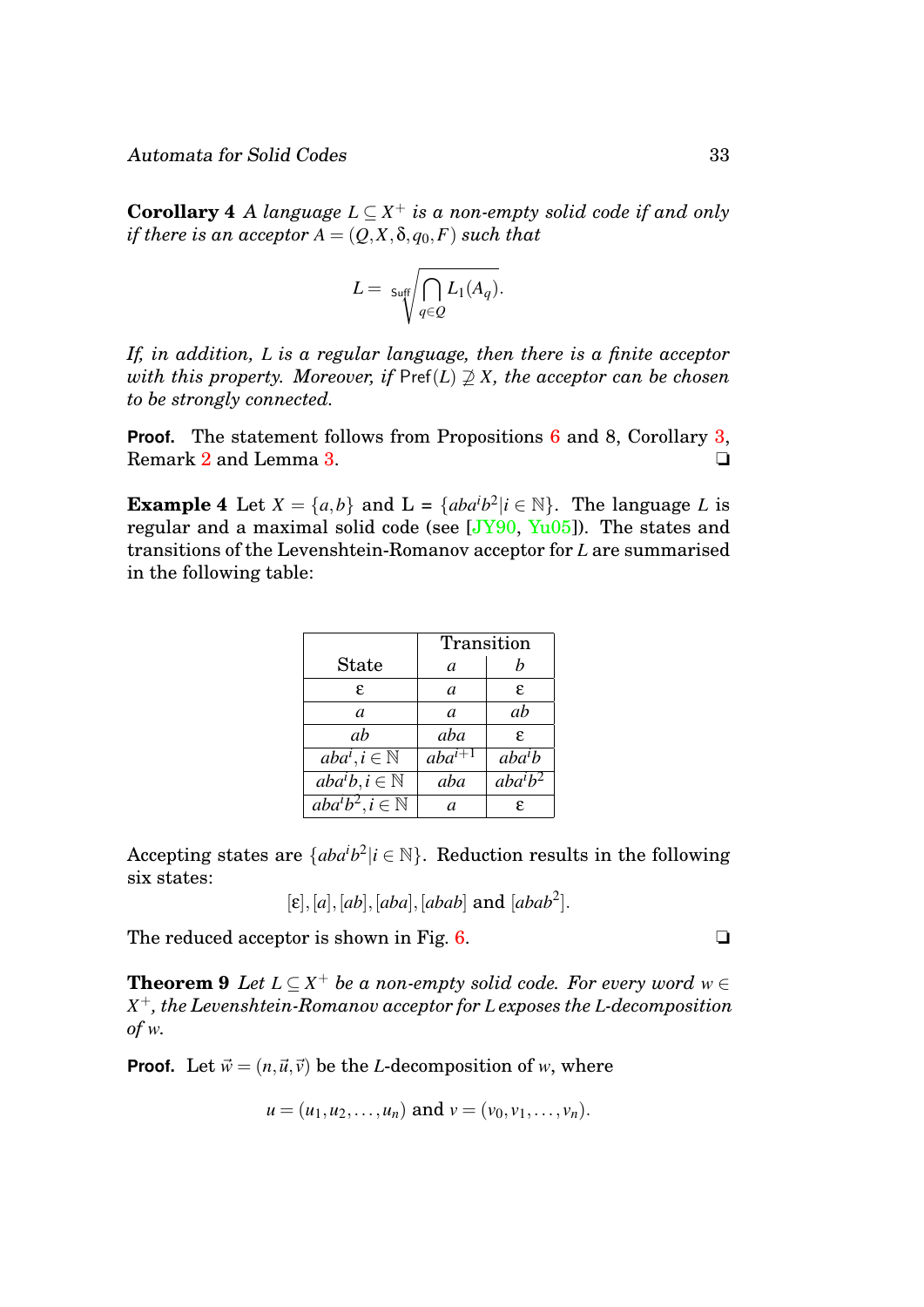

<span id="page-34-0"></span>Figure 6: The reduced Levenshtein-Romanov acceptor for the solid code  ${abab^2|i \in \mathbb{N}}$  of Example [4.](#page-33-0)

For  $n = 0$ , no prefix of  $w = v_0$  is accepted. Let  $n > 0$ . Then  $v_0u_1 \in L_1(A)$ and  $\sigma_L(v_0u_1) = u_1 \in L$ . Assume now, that  $v_0u_1v_1 \cdots u_i \in L_i(A)$  for *i* with  $1 \leq i < n$ . As  $u_i \in L$ , one has

$$
\sigma_L(v_0u_1v_1\cdots u_i)=u_i,
$$

hence

$$
\sigma_L(v_0u_1v_1\cdots u_iz)=\sigma_L(z)
$$

for all  $z \in X^+$  by Proposition [2.](#page-19-1) Using the properties of the decomposition,

$$
\sigma_L(v_0u_1v_1\cdots u_iz)=\sigma_L(z)\notin L
$$

for every  $z <_p v_i u_{i+1}$  and

$$
\sigma_L(v_0u_1v_1\cdots u_iv_iu_{i+1})=\sigma_L(v_iu_{i+1})=u_{i+1}\in L.
$$

Thus

$$
v_0u_1v_1\cdots u_iv_iu_{i+1}\in L_{i+1}(A).
$$

 $\Box$ 

The construction of the state-invariant transducer without lookahead used in the proofs of Theorem [3](#page-18-1) DIFFERS slightly from our construction of the Levenshtein-Romanov acceptor as follows: There the set of states is  $\text{Pref}_{+}(L) \cup \{\varepsilon\}$  instead of  $\text{Pref}(L)$ . The transition from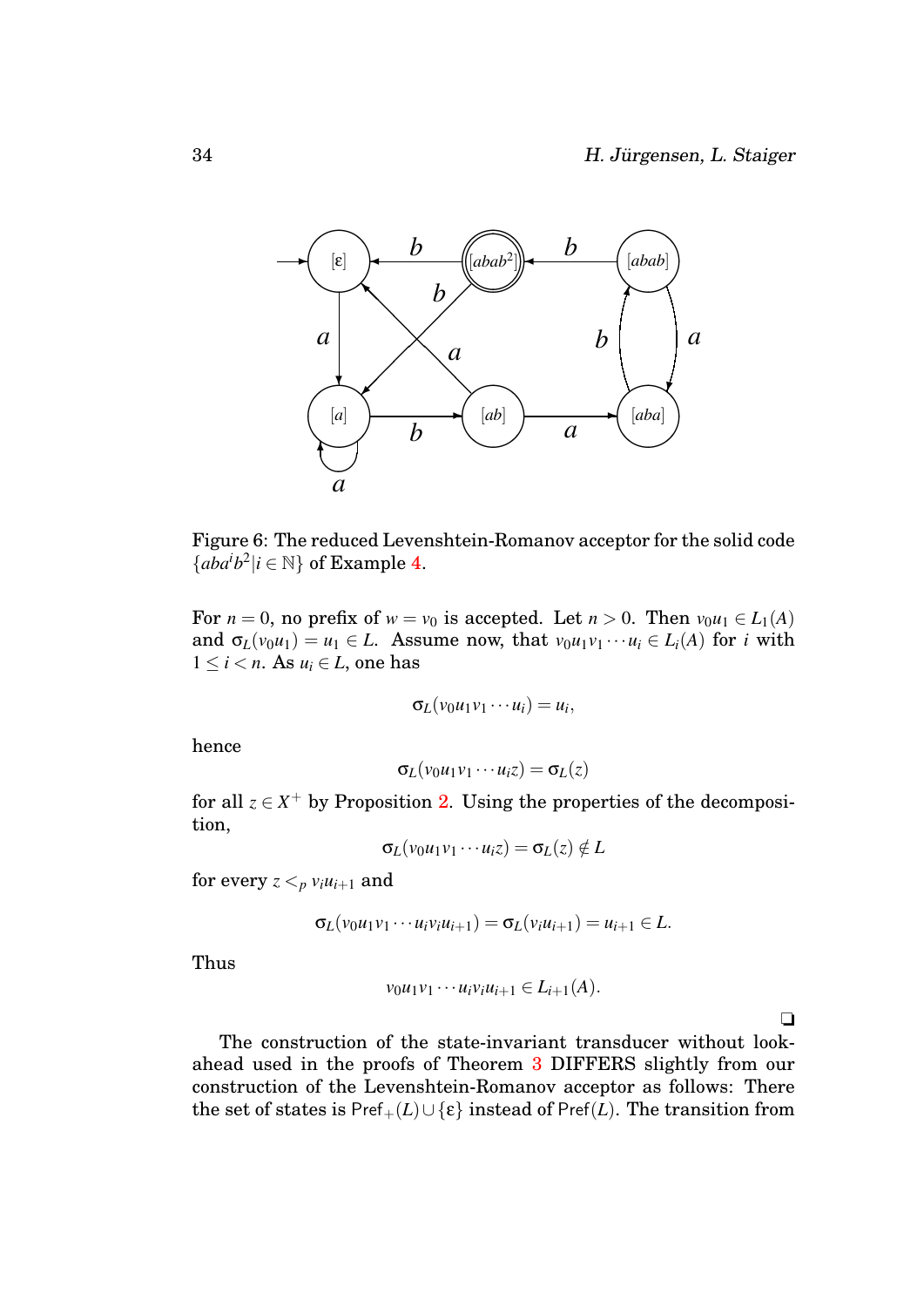a state *q* upon input *x* leads to  $\sigma$ <sub>*L*</sub>(*qx*) if  $\sigma$ <sup>*L*</sup>(*qx*)  $\notin$  *L*, and to  $\varepsilon$  otherwise. Hence, in that construction, the state  $\varepsilon$  cannot be interpreted as an accepting state as it is reached by the empty word or a word which does not end on a proper prefix of *L* or a word which ends on a word in *L*. To distinguish these cases, for each state *q* and each input symbol *x*, a Mealy output  $m(q, x)$  is issued, which is the empty word, if  $\sigma_L(qx) \notin L$ , and the decoding of *qx* otherwise. In our construction these situations are separated. Hence we could attach Moore outputs to the states, not the transitions, as follows: For an accepting state *q*, that is,  $q \in L$ , the output is the decoding of *q*; otherwise the output is the empty word. With this modification, the Levenshtein-Romanov acceptor for a finite solid code can be considered as a decoder. On the other hand, the older construction also exposes the *L*-decomposition of every word by issuing non-empty outputs at the ends of the words in *L*.

# <span id="page-35-0"></span>**9 Reduced Fault-Tolerant Acceptors for Solid Codes**

The Examples [2](#page-26-0) and [4](#page-33-0) lead to the assumption that for regular solid codes *L* the reduced Levenshtein-Romanov acceptors are finite. The results of this section show that this is indeed the case. To this end we prove in Theorem [10](#page-36-0) a certain converse to Theorem [6.](#page-24-1)

<span id="page-35-1"></span>We start with a property of left quotients of codes.

**Lemma 5** *Let*  $L \subset X^+, L \neq \emptyset$ *.* 

- <span id="page-35-2"></span>*1. L* is an overlap-free prefix code if and only if  $u^{[-1]}L \cap \text{Pref}_+(L) = \emptyset$ *for all*  $u \in X^*$ .
- *2. L* is a suffix code if and only if  $u^{[-1]}L \cap X^*L = \emptyset$  for all  $u \neq \varepsilon$ .

#### **Proof.**

1. Assume  $v \in u^{[-1]}L \cap \text{Pref}_+(L)$ . Then  $uv \in L$ , and  $\varepsilon <_p v <_p v'$  for some  $v' \in L$ . If  $u = \varepsilon$  then  $v, v' \in L,$  hence  $L$  is no prefix code. If  $u \neq \varepsilon$  then  $uv \in L$  and  $v' \in L$  overlap.

 $\text{Conversely, if } L \text{ is no prefix code then } u^{[-1]}L \cap \mathsf{Pref}_+(L) \neq \emptyset \text{ for } u = \varepsilon.$ If *L* is not overlap-free then  $(uv)w = u(vw)$  with  $u, v, w \in X^+$  and  $uv, vw \in L$ . Consequently,  $v \in u^{[-1]}L \cap \mathsf{Pref}_+(L)$ .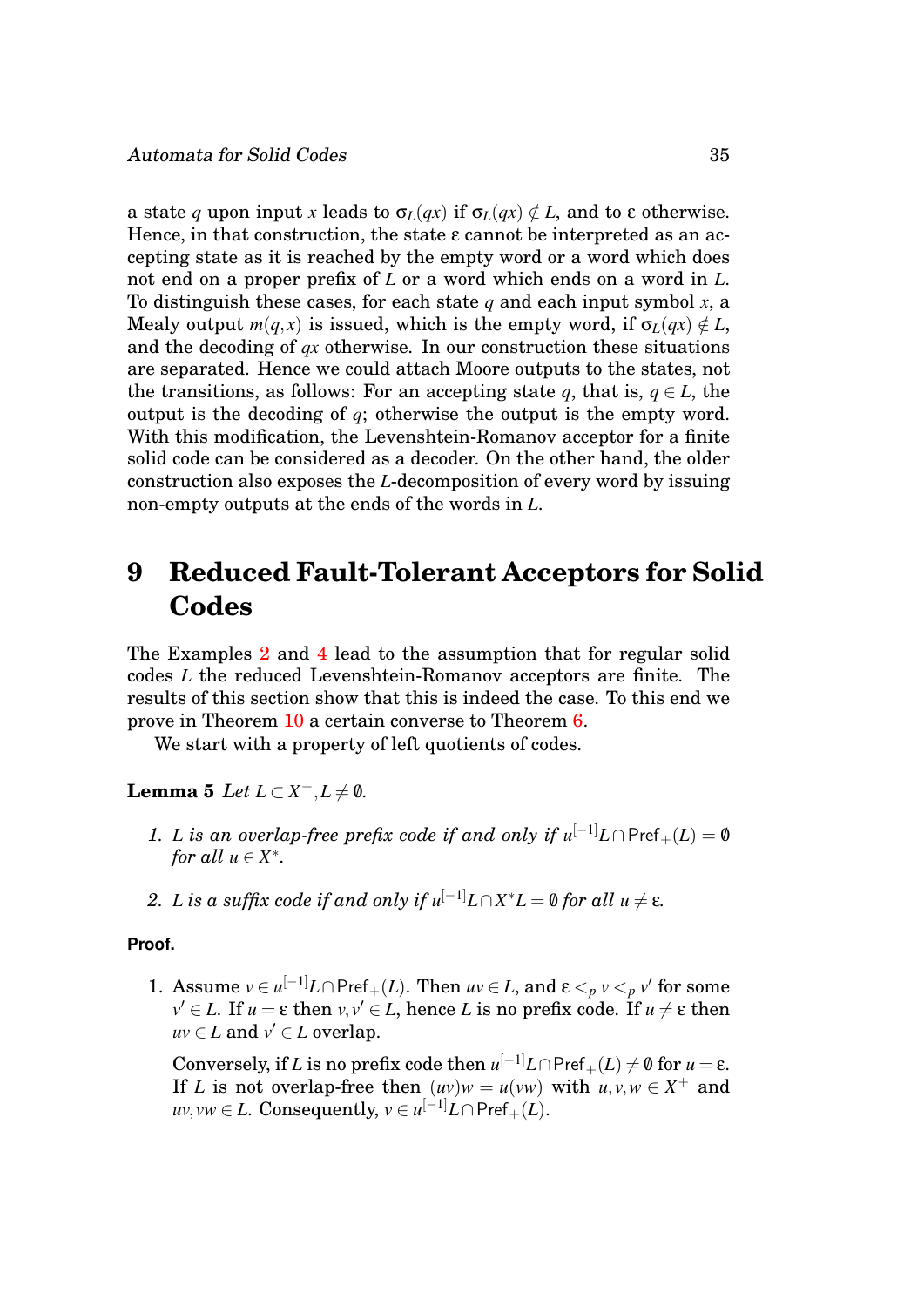2. Assume  $v \in u^{[-1]}L \cap X^*L$ . Then  $uv \in L$  and there is a  $v' \in X^*$  such that  $v = v'v''$  with  $v'' \in L$ . This implies  $v'' <sub>s</sub> uv$  contradicting the assumption that *L* is a suffix code.

If *L* is not a suffix code then  $v <_{s} uv$  for some  $u \in X^{+}$  and  $v, uv \in L$ , that is,  $v \in u^{[-1]}L \cap X$ <sup>∗</sup>*L*. ❏

<span id="page-36-0"></span>**Theorem 10** *Let L be a non-empty subset of X* <sup>+</sup>*, and let A be an initially connected acceptor with L*(*A*) = *X* <sup>∗</sup>*L. The following statements hold true:*

- *1. A has no useless states.*
- <span id="page-36-1"></span>*2. If L is an overlap-free p-infix code then*

$$
L \subseteq L^{\text{ol}-\text{pi}}(A) \subseteq \sqrt[\text{Pref}/X^*L}.
$$

*3. If L* is a solid code then  $L^{\text{solid}}(A) = L$ .

**Proof.** Let  $A = (Q, X, \delta, q_0, F)$ . First we prove that *A* has no useless states. Consider a state *q* of *A*. As *A* is initially connected, there is a word *w* such that  $\delta(q_0, w) = q$ . For  $v \in L$  one has  $wv \in X^*L$ , hence  $\delta(q_0, wv) =$  $\delta(q, v) \in F$ . Therefore, *q* is not useless.

For any word  $w \in X^*$ , let

$$
M_w = \bigcup_{u \in \text{Suff}(w), u \neq \varepsilon} u^{[-1]} L.
$$

If  $q = \delta(q_0, w)$ , one has

$$
L(A_q) = w^{[-1]}(X^*L) = X^*L \cup M_w = L(A) \cup M_w.
$$

Now assume that *L* is an overlap-free *p*-infix code. We show that  $L \subseteq L_1(A_q)$  for  $q \in Q$ . Let  $\delta(q_0, w) = q$  and assume that  $v \in L \setminus L_1(A_q)$ . Then there is a  $v' \in L_1(A_q) = X^*L \cup M_w$  such that  $\varepsilon <_p v' <_p v$ , that is,  $v' \in$ Pref<sub>+</sub>(*L*). By Lemma [5](#page-35-1)[.1](#page-35-2)  $v' \notin M_w$ . Thus  $v' = uv''$  where  $u \in X^*$  and  $v'' \in L$ and we obtain  $uv''u' = v$  for some  $u' \in X^+$ , a contradiction to  $X^*LX^+ \cap L =$  $\emptyset$ .

The inclusion  $\bigcap_{q \in \mathcal{Q}} L_1(A_q) \subseteq L_1(A)$  $\bigcap_{q \in \mathcal{Q}} L_1(A_q) \subseteq L_1(A)$  $\bigcap_{q \in \mathcal{Q}} L_1(A_q) \subseteq L_1(A)$  is obvious, and Proposition 1 yields  $L_1(A) = \sqrt{\frac{\text{Pref}}{X^*L}}.$ 

Finally, if *L* is a solid code, it is not only an overlap-free *p*-infix code, but also a suffix code, hence *L* = Suff√ *X*∗*L* and, therefore, Item [2](#page-36-1) yields

$$
L \subseteq L^{\text{solid}}(A) \subseteq \sqrt[\text{Suff}]{X^*L} = L.
$$

 $\Box$ 

The inclusions in Theorem [10.](#page-36-0)[2](#page-36-1) can be proper. We derive an example.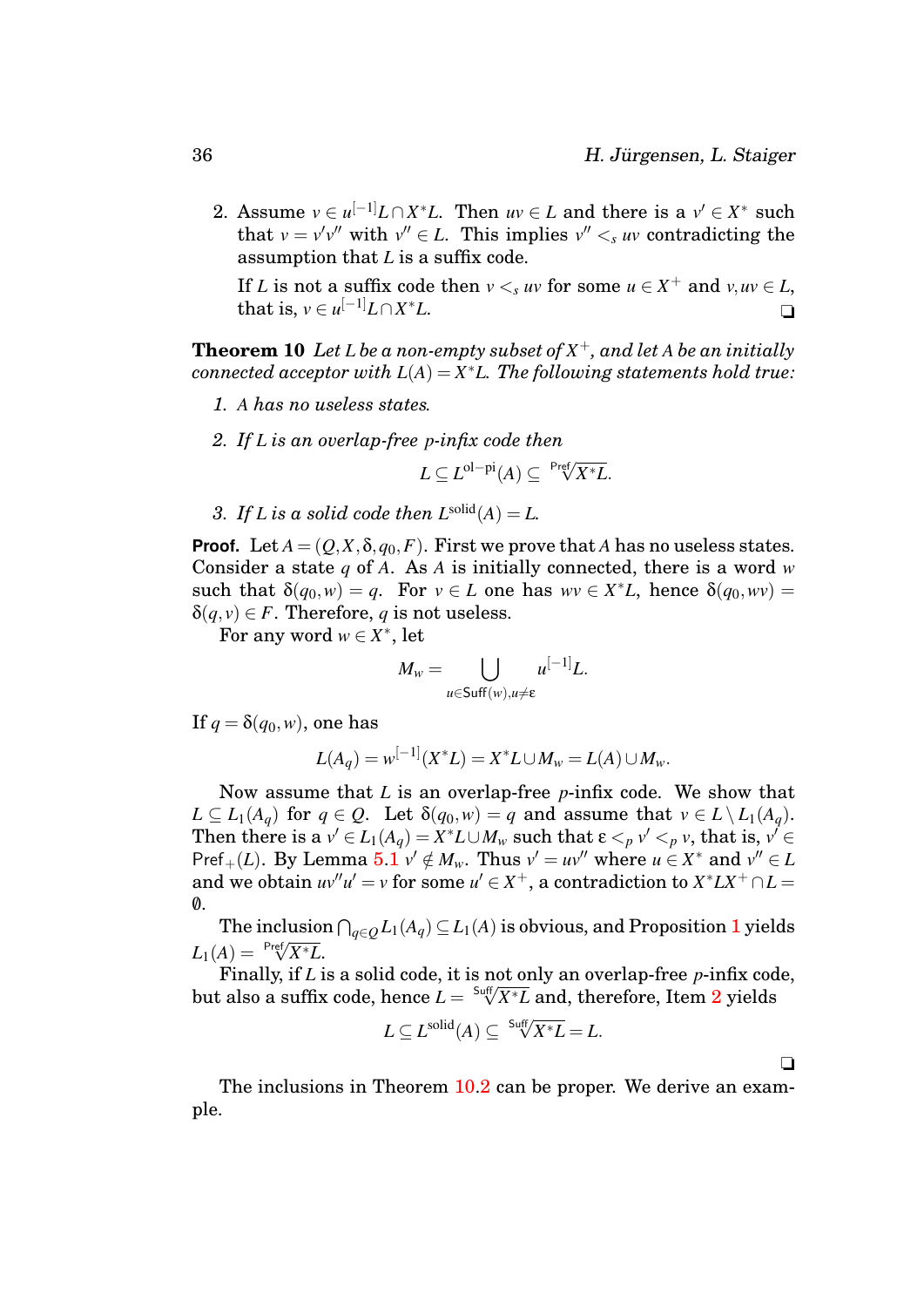**Example 5** Let  $L = \{abc, bc\} \subseteq \{a, b, c\}^*$ . Then *L* is an overlap-free *p*infix code. Let  $L(A) = \{a, b, c\}^* L = \{a, b, c\}^* bc$ . The equations in the proof of Theorem [10](#page-36-0) show  $L(A) \subseteq L(A_q) \subseteq L(A) \cup \{c\}$  for all  $q \in Q$ . Thus  $a^*bc \subseteq$ *L*<sub>1</sub>(*A*<sub>*q*</sub>) for all *q* ∈ *Q*. Moreover, *ca*<sup>∗</sup>*bc* ⊆ *L*<sub>1</sub>(*A*) and *c* ∈ *L*<sub>1</sub>(*A*<sub>*q*</sub>) if *q* = *f*(*q*<sub>0</sub>,*b*).  $\text{This yields } L \subset \bigcap L_1(A_q) \subset L_1(A) = \sqrt{\text{Pref} \left( \{a,b,c\}^* L \right)}.$ *q*∈*Q*

Observe that the prefix code  $L' := \sqrt{\{a,b,c\}^*L}$  is *p*-infix but not overlap-free. This follows from  $\{a,b,c\}^*b c \cap \mathsf{Pref}_+(L') = \emptyset$  and  $cbc \in L'.$   $\Box$ 

Note that the sets  $M_w$  as defined in the proof of Theorem [10](#page-36-0) determine the states in the following sense.

**Lemma 6** *Let*  $L \subseteq X^+$  *be a non-empty suffix code. For*  $w \in X^*$  *let*  $M_w$ *as defined in the proof of Theorem [10.](#page-36-0) Then*  $M_w \cap X^*L = \emptyset$ . Hence, for  $v, w \in X^*$ , one has  $v \equiv_{X^*L} w$  *if and only if*  $M_v = M_w$ .

**Proof.** Suppose  $u \in M_w \cap X^*L$ . Then  $u = rs$  with  $s \in L$  and  $tu \in L$  for some suffix  $t \in X^+$  of *w*. Hence,  $s \leq_s t u$ . Since *L* is a suffix code, this is  $\dim \mathrm{possible.} \ \mathbf{As} \ v^{[-1]}(X^*L)=X^*L\cup M_v \ \text{and} \ w^{[-1]}(X^*L)=X^*L\cup M_w, \ \text{one has}$ *v* ≡*x*∗*L w* if and only if *M*<sup>*v*</sup> = *M<sub><i>w*</sub>. ◯

It is well known that, for any given language *L*, the reduced acceptor *A* of *L* can be built incrementally based on the equivalence classes of the Nerode equivalence with respect to *L*. To obtain the states and to define the transitions of *A*, one enumerates the words in *X* <sup>∗</sup> according to the length-lexicographical order  $\cong$ <sub>ll</sub>. The states are denoted by representatives of the equivalence classes of words. When all words up to and including *w* have been considered, one has an acceptor, partial or total,

$$
A^{(w)}=(Q^{(w)},X,\delta^{(w)},q_{\varepsilon},F^{(w)}).
$$

One starts with  $A^{(\varepsilon)}$ , where  $Q^{(\varepsilon)} = \{q_{\varepsilon}\}\,$ ,  $\delta^{(\varepsilon)}$  is nowhere defined, and  $\mathbf{w}$ here  $F^{(\mathbf{\varepsilon})}$  either contains  $q_{\mathbf{\varepsilon}}$  or is empty depending on whether  $\mathbf{\varepsilon} \in L$  or not.

Assume that  $A^{(v)}$  has been built. If  $A^{(v)}$  is total, then the process ends with  $A = A^{(v)}$ ; moreover, let  $A^{(w)} = A^{(v)}$  for all  $w \in X^*$  with  $v \approx_{\text{II}}$ *w*. Otherwise, the process continues with the word *w* following *v* in the length-lexicographical order by building  $A^{(w)}$  from  $A^{(v)}$ . Let  $w =$  $ux$  with  $x \in X$ . Then  $u \cong_{\Pi} v$ . If  $\delta^{(\nu)}(\delta^{(\nu)}(q_{\varepsilon}, u))$ , is defined then  $A^{(\nu)}$  = *A*<sup>(*v*)</sup>. Otherwise, if *w* is equivalent to some  $r \approx 1$  *v* then define  $Q^{(w)} =$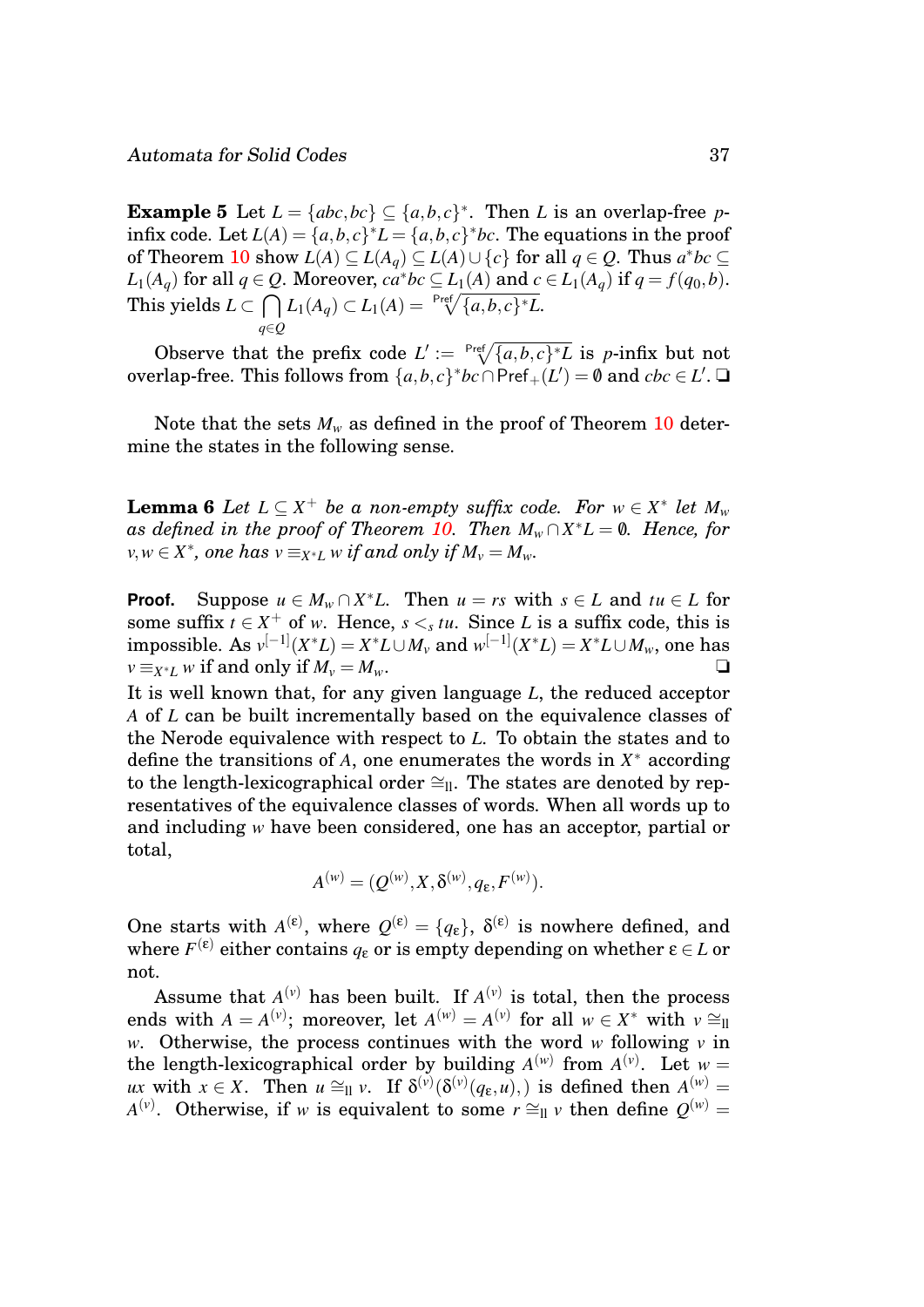$\mathcal{Q}^{(v)}, F^{(w)} = F^{(v)}$  and

$$
\delta^{(w)}(q, y) = \begin{cases} \delta^{(v)}(q_{\varepsilon}, r), & \text{if } q = \delta^{(v)}(q_{\varepsilon}, u) \text{ and } y = x, \\ \delta^{(v)}(q, y), & \text{otherwise, when defined,} \\ \text{undefined}, & \text{otherwise,} \end{cases}
$$

for all  $q \in Q^{(w)}$  and  $y \in X$ . If  $w$  is not equivalent to some such  $r$ , let  $q_w$  be  $\text{a new state, } \mathcal{Q}^{(w)} = \mathcal{Q}^{(v)} \cup \{q_w\},$ 

<span id="page-38-0"></span>
$$
F^{(w)} = \begin{cases} F^{(v)}, & \text{if } w \notin L, \\ F^{(v)} \cup \{q_w\}, & \text{if } w \in L, \end{cases}
$$

and

$$
\delta^{(w)}(q, y) = \begin{cases} q_w, & \text{if } q = \delta^{(v)}(q_{\varepsilon}, u) \text{ and } y = x, \\ \delta^{(v)}(q, y), & \text{otherwise, when defined,} \\ \text{undefined}, & \text{otherwise,} \end{cases}
$$

for all  $q \in Q^{(w)}$  and  $y \in X$ . The construction is summarised as follows:

**Proposition 7** *For every language L, the procedure above converges to the reduced acceptor A for L in the following sense:*

- *1. If*  $A^{(w)}$  *is total for some*  $w \in X^*$  *then*  $A = A^{(v)}$  *for every*  $v \in X^*$ *withw*  $\cong$ *v.*
- *2. For every w*  $\in$  *X* $^*$ *, if A*<sup>(*w*)</sup> *is partial then the states in*  $Q^{(w)}$  *represent*  $\emph{classes of the Nerode equivalence, }\delta^{\scriptscriptstyle(w)}\emph{ is defined by the multiplication}$ *tion of these classes by symbols on the right, and F* (*w*) *consists of* exactly those states in  $\mathcal{Q}^{(w)}$  which represent classes contained in L.  $M$ oreover, for every word  $v \in X^*$  with  $w <_{\Pi} v$ ,  $A^{(w)}$  is partial subac $c$ eptor of the partial or total acceptor  $A^{(v)}$ , and for some such  $v$ , this *inclusion is proper.*

*Moreover, assume that the following two properties are decidable for all v*,*w* ∈ *X* ∗ *:*

- *Is*  $w \in L^2$
- *Is*  $v^{[-1]}L = w^{[-1]}L^2$

*Then the process is effective. In particular, if L is regular, then the finite reduced acceptor for L is obtained in finitely many steps.*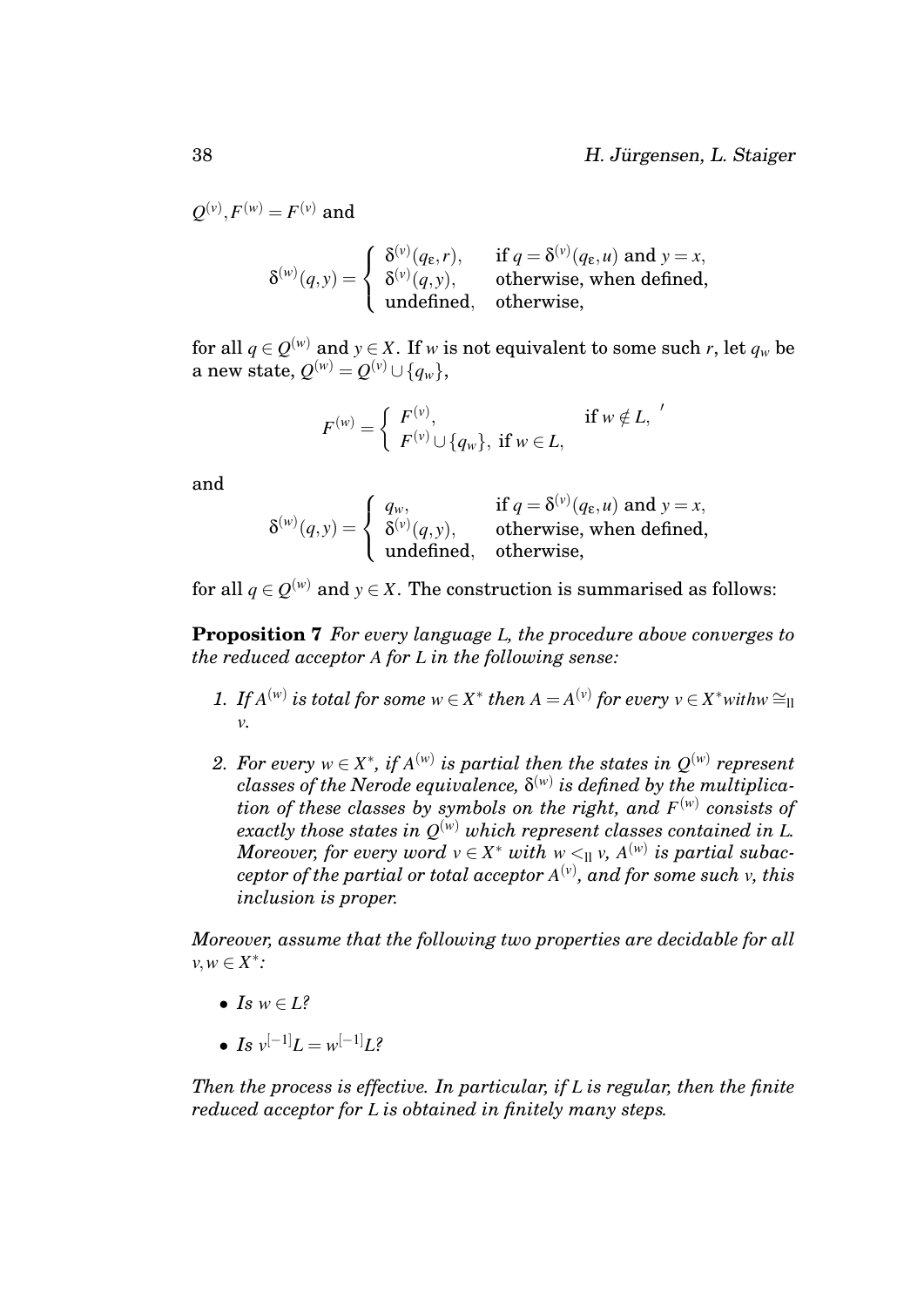This is, of course, well-known, but rarely stated in these terms. For the present paper we use these ideas applied to the the special case when the language under consideration has the form *X* <sup>∗</sup>*L* where *L* is a solid code. Using Theorem [10](#page-36-0) and Proposition [7,](#page-38-0) for any solid code *L*, one can build a reduced acceptor equivalent to the Levenshtein-Romanov acceptor for *L*.

**Theorem 11** *Let*  $L \subseteq X^+$  *be a non-empty solid code. The reduced Levenshtein-Romanov acceptor for L is determined by the procedure above. Moreover, if L is given constructively as a regular language*[6](#page-39-0) *, then the reduced Levenshtein-Romanov acceptor for L can be computed from the description of L.*

**Proof.** One builds the reduced acceptor for *X* <sup>∗</sup>*L*. When *L* is constructively regular, the two properties above in Proposition [7](#page-38-0) are decidable. ❏

The construction of the reduced Levenshtein-Romanov acceptor for a given regular solid code as outlined above is highly inefficient. For detailed complexity analyses of similar algorithms and related ones we refer to [\[BPR10,](#page-40-0) [CR94,](#page-41-8) [CH97,](#page-41-6) [CHL01,](#page-41-9) [CR02,](#page-41-10) [Wat95\]](#page-46-1) and literature cited there. The construction outlined above can most likely be improved. A simple upper bound on the time complexity of the task of constructing the reduced Levenshtein-Romanov acceptor for a given regular solid code can be obtained from Theorem [10](#page-36-0) using well-known automaton theoretic algorithms:

**Remark 5** *Let L* ⊆ *X* <sup>+</sup> *be a non-empty solid code, given as an initially connected deterministic finite acceptor*  $A = (Q, X, \delta, q_0, F)$  *with*  $L = L(A)$ *.*  $Construct\ the\ non-deterministic\ acceptor\ A' = (Q, X, \delta', q_0, F) \ with$ 

<span id="page-39-1"></span>
$$
\delta'(q, x) = \begin{cases} \{\delta(q, x)\}, & \text{if } q \neq q_0, \\ \{\delta(q, x)\} \cup \{q_0\}, & \text{if } q = q_0, \end{cases}
$$

 $where\ q \in Q \ and\ x \in X$ . Then  $L(A') = X^*L$ . Next, build an initially con- $\emph{needed deterministic acceptor}$   $A'' = (Q'', X, \delta'', q''_0)$  $L''(A'')$  such that  $L(A'') =$  $L(A') = X^*L$ *. Finally, one reduces*  $A''$ *. Let n* =  $|Q|$  *and m* = |X|*. Construct*- $\int$  *takes*  $O(m)$  *steps.* One has  $|Q''| \leq 2^n$ , and building A'' takes at  $m$ ost  $O(m \cdot 2^n)$  steps. Reducing A" requires at most  $O(m \cdot |Q''| \cdot log|Q''|) \le$  $O(m \cdot 2^n \cdot n)$  *steps.* 

<span id="page-39-0"></span><sup>6</sup>This includes finite automata, regular expressions or one-sided linear grammars; it excludes, for example, descriptions by means for which the regularity might be undecidable or descriptions obtained by non-constructive existence proofs.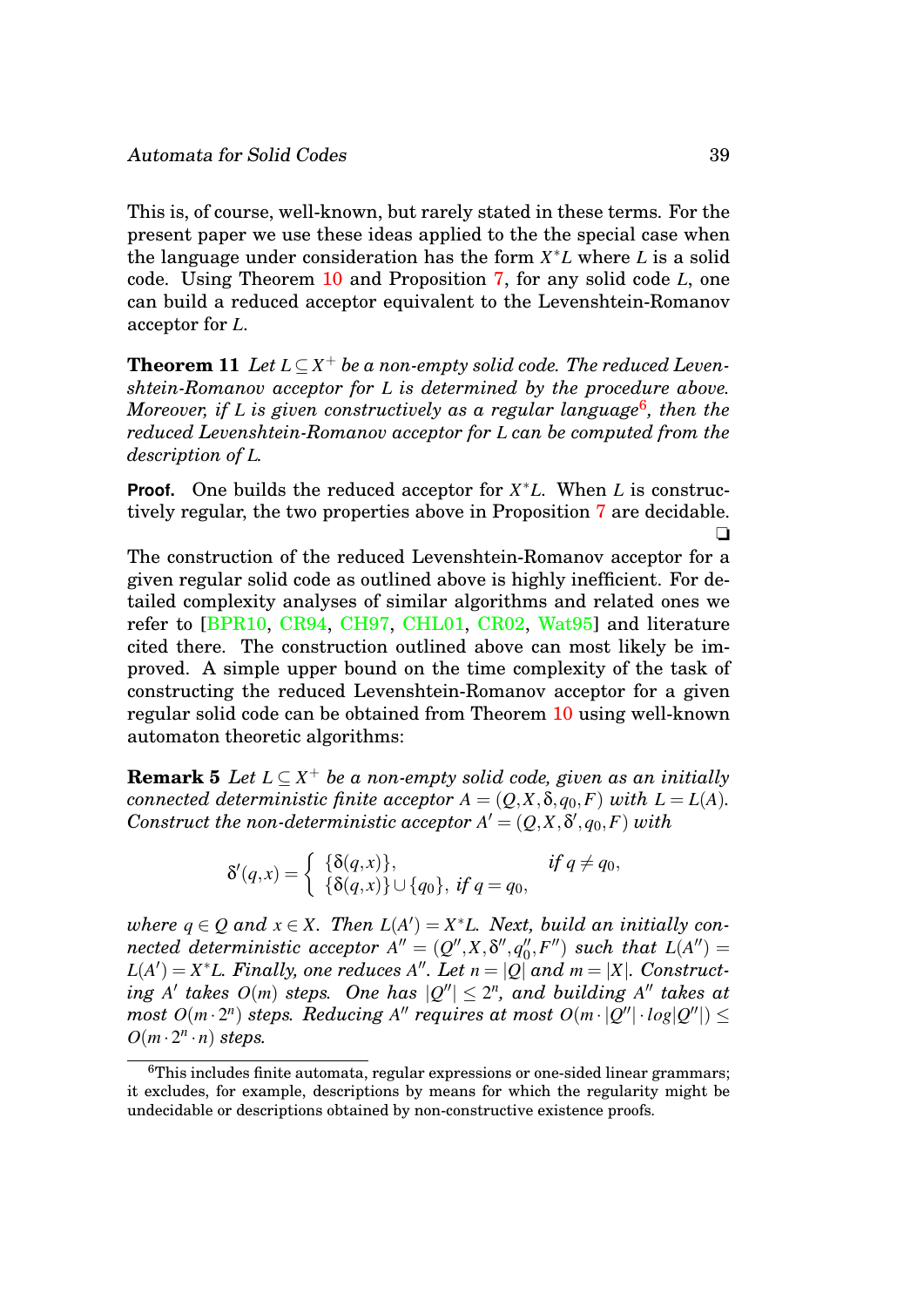*Thus, the reduced Levenshtein-Romanov acceptor for L can by obtained in time*<sup>[7](#page-40-5)</sup>  $O(m + m \cdot 2^n + m \cdot n \cdot 2^n) = O(m \cdot n \cdot 2^n)$ .

As an acceptor *A* with *L*(*A*) a solid code has quite specific properties [\[HS11\]](#page-42-2) it seems likely that the bound stated in Remark [5](#page-39-1) can be improved significantly.

### **Acknowledgement**

This research was supported in part by the Natural Sciences and Engineering Council of Canada.

# **References**

- <span id="page-40-3"></span>[AC75] Alfred V. Aho and Margaret J. Corasick. Efficient string matching: an aid to bibliographic search. *Commun. ACM*, 18:333–340, 1975.
- <span id="page-40-2"></span>[Bal02] Vladimir B. Balakirsky. Block codes for asynchronous data transmission designed from binary trees. *Comput. J.*, 45(2):243–248, 2002.
- <span id="page-40-1"></span>[BP85] Jean Berstel and Dominique Perrin. *Theory of codes*, volume 117 of *Pure and Applied Mathematics*. Academic Press, Orlando, 1985.
- <span id="page-40-0"></span>[BPR10] Jean Berstel, Dominique Perrin, and Christophe Reutenauer. *Codes and automata*, volume 129 of *Encyclopedia of Mathematics and its Applications*. Cambridge University Press, Cambridge, 2010.
- <span id="page-40-4"></span>[CH85] Renato M. Capocelli and Christoph M. Hoffmann. Algorithms for factorizing and testing subsemigroups. In Alberto Apostolico and Zvi Galil, editors, *Combinatorial algorithms on words. (Proceedings of the NATO Advanced Research Workshop on Combinatorial Algorithms on Words held at Maratea, Italy, June 18-22, 1984).*, pages 59–81, Berlin, 1985. Springer-Verlag.

<span id="page-40-5"></span><sup>&</sup>lt;sup>7</sup>We assume that the cost for all operations including storage, retrieval, comparisons and so on is independent of *n* and *m*.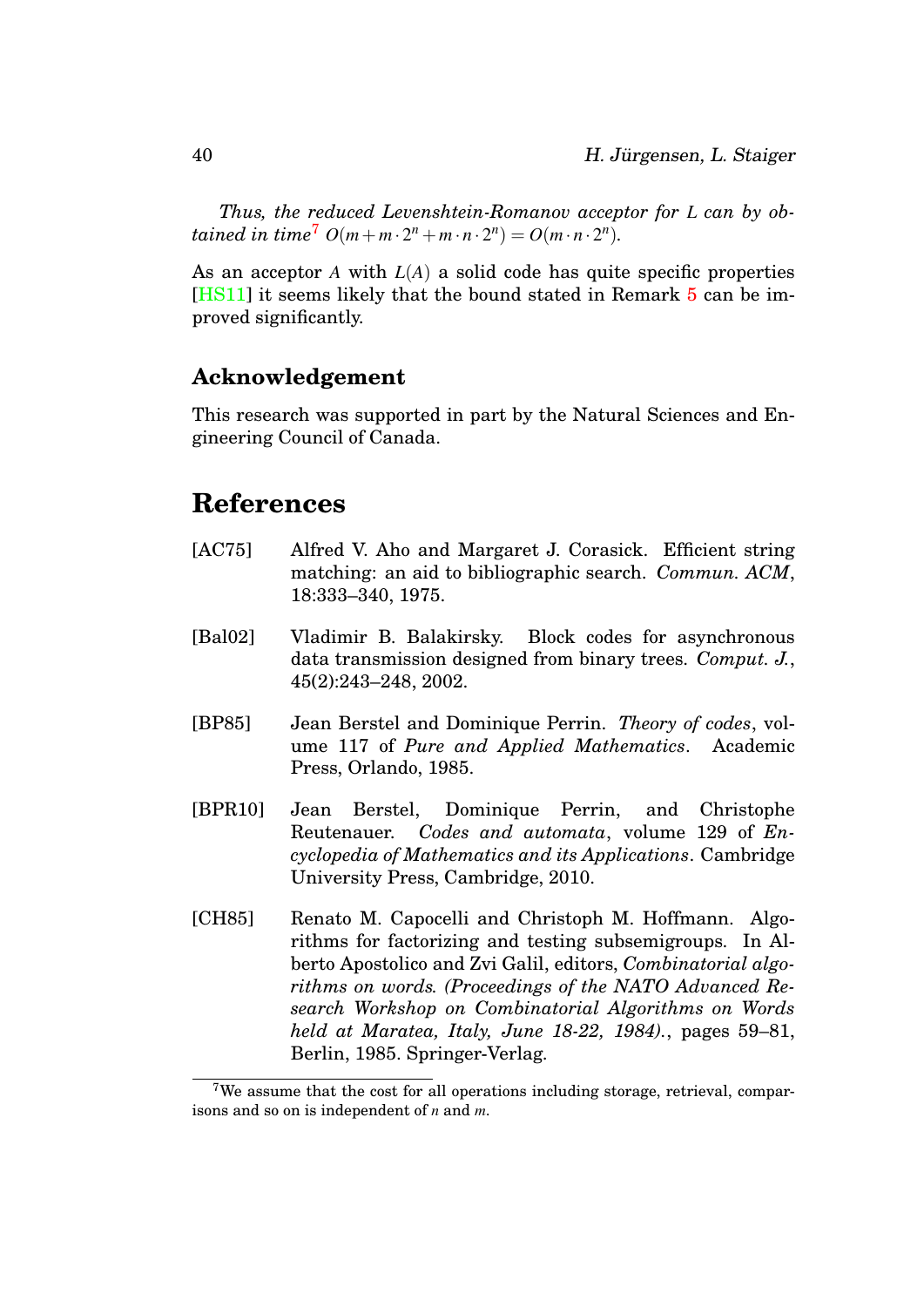- <span id="page-41-6"></span>[CH97] Maxime Crochemore and Christophe Hancart. Automata for matching patterns. In *Handbook of Formal Languages*, volume 2, pages 399–462. Springer-Verlag, 1997.
- <span id="page-41-9"></span>[CHL01] Maxime Crochemore, Christophe Hancart, and Thierry Lecroq. *Algorithmique du texte.* Vuibert, Paris, 2001. English translation: *Algorithms on strings*, Cambridge University Press, Cambridge, 2007.
- <span id="page-41-8"></span>[CR94] Maxime Crochemore and Wojciech Rytter. *Text algorithms.* Oxford Univ. Press, Oxford, 1994.
- <span id="page-41-10"></span>[CR02] Maxime Crochemore and Wojciech Rytter. *Jewels of stringology*. World Scientific, Singapore, 2002.
- <span id="page-41-4"></span>[DJKM12] Mark Daley, Helmut Jürgensen, Lila Kari, and Kalpana Mahalingam. Relativized codes. *Theor. Comput. Sci.*, 429:54–64, 2012.
- <span id="page-41-1"></span>[FRS07] Henning Fernau, Klaus Reinhardt, and Ludwig Staiger. Decidability of code properties. *Theor. Inform. Appl.*, 41(3):243–259, 2007.
- <span id="page-41-2"></span>[Gle61] Yuri V. Glebskii. Coding by means of finite automata. *Dokl. Akad. Nauk. SSSR*, 141:1054–1057, 1961. in Russian. English translation: *Soviet Physics Dokl.* 6 (1992), 1037–1039.
- <span id="page-41-3"></span>[GP72] Ferenc Gécseg and Istvan Peák. Algebraic theory of au*tomata*. Akadémiai Kiadó, Budapest, 1972.
- <span id="page-41-0"></span>[HB98] W. Cary Huffman and Richard A. Brualdi. *Handbook of Coding Theory*. Elsevier Science Inc., New York, NY, USA, 1998.
- <span id="page-41-5"></span>[Hea00] Tom Head. Relativized code concepts and multi-tube DNA dictionaries. In Cristian Calude and Gheorghe Puaun, editors, *Finite Versus Infinite*, Discrete mathematics and theoretical computer science, pages 175–186. Springer, 2000.
- <span id="page-41-7"></span>[Hof84] Christoph M. Hoffmann. A note on unique decipherability. In Michal Chytil and Václav Koubek, editors, *Mathematical Foundations of Computer Science 1984; Proceedings, 11th Symposium; Praha, Czechoslovakia; September 3–7, 1984*, volume 176 of *Lecture Notes in Computer Science*, pages 50–63, Berlin, 1984. Springer-Verlag.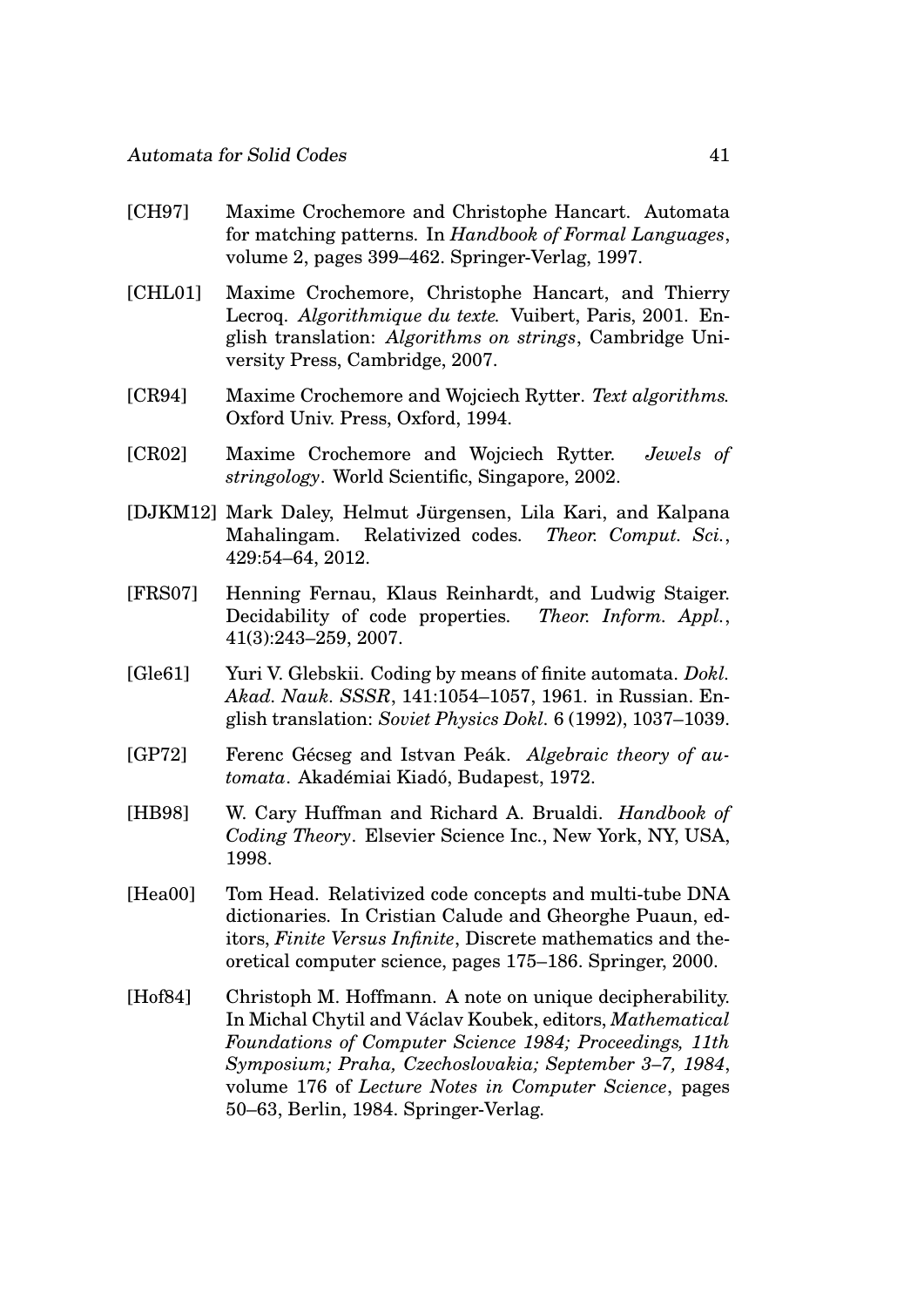- <span id="page-42-2"></span>[HS11] Yo-Sub Han and Kai Salomaa. Overlap-free languages and solid codes. *Int. J. Found. Comput. Sci.*, 22(5):1197–1209, 2011.
- <span id="page-42-8"></span>[HW06] Yo-Sub Han and Derick Wood. Overlap-free regular languages. In Danny Z. Chen and Der-Tsai Lee, editors, *Computing and combinatorics. 12th annual international conference, COCOON 2006, Taipei, Taiwan, August 15–18, 2006. Proceedings.*, volume 4112 of *Lecture Notes in Computer Science*, pages 469–478, Berlin, 2006. Springer.
- <span id="page-42-1"></span>[IJST91] Masami Ito, Helmut Jürgensen, Huei-Jan Shyr, and Gabriel Thierrin. Outfix and infix codes and related classes of languages. *J. Comput. System Sci.*, 43:484–508, 1991.
- <span id="page-42-0"></span>[JK97] Helmut Jürgensen and Stavros Konstantinidis. Codes. In Rozenberg and Salomaa [\[RS97a\]](#page-45-7), pages 511–607.
- <span id="page-42-4"></span>[JK05] Helmut Jürgensen and Stavros Konstantinidis. Worst case redundancy of solid codes. In Do Long Van and Masami Ito, editors, *The Mathematical Foundation of Informatics, Proceedings of the Conference, Hanoi, Vietnam, 25–28 October 1999*, pages 85–94, Singapore, 2005. World Scientific.
- <span id="page-42-6"></span>[JK06] Helmut Jürgensen and Stavros Konstantinidis. (Near-)inverses of sequences. *Int. J. Comput. Math.*, 83(2):203–222, 2006.
- <span id="page-42-5"></span>[JKK01] Helmut Jürgensen, Masashi Katsura, and Stavros Konstantinidis. Maximal solid codes. *J. Autom. Lang. Comb.*, 6(1):25–50, 2001.
- <span id="page-42-3"></span>[JKL04] Helmut Jürgensen, Stavros Konstantinidis, and Nguyen Huong Lâm. Asymptotically optimal low-cost solid codes. *J. Autom. Lang. Comb.*, 9(1):81–102, 2004.
- <span id="page-42-7"></span>[JKM06] Natasa Jonoska, Lila Kari, and Kalpana Mahalingam. Involution solid and join codes. In Oscar H. Ibarra and Zhe Dang, editors, *Developments in Language Theory, 10th International Conference, DLT 2006, Santa Barbara, CA, USA, June 26-29, 2006, Proceedings*, volume 4036 of *Lecture Notes in Computer Science*, pages 192–202, Berlin, 2006. Springer-Verlag.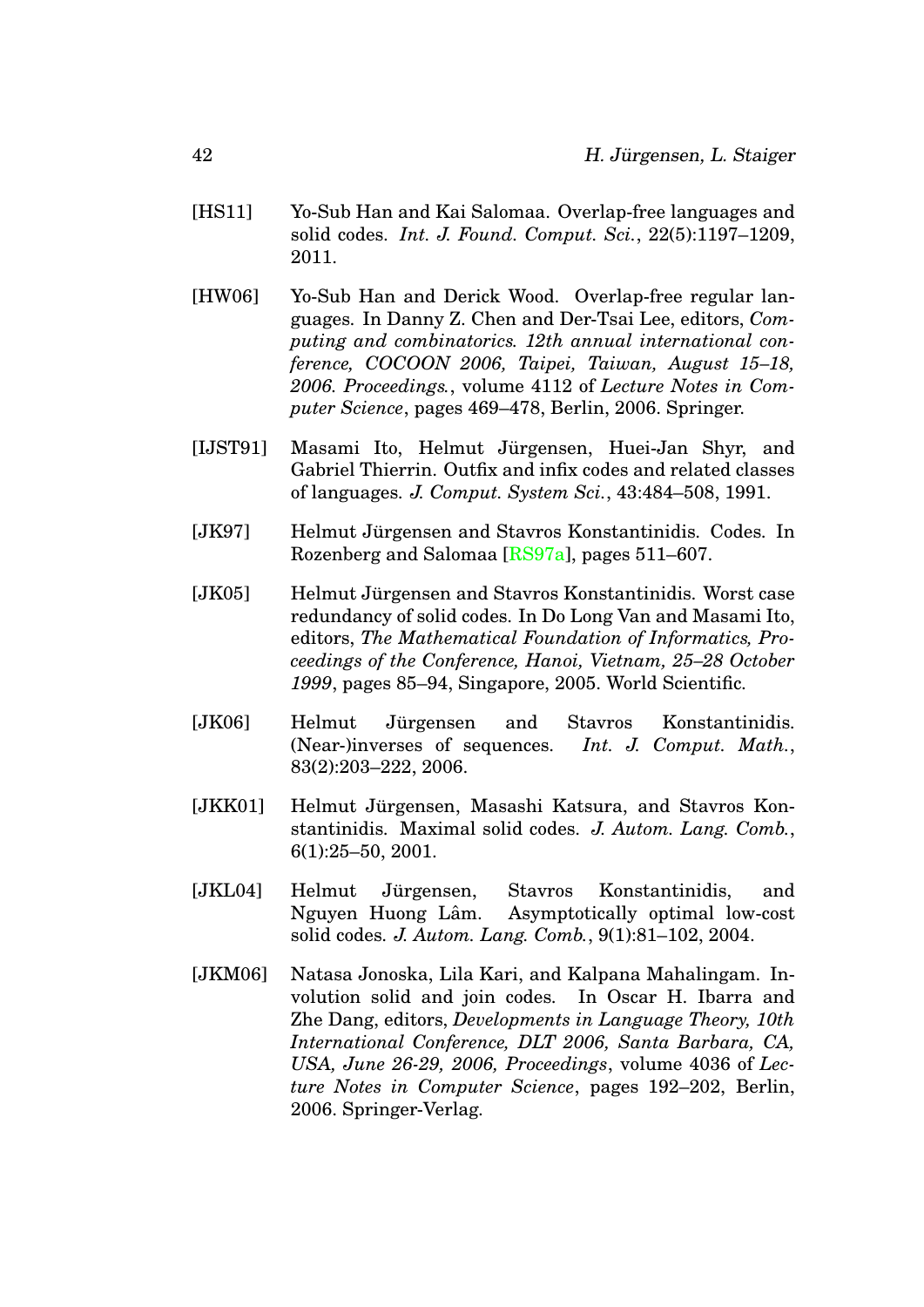- <span id="page-43-9"></span>[JKM08] Natasa Jonoska, Lila Kari, and Kalpana Mahalingam. Involution solid and join codes. *Fundam. Inform.*, 86(1- 2):127–142, 2008.
- <span id="page-43-2"></span>[Jür99] Elelmut Jürgensen. Syntactic monoids of codes. Acta Cy*bernet.*, 14(1):117–133, 1999.
- <span id="page-43-4"></span>[Jür09] Elelmut Jürgensen. Markers and deterministic acceptors for non-deterministic languages. *J. Autom. Lang. Comb.*, 14(1):33–62, 2009.
- <span id="page-43-5"></span>[Jür11] • Helmut Jürgensen. Marks of changes in sequences. In George Venkov, Ralitza Kovacheva, and Vesela Pasheva, editors, *Applications of mathematics in engineering and economics. Proceedings of the 37th international conference (AMEE '11), Sozopol, Bulgaria, June 8–13, 2011.*, pages 319–330, Melville, NY, 2011. American Institute of Physics (AIP).
- <span id="page-43-0"></span>[Jür13] Elelmut Jürgensen. Automata for codes. In Stavros Konstantinidis, editor, *Implementation and application of automata. 18th international conference, CIAA 2013, Halifax, NS, Canada, July 16–19, 2013. Proceedings*, pages 2–15, Berlin, 2013. Berlin: Springer.
- <span id="page-43-1"></span> $[J\ddot{u}r14]$  Elemut Jürgensen. Towards a systematic theory of codes. Proceedings of ICRAM 2014, 2014.
- <span id="page-43-3"></span>[JY90] Helmut Jürgensen and Shyr-Shen Yu. Solid codes. J. Inf. *Process. Cybern.*, 26(10):563–574, 1990.
- <span id="page-43-8"></span>[KM06] Lila Kari and Kalpana Mahalingam. Involution solid codes. In Junghuei Chen, Natasa Jonoska, and Grzegorz Rozenberg, editors, *Nanotechnology: Science and Computation*, Natural Computing Series, pages 137–146. Springer, 2006.
- <span id="page-43-7"></span>[KY10] Stavros Konstantinidis and Joshua Young. *f*-words and binary solid codes. *Journal of Automata, Languages and Combinatorics*, 15(3/4):269–283, 2010.
- <span id="page-43-6"></span>[Lâm01] Nguyen Huong Lâm. Finite maximal solid codes. *Theor. Comput. Sci.*, 262(1-2):333–347, 2001.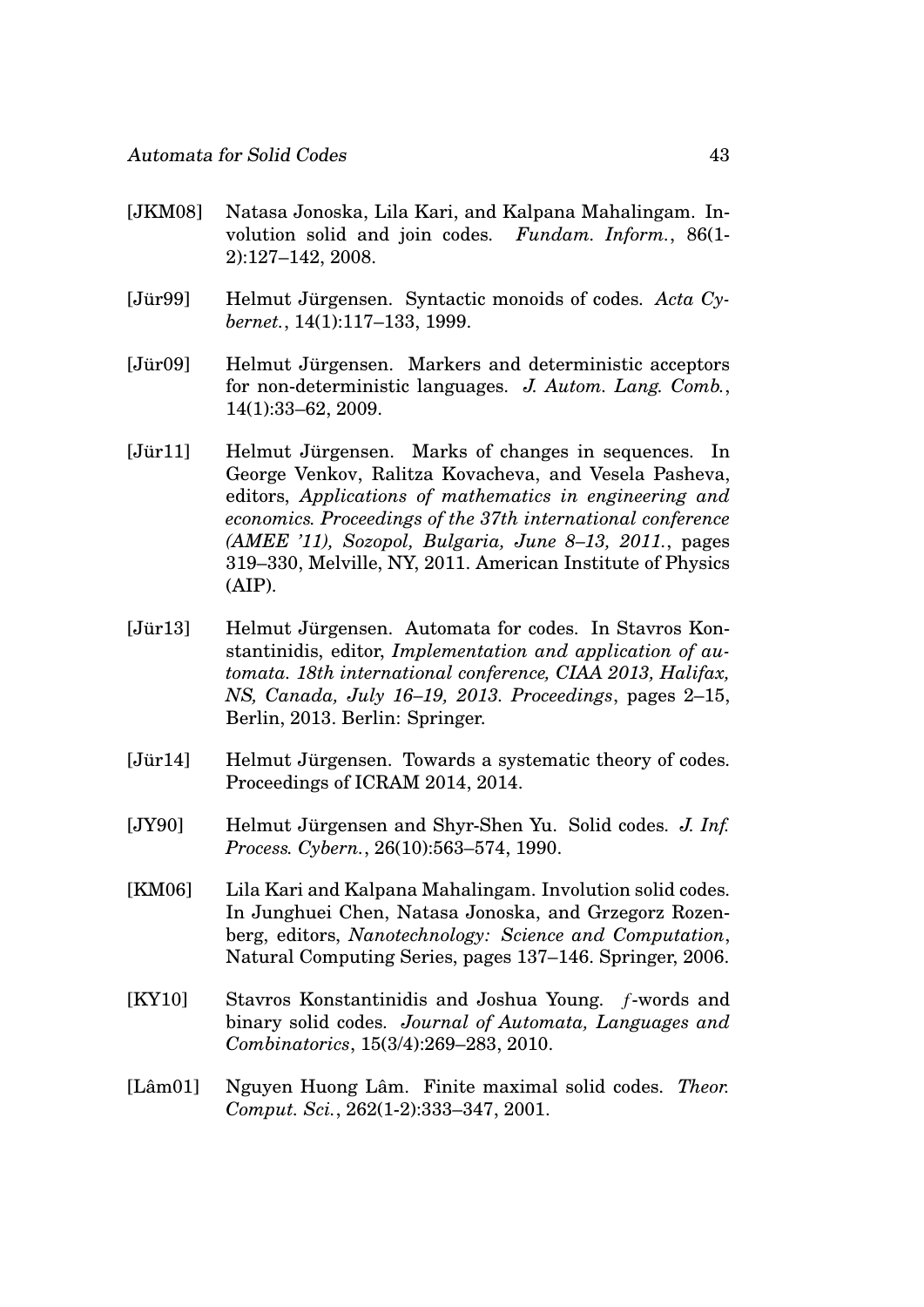- <span id="page-44-6"></span>[Lâm03] Nguyen Huong Lâm. Completing comma-free codes. *Theor. Comput. Sci.*, 301(1-3):399–415, 2003.
- <span id="page-44-1"></span>[Lev61] Vladimir I. Levenshtein. Self-adaptive automata for decoding messages. *Dokl. Akad. Nauk. SSSR*, 141:1320–1323, 1961. in Russsian. English translation: *Soviet Physics Dokl.* 6 (1961), 1042–1045.
- <span id="page-44-2"></span>[Lev62] Vladimir I. Levenshtein. The inversion of finite automata. *Dokl. Akad. Nauk. SSSR*, 147:1300–1303, 1962. in Russian. English translation: *Soviet Physics Dokl.* 7 (1963), 1081–1084.
- <span id="page-44-0"></span>[Lev64a] Vladimir I. Levenshtein. Decoding automata, invariant with respect to the initial state. *Probl. Kibern.*, 12:125–136, 1964. in Russian.
- <span id="page-44-3"></span>[Lev64b] Vladimir I. Levenshtein. Some properties of coding and self-adjusting automata for decoding messages. *Probl. Kibern.*, 11:63–121, 1964. in Russian. An English translation is available from the Clearinghouse for Federal Scientific and Technical Information, U. S. Department of Commerce, under the title Problems of Cybernetics, Part II, document AD 667 849; it was prepared as document FTD-MT-24-126-67 by the Foreign Technology Division, U. S. Air Force, German translation: Über einige Eigenschaften von Codierungen und von selbstkorrigierenden Automaten zur Decodierung von Nachrichten, in [\[LKT66\]](#page-45-11), pp. 96–163.
- <span id="page-44-4"></span>[Lev70] Vladimir I. Levenshtein. On the maximum number of words in codes without overlaps. *Problemy Peredachi Informatsii*, 6(4):88–90, 1970. in Russsian. English translation: *Problems Inform. Transmission* 6 (1973) 4, 355–357.
- <span id="page-44-5"></span>[Lev04] Vladimir I. Levenshtein. Combinatorial problems motivated by comma-free codes. *J. Combin. Des.*, 12(3):184–196, 2004.
- <span id="page-44-7"></span>[LKT65] Aleksej A. Ljapunow, Wilhelm Kämmerer, and Helmut Thiele, editors. *Probleme der Kybernetik*, volume 8. Akademie-Verlag, Berlin, 1965.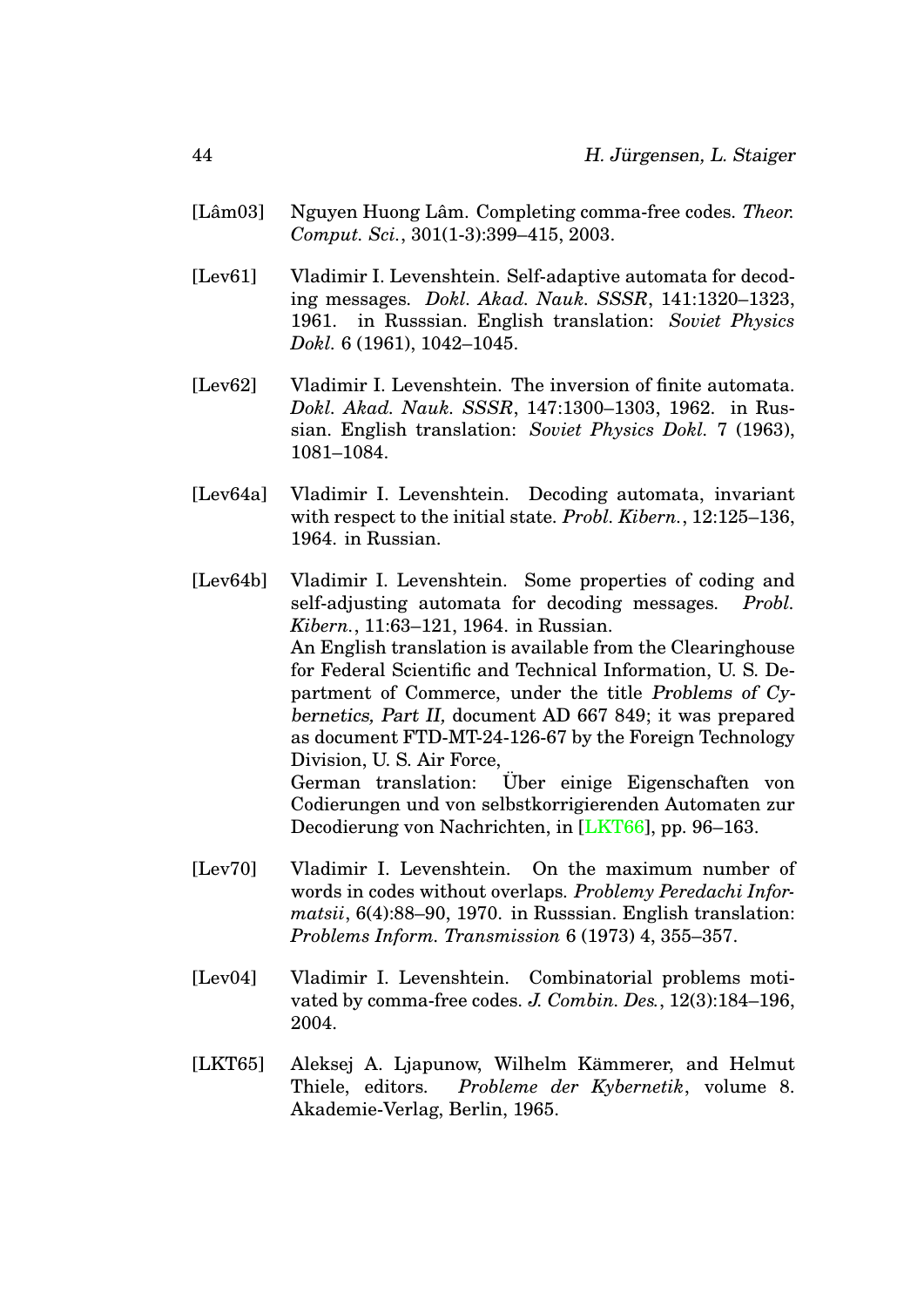- <span id="page-45-11"></span>[LKT66] Aleksej A. Ljapunow, Wilhelm Kämmerer, and Helmut Thiele, editors. *Probleme der Kybernetik*, volume 7. Akademie-Verlag, Berlin, 1966.
- <span id="page-45-6"></span>[Mar62] Aleksandr A. Markov. Non-recurrent coding. *Probl. Kibern.*, 8:169–186, 1962. in Russian. German translation: Nicht rekurrente Codierung in [\[LKT65\]](#page-44-7), pp. 154–175.
- <span id="page-45-5"></span>[PT90] Mario Petrich and Gabriel Thierrin. The syntactic monoid of an infix code. *Proc. Amer. Math. Soc.*, 109:865–873, 1990.
- <span id="page-45-1"></span>[Rom66] O.T. Romanov. On invariant decoding automata without look-ahead. *Probl. Kibern.*, 17:233–236, 1966. in Russian.
- <span id="page-45-7"></span>[RS97a] Grzegorz Rozenberg and Arto Salomaa, editors. *Handbook of Formal Languages*, volume 1. Springer-Verlag, Berlin, 1997.
- <span id="page-45-8"></span>[RS97b] Grzegorz Rozenberg and Arto Salomaa, editors. *Handbook of Formal Languages*, volume 2. Springer-Verlag, Berlin, 1997.
- <span id="page-45-0"></span>[Shy01] Huei-Jan Shyr. *Free Monoids and Languages*. Hon Min Book Company, Taichung, third edition, 2001.
- <span id="page-45-9"></span>[Sta69] Peter H. Starke. *Abstrakte Automaten*. Deutscher Verlag der Wissenschaften, Berlin, 1969. in German. English translation: *Abstract Automata*, North-Holland, Amsterdam, 1972.
- <span id="page-45-10"></span>[SY90] Huei-Jan Shyr and Shyr-Shen Yu. Solid codes and disjunctive domains. *Semigroup Forum*, 41:23–37, 1990.
- <span id="page-45-3"></span>[Thi73] Gabriel Thierrin. The syntactic monoid of a hypercode. *Semigroup Forum*, 6:227–231, 1973.
- <span id="page-45-4"></span>[Thi81] Gabriel Thierrin. Hypercodes, right convex languages and their syntactic monoids. *Proc. Am. Math. Soc.*, 83:255–258, 1981.
- <span id="page-45-2"></span>[Val77] Erich Valkema. Syntaktische Monoide und Hypercodes. *Semigroup Forum*, 13:119–126, 1976/77.